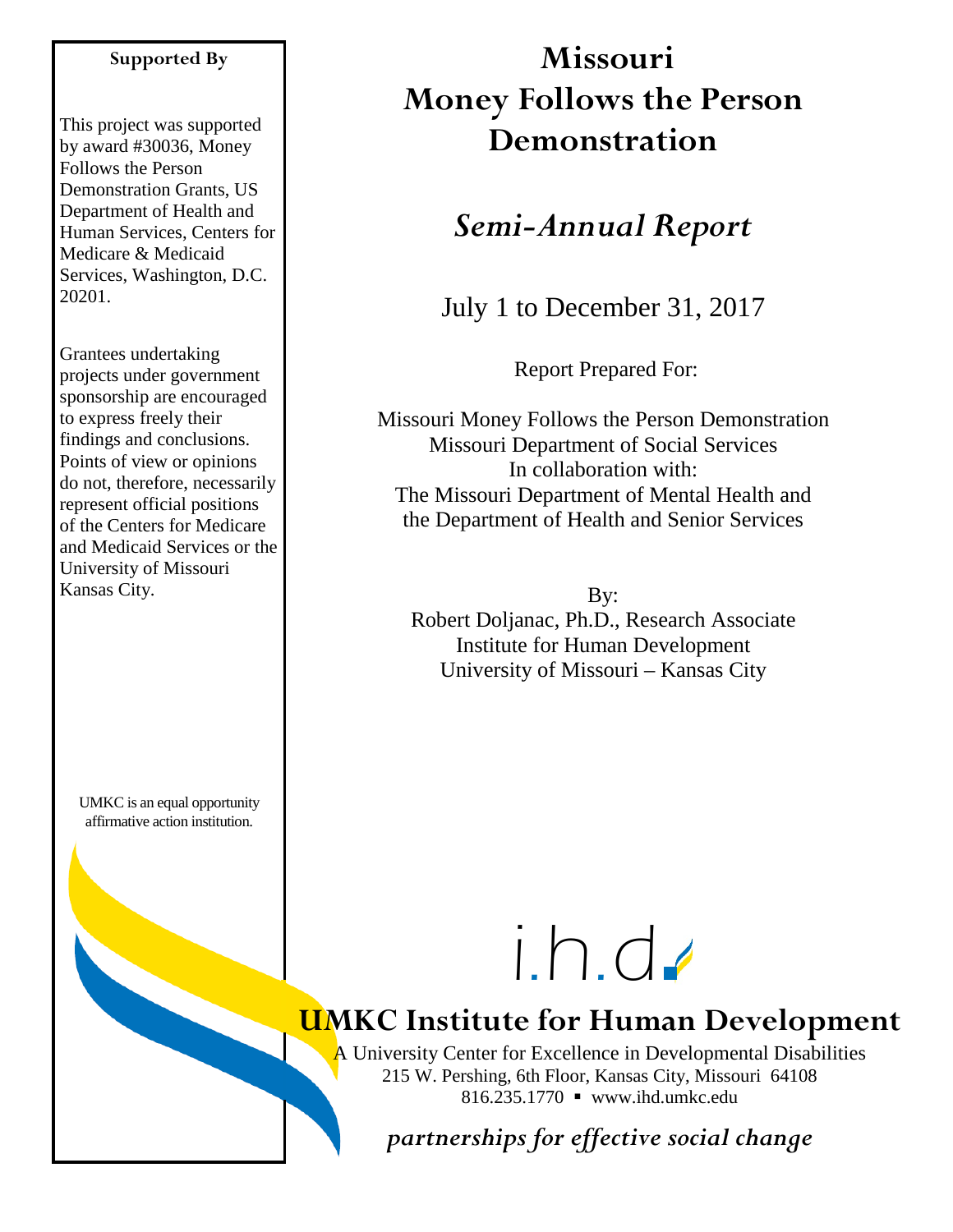## **TABLE OF CONTENTS**

| Area 1: Establish practices and policies to screen, identify, and assess persons who<br>are candidates for transitioning into the community through the MFP Project<br>Objective 1a: Changes in relevant policies and procedures related to screening, |
|--------------------------------------------------------------------------------------------------------------------------------------------------------------------------------------------------------------------------------------------------------|
|                                                                                                                                                                                                                                                        |
| Objective 1b: Number of eligible MFP participants who choose to participate in                                                                                                                                                                         |
| Area 2: Development of flexible financing strategies or other budget transfer                                                                                                                                                                          |
|                                                                                                                                                                                                                                                        |
| Objective 2a: Changes in the balance of long term care funding between                                                                                                                                                                                 |
| Objective 2b: Increases in the number of persons funded under the Medicaid                                                                                                                                                                             |
|                                                                                                                                                                                                                                                        |
| Objective 2c: Increases in the amount of funding for supplemental services                                                                                                                                                                             |
|                                                                                                                                                                                                                                                        |
| Area 3: Availability and accessibility of supportive services for MFP participants18                                                                                                                                                                   |
| Objective 3a: Level of consumer involvement in planning transitions and delivery                                                                                                                                                                       |
|                                                                                                                                                                                                                                                        |
| Objective 3b: Types of housing selected by participants in MFP 20                                                                                                                                                                                      |
| Objective 3c: Number of MFP participants who choose to self-direct services21                                                                                                                                                                          |
| Objective 3d: Number of individuals who were unable to transition due to a lack                                                                                                                                                                        |
| Objective 3e: Types and amount of transition services including supplemental                                                                                                                                                                           |
|                                                                                                                                                                                                                                                        |
| Objective 3f: Why individuals interested in participating in MFP were unable to                                                                                                                                                                        |
|                                                                                                                                                                                                                                                        |
| Area 4: Performance of a cost analysis on support services for individuals                                                                                                                                                                             |
| Objective 4a: Cost of Medicaid services prior to participating in MFP 28                                                                                                                                                                               |
| Objective 4b: Cost of Medicaid services after transitioning and participating in                                                                                                                                                                       |
|                                                                                                                                                                                                                                                        |
|                                                                                                                                                                                                                                                        |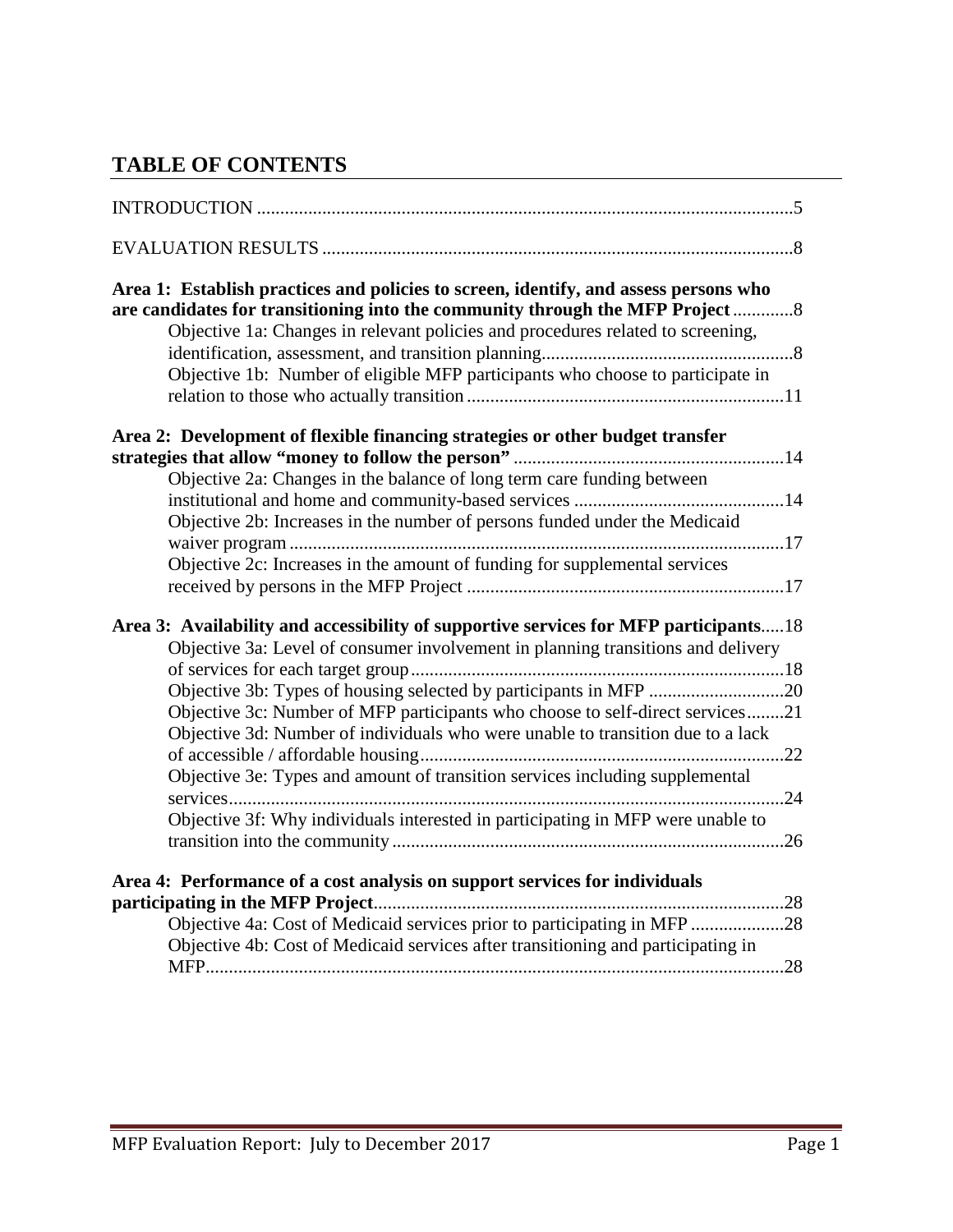| systems to monitor services and supports provided to participants in the MFP                                                                                               |                |
|----------------------------------------------------------------------------------------------------------------------------------------------------------------------------|----------------|
| Objective 5a: Level of satisfaction with home and community-based services and                                                                                             |                |
|                                                                                                                                                                            |                |
|                                                                                                                                                                            |                |
| Area 6: Persons eligible to participate in MFP, who decline or cease participation,<br>will be evaluated to determine the reasons for their decisions. Individuals who die |                |
| while participating in MFP will have the cause of death examined to help identify                                                                                          | $\overline{ }$ |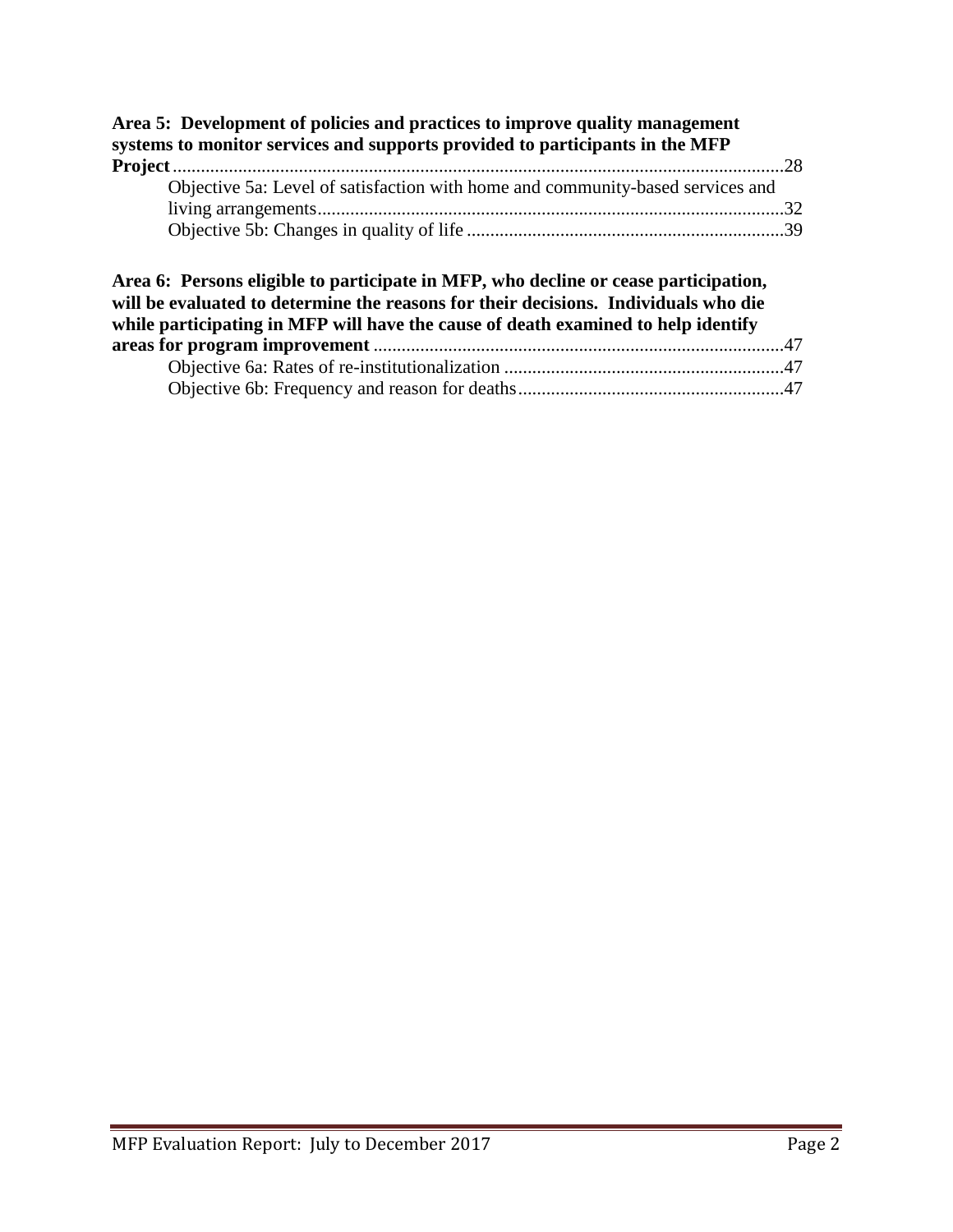## **TABLE OF TABLES**

| Table 1. Number persons assessed and/or transitioned this reporting period12             |
|------------------------------------------------------------------------------------------|
|                                                                                          |
| Table 2b. Annual proportion of LTC expenditures for persons with DD spent on HCBS        |
|                                                                                          |
|                                                                                          |
| Table 5. Number of MFP participants who choose to self-direct services 22                |
|                                                                                          |
|                                                                                          |
| Table 8. Improvements in Quality of Life Domains from baseline to first yr. follow-up 40 |
| Table 9. Significant differences between assessments in Quality of Life Domains by       |
| Table 10. Outcomes and data elements for measuring progress toward Area 1, Objectives    |
| Table 11. Outcomes and data elements for measuring progress toward Area 2, Objectives    |
| Table 12. Outcomes and data elements for measuring progress toward Area 3, Objectives    |
| Table 13. Outcomes and data elements for measuring progress toward Area 4, Objectives    |
| Table 14. Outcomes and data elements for measuring progress toward Area 5, Objective     |
| Table 15. Outcomes and data elements for measuring progress toward Area 6, Objective     |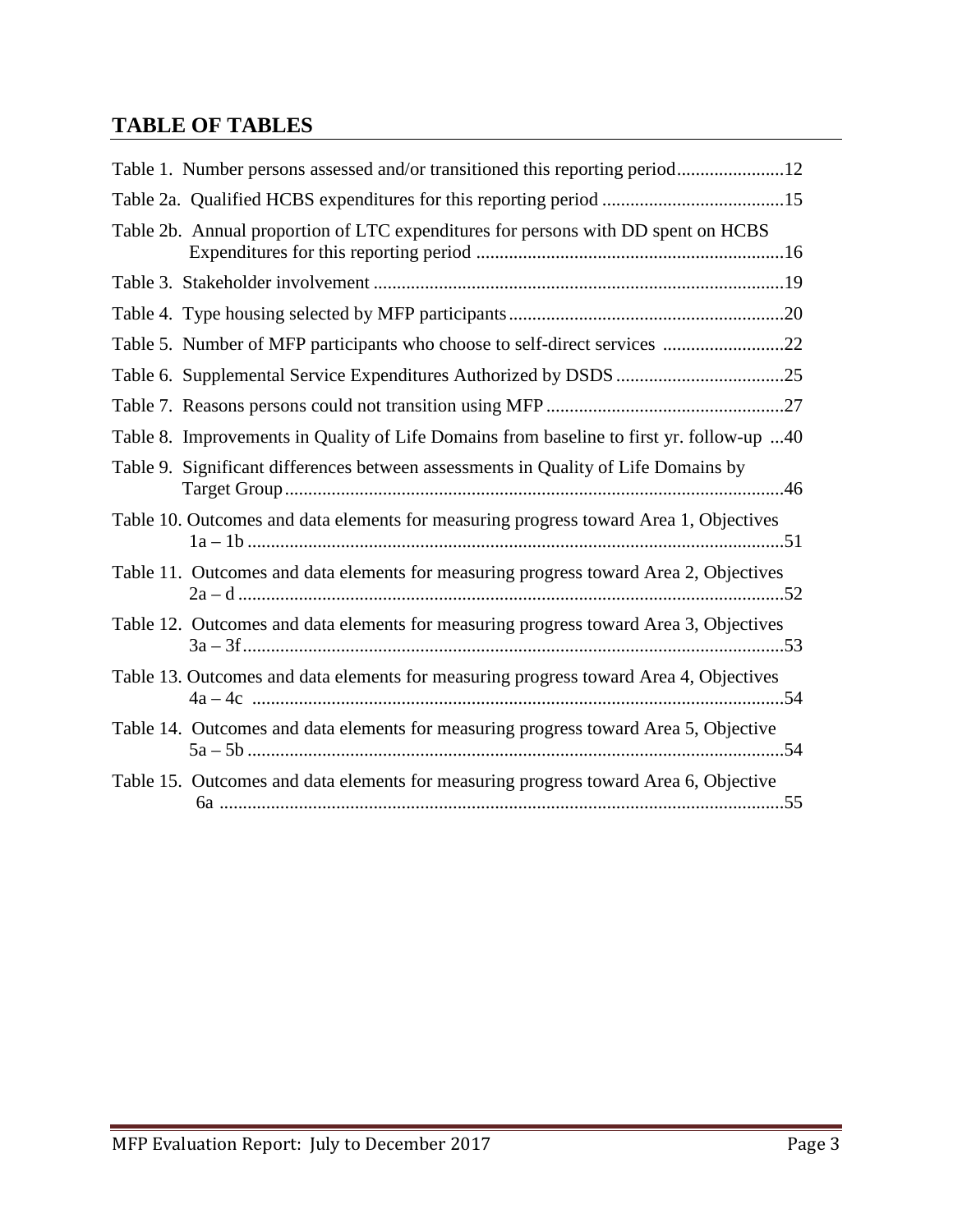## **TABLE OF FIGURES**

| Figure 1. Cumulative MO MFP transitions as of this reporting period13           |  |
|---------------------------------------------------------------------------------|--|
|                                                                                 |  |
| Figure 3a. Type of housing selected by MFP participants this reporting period20 |  |
| Figure 3b. Type of housing selected by MFP participants since start of project  |  |
|                                                                                 |  |
|                                                                                 |  |
| Figure 6. MO MFP participants who desired to work for pay after one year36      |  |
|                                                                                 |  |
| Figure 8. MO MFP participants who desired to work for pay after two-years39     |  |
|                                                                                 |  |
|                                                                                 |  |
|                                                                                 |  |
|                                                                                 |  |
|                                                                                 |  |
|                                                                                 |  |
|                                                                                 |  |

## **APPENDIX**

| Appendix A: |  |
|-------------|--|
|             |  |
|             |  |
|             |  |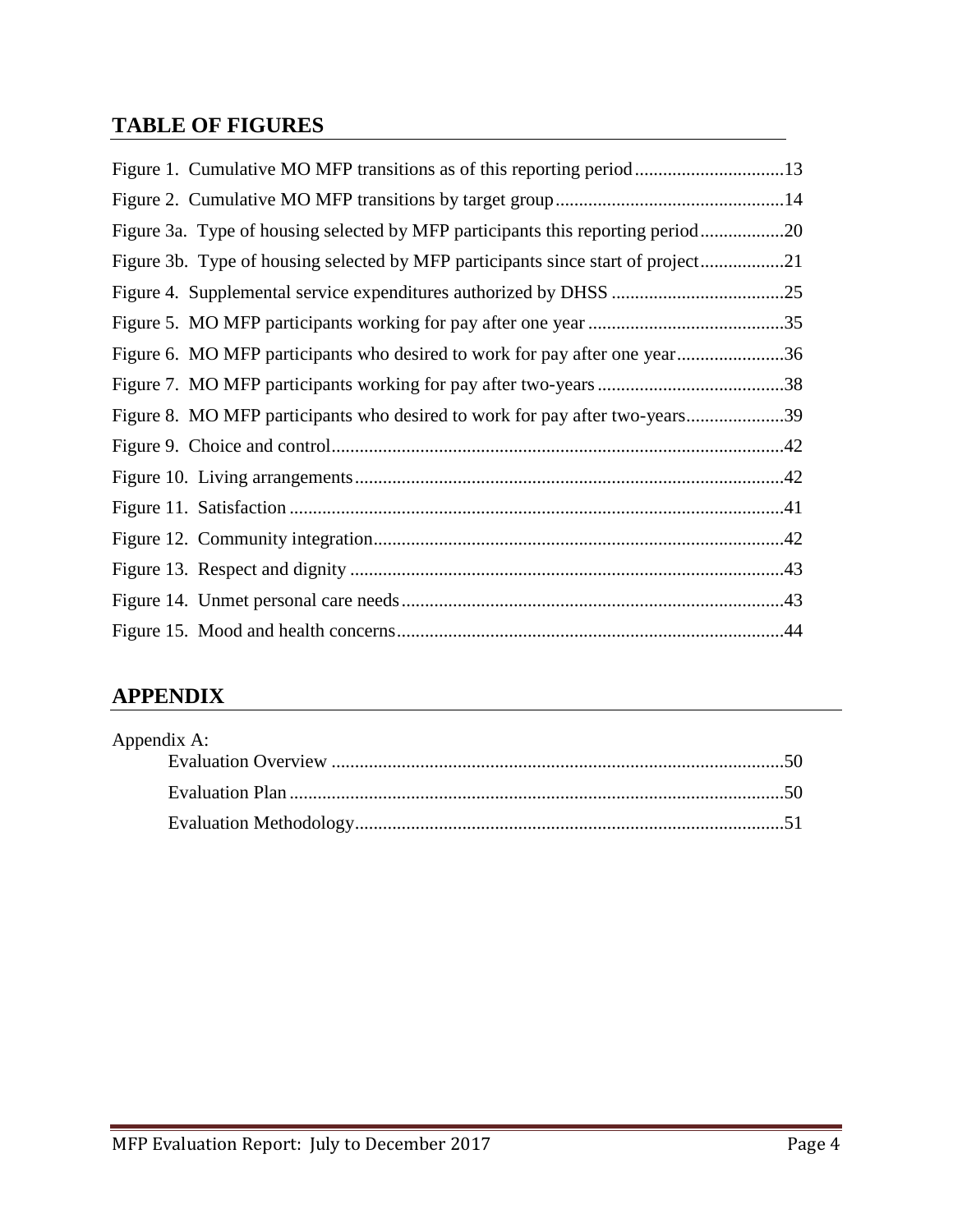## **INTRODUCTION**

The federal Money Follows the Person demonstration was authorized by Congress as part of the 2005 Deficit Reduction Act (DRA) and was extended under the Affordable Care Act (ACA). MFP offers states the opportunity to receive enhanced federal matching funds for covered Home and Community-based Services (HCBS) for 12 months for each Medicaid beneficiary who transitions from an institutional setting to back to a community-based setting as a Money Follows the Person (MFP) participant.

The Center for Medicare and Medicaid Services (CMS) has defined Money Follows the Person (MFP) as "a system of flexible-financing for long-term services and supports that enable available funds to move with the individual to the most appropriate and preferred setting as the individual's needs and preferences change." This approach has two major components. One component is a financial system that allows sufficient Medicaid funds to be spent on home and community-based services. This often involves a redistribution of State funds between the long term institutional care (LTC) and community-based state plan and waiver programs. The second component is a nursing facility transition program that identifies consumers in institutions who wish to transition to the community and helps them to do so.

This grant supports State efforts to: a) rebalance LTC support systems so that individuals have a choice where they live and receive services; b) transition individuals from institutions who want to live in the community; and c) promote a strategic approach to implement a system that provides person-centered, appropriate, needs based quality of care and quality of life services that ensures the provision of, and improvement of such services in both home and community-based settings.

The overall goal of the Money Follows the Person Demonstration (MFP) is to support and assist persons with disabilities or who are aging to make the transition from nursing homes and state habilitation centers to quality community settings that can meet their individual support needs and preferences. This project will enhance existing state efforts to reduce the use of institutional, longterm care services and increase the use of home and community-based programs.

The purpose of this report is to help evaluate the effectiveness of the State of Missouri's Money Follows the Person Project, provide information for program improvement and provide information to speak with the state legislature to gain support to sustain and to grow the program. This evaluation process will generate data briefs and reports that can be used to inform key legislative members and others. These reports can also be used by MFP stakeholders as part of community outreach to attract individuals to participate in the program and return more individuals to the community.

This program evaluation will examine points throughout the transition process from institutions to community settings. These stages include but are not limited to how the persons in the project are selected as participants; the type of funding they will receive; the type of residence they will occupy; the support services they will receive; and their satisfaction with these services. Information will be gathered on MFP participants that leave the program to help identify the reasons for their leaving. This information can be used to identify trends and aid in the development of supports and services to help keep individuals living in community settings. This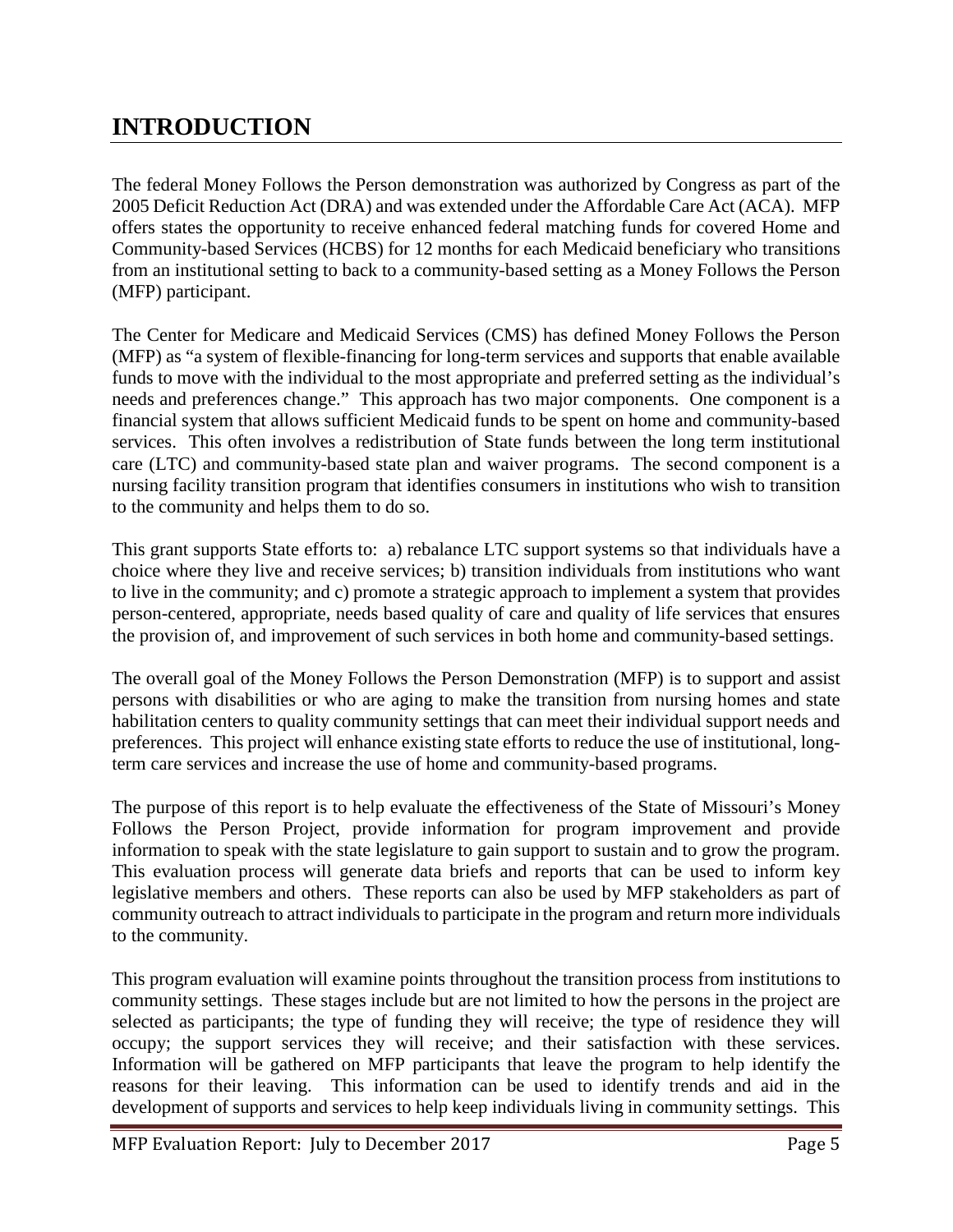will become important as individuals with more complicated needs return to the community and aid the MFP Project in reaching their benchmarks for successful community transitions.

The following objectives have been developed to examine and evaluate various aspects of the MFP project. It is intended that these objectives will provide feedback on essential components of the project that are necessary for the project to be successful.

Area 1: Establish practices and policies to screen, identify, and assess persons who are candidates for transitioning into the community through the MFP project.

- **Objective 1a:** Changes in relevant policies and procedures related to screening, identification, assessment, and transition planning.
- **Objective 1b:** Number in each target group who choose to participate and those who actually transition.

**Area 2:** Development of flexible financing strategies or other budget transfer strategies that allow "money to follow the person".

- **Objective 2a**: Changes in the balance of long term care funding between institutional and home and community-based services.
- **Objective 2b**: Increases in the number of persons funded under the Medicaid Waiver program.
- **Objective 2c**: Increases in the amount of funding for supplemental services received by persons in the MFP Project.

**Area 3:** Availability and accessibility of supportive services for MFP participants. Supportive services include a full array of health services, 'one time' transitions services, adaptive medical equipment, housing and transportation.

- **Objective 3a**: Level of consumer involvement in planning transitions and delivery of services.
- **Objective 3b:** Types of housing selected by participants in MFP.

**Objective 3c:** Number of MFP participants who self-direct services.

- **Objective 3d**: Number of individuals who were unable to transition due to lack of housing.
- **Objective 3e:** Types and amounts of transition services, including demonstration and supplemental services, used by MFP participants.

**Objective 3f:** Why individuals interested in participating in MFP were unable to transition.

**Area 4:** Performance of a cost analysis on support service costs for individuals participating in the MFP Project.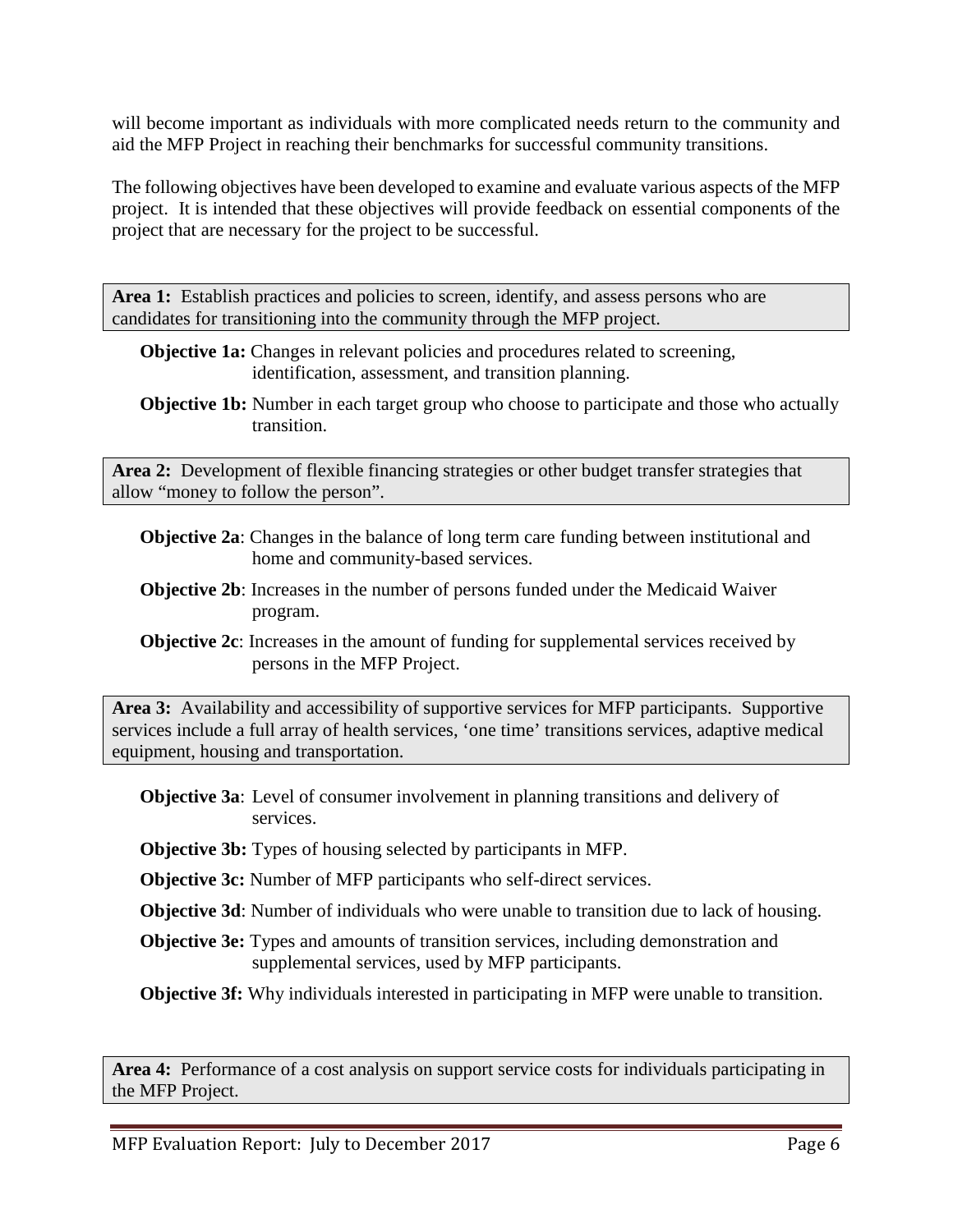**Objective 4a**: Medicaid costs prior to participation in MFP. **Objective 4b**: Medicaid costs following transition and participating in MFP.

Area 5: Development of policies and practices to improve quality management systems to monitor services and supports provided to participants in the MFP Project.

**Objective 5a**: Level of satisfaction with home and community-based services including living arrangements. **Objective 5b:** Changes in quality of life.

**Area 6:** Persons eligible to participate in MFP and who decline or those persons enrolled in MFP and who cease participation in MFP will be evaluated to determine the reasons for their decisions. Individuals who die while participating in MFP will also have their cause of death examined.

**Objective 6a**: Rates of re-institutionalization of MFP participants and reasons cited. **Objective 6b**: Frequency and reason for deaths.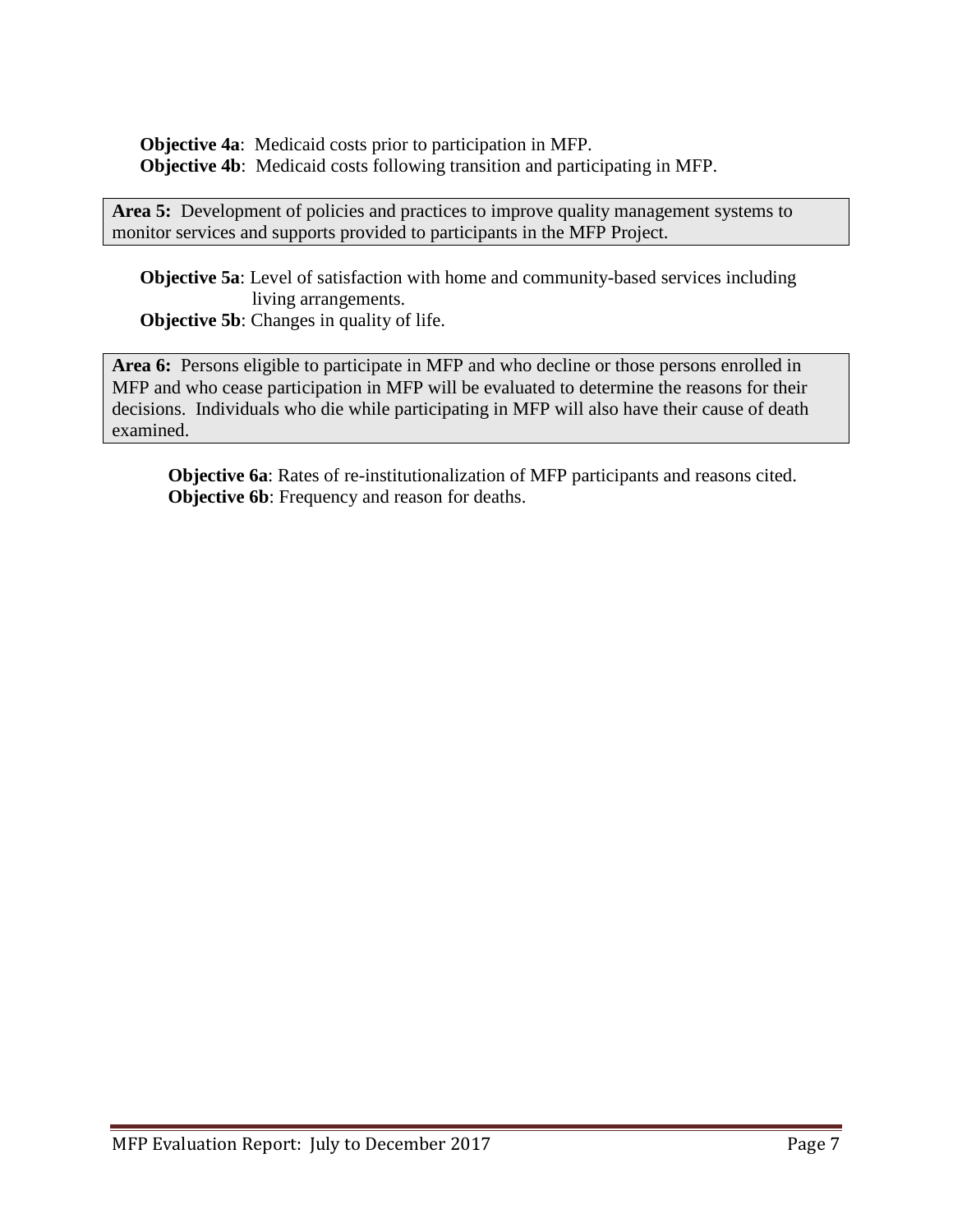## **EVALUATION RESULTS**

The Evaluation Results section provides a description of the Money Follows the Person Demonstration activities and progress made with regard for each goal and objective. For each area goal, the objectives, outcomes, strategies or activities, and data measures are stated. This is followed by a discussion of the progress made during July 2017 through December 2017. For some data measures, baseline data was available. In this circumstance, progress over time is reported. When baseline data is not available, the discussion is limited to progress made during this reporting period, which may serve for comparison in upcoming years.

Area 1: Establish practices and policies to screen, identify, and assess persons who are candidates for transitioning into the community through the MFP project.

The rationale for this goal is to examine state policies and procedures for changes that will affect individuals who express a desire to leave an institutional living setting and return to the community. This goal is intended to help determine if the state has made permanent changes in their system to ensure that persons have access to a transparent process for returning to their communities.

**Objective 1a:** Changes in relevant State policies and procedures related to screening, identification, assessment, and transition planning.

The Missouri Money Follows the Person Demonstration Project has targeted three groups of persons to be involved in the program: individuals with developmental disabilities including those with developmental disabilities and mental illness; individuals with a physical disability; and the aged. The state agencies involved in providing services to these groups will be surveyed based on the populations they serve. Persons with an intellectual or developmental disability (DD) will be served by the Department of Mental Health (DMH) – Division of Developmental Disabilities (DDD). The aged (aged 63 and older) and persons with physical disabilities under the age of 63 (PD) will be served by the Department of Health and Senior Services (DHSS) – Division of Senior and Disability Services (DSDS).

For this reporting period, representatives from the Department of Mental Health – Division of Developmental Disabilities reported no new or pending legislative initiatives that would affect the current MO MFP Program. The DMH continues to implement staff positions related to transitions that included Employment Coordinators, Family Support Coordinators, and Community Living Coordinators in each of the Developmental Disabilities Regional Offices. The Community Living Coordinators (CLC) are tasked with aiding in locating living situations for individuals interested in transitioning into the community. During this reporting period, both the Kansas City and Central Missouri Regional Offices increased the number of CLCs from one to two. Each Regional Office will have a Self-Advocacy Specialist who is to work with families and others on self-awareness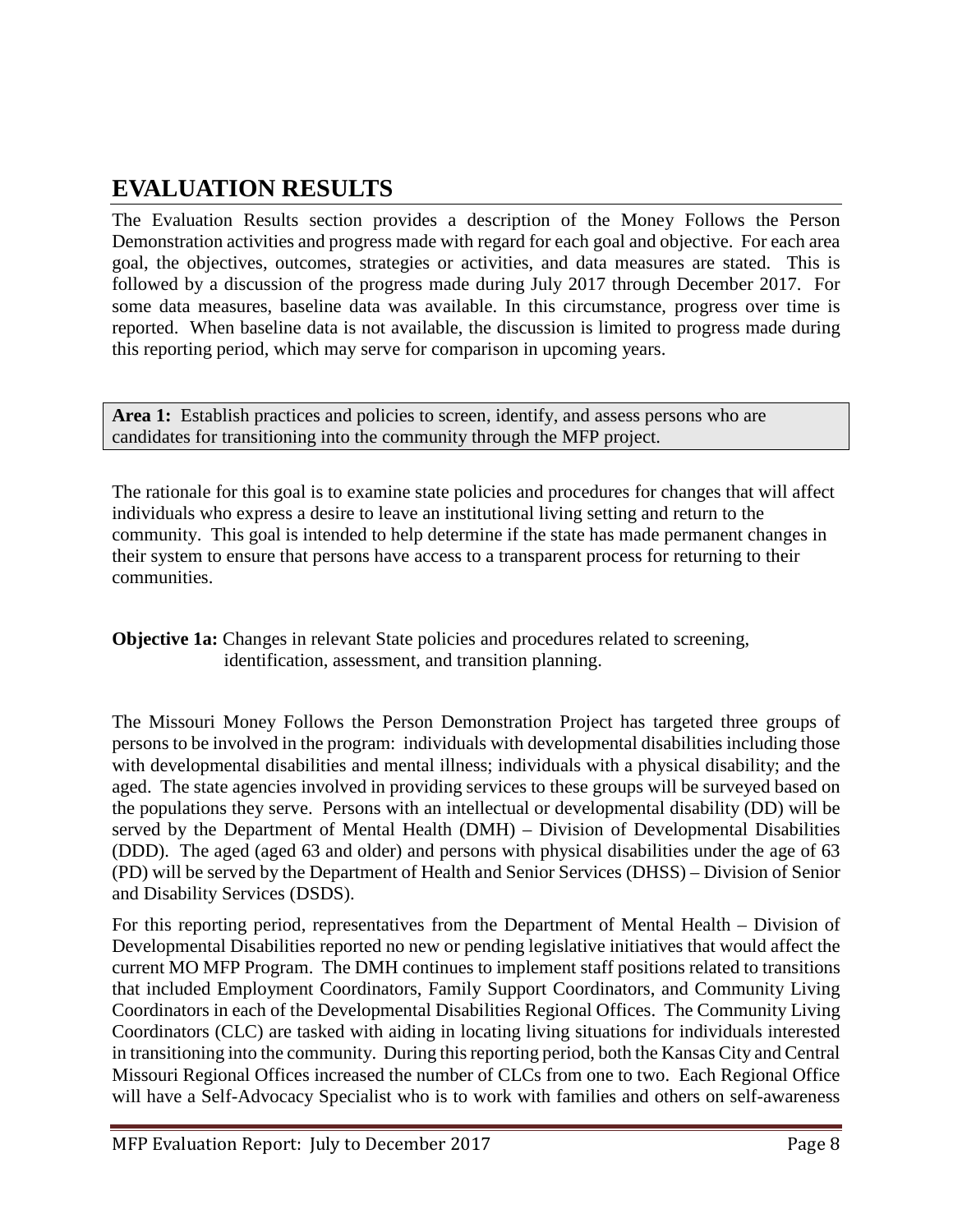and diversity issues. The office will also have a Self-Directed Support Coordinator whose role will be to provide guidance, help and support to persons self-directing their services. The DMH has continues to use expanded Target Case management (TCM) services to help manage growing caseloads and provide families more access to their service coordinator. The DMH also provides onetime transition expenses to qualified individuals. These expenses are intended to help with start-up costs for such supports as Behavior Analysis and other expenses such as assistive technology and job support.

The Division of Developmental Disabilities continues to have a major focus on guardianship outreach in regard to transition for the DD and DD/MI target groups. At times, it has proven difficult to obtain guardianship consent for this population. To help address this problem, the division developed and implemented a series of approaches. This includes the sharing of transition success stories on video and in parent organization meetings, meeting one-on-one with peers, and providing videos on community housing options. The MO MFP stakeholder group also addresses this issue with guardians across all target populations. On a legal front, HB 626 and SB 465 Guardianship and Conservatorship Reform legislation was introduced in both the Missouri House and the Missouri Senate in 2017. This legislation would affect all target groups and would allow for varying degrees of guardianship. Although this legislation did not pass in 2017, much work was done with house and senate members to answer questions and provide education regarding the need for guardianship reform. Plans are to reintroduce this legislation for 2018 during prefiling which will occur in December 2017. A new bill, HB 1553, was filed with the MO House of Representatives and a hearing on this legislation is scheduled to be held in February 2018. The division has also made efforts to provide technical assistance and training for DMH's Community Living Coordinators and Service Coordinators in order for them to gain a better understanding of the process for transitioning people with DD out of nursing homes.

The Department of Health and Senior Services continued to use their HCBS Web Tool or InterRAI Home Care Assessment (Inter RAI HC) which is intended to enhance the client assessment process and HCBS authorization. The Inter RAI HC focuses on a person's functioning and quality of life by assessing needs, strengths, and preferences. Upon completion, the Inter RAI HC calculates the participants nursing facility level of care (LOC) for eligibility purposes. This assessment is also intended to help provide a continuity of care across settings and promote a person-centered evaluation. This assessment tool is very clinical in nature and some MO MFP participants have difficulty in meeting the criteria for nursing facility level of care and may not be authorized for HCBS.

During this reporting period, the Missouri State Legislature changed the nursing facility level of care (LOC) from a point score of 21 to 24 (based on a face-to-face assessment with the participant). In addition, the Consumer Directed Services (CDS) was moved from 100% to 60%. These changes changed the program requirements for participant qualification for Medicaid Home and Community Based (HCBS). Together these changes make it more difficult for the Aged and Disabled MFP participants to qualify for HCBS. Active MO MFP participants currently receiving HCBS will also have meet the new LOC eligibility requirement upon being reassessed.

During this reporting period. it was decided that in cases where the individual will not be authorized for HCBS, attempts would be made to use an individual's natural community and other non-paid supports to assist with unmet needs.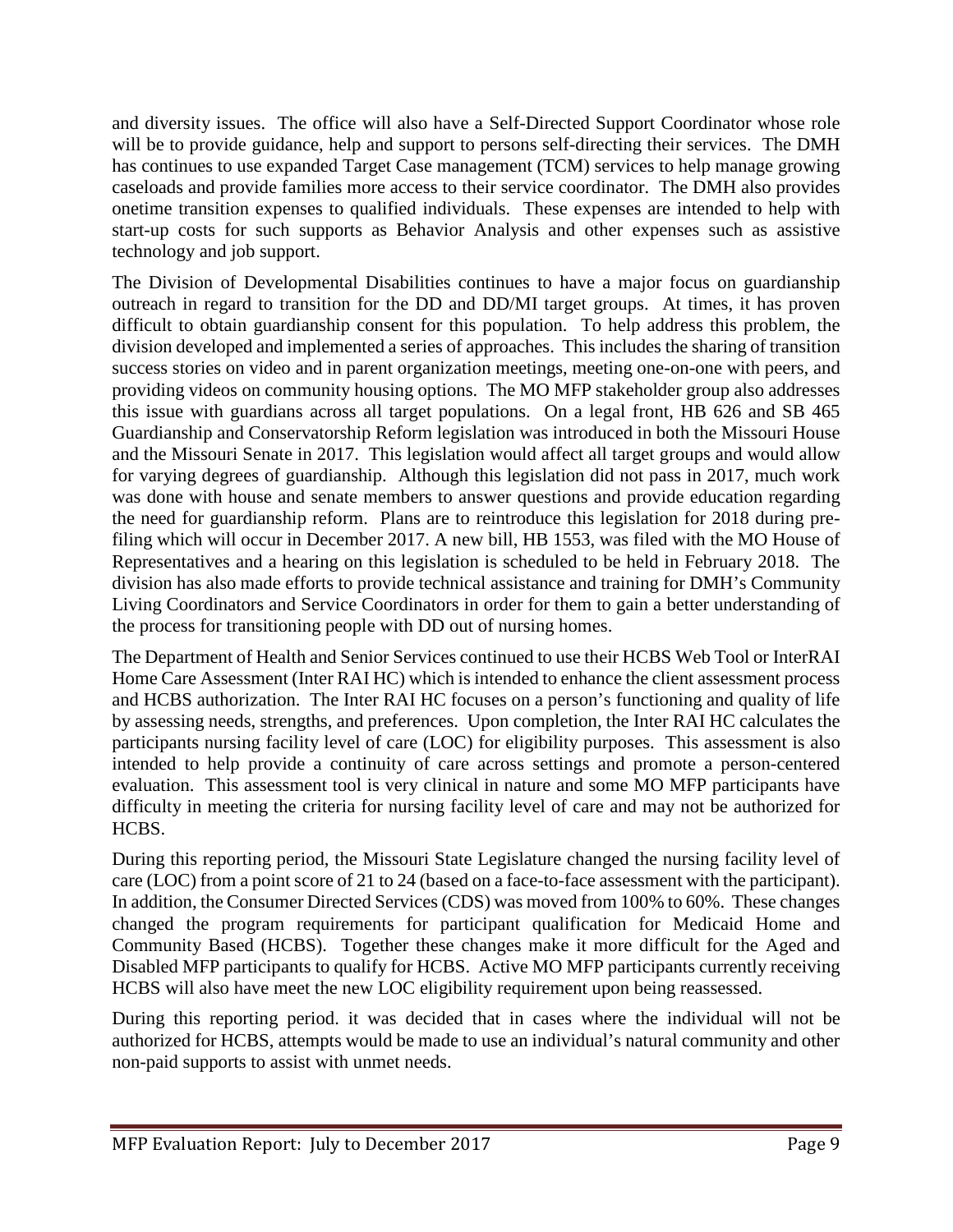To help address this problem with service authorization, a MFP Home and Community-based Services Referral/Assessment form was developed for the DSDS MFP Regional Coordinators. The purpose of this form was to ensure consistency statewide when gathering information on MFP participants who will not be authorized for HCBS. This form has less content and is not as clinically extensive as the Inter RAI HC.

In conjunction with the HCBS Web Tool, DHSS has implemented a data base system, the Case Compass which focuses on gathering pertinent information on critical incidents/abuse, neglect and exploitation involving their clients which includes MO MFP participants. The Division of Senior and Disability Services has replaced their third-party assessors with HCBS Call Center (15 FTE) and Assessment Teams (75 FTE). These teams have been tasked with processing new requests for Medicaid supported community services and to conduct pre-screening assessments, assessments of level of care and evaluate requested changes in individual plans. These Call Center and Assessment Teams continue to be used. Additional placement slots were added to the Medically Fragile Adult Waiver. After MO MFP ends, state funds will continue to support these additional slots.

Issues such as the annual Medicaid recertification process and switching Medicaid funding from institutional to community-based have periodically surfaced since the start of the MO MFP program. The DHSS and Family Support Division (FSD) collaborated to have an FSD employee placed at DHSS to assist with Medicaid issues that impact a person's ability to receive HCBSs. This benefits all HCBS Medicaid recipients including MO MFP participants who are experiencing difficulty with their Medicaid coverage.

The MOCOR (Missouri Community Options and Resources) partners (Missouri Departments of Health & Senior Services, Mental Health and Social Services) continue to operate a website and a toll-free phone number. The site enables users to assess, learn and search for long-term support information and services throughout Missouri. Beginning in 2012, Community Options Counseling (COC) can be provided to individuals with an active discharge plan as long as they have resided in a nursing facility for 90 consecutive days minus Medicare paid days for the purposes of short-term rehabilitation services. A transition plan template was developed through the CQI process and this plan became a contractual requirement beginning in 2014. This transition plan must be completed prior to a transition for each MFP participant.

The Missouri Division of Regulation and Licensure (DRL) informed the DSDS that they had received complaints from nursing homes regarding the outcome of referrals for COC services. To address their concerns, the DSDS developed a form to be left at the nursing home following COC. If an individual is not referred for MFP transition coordination services, the nursing home is informed as to the reason. A standardized format was developed for DSDS Regional Coordinators to use following their assessment to inform contracted transition coordinators of personal issues that should be addressed in the transition plan in order to better insure the delivery of needed support services.

MO MFP Contractors began using a revised uniform transition plan template called the Transition Plan and Payment Invoice Score (TP) that officially became part of contract renewals. This transition plan template is more user friendly e.g. some questions were reassigned to more appropriate areas depending on subject matter, reduced redundancy, and items made more specific to MO MFP which allows for more person-centered planning. Contractors will need to send a completed TP to the DSDS MFP Regional Coordinator prior to a move, for review to ensure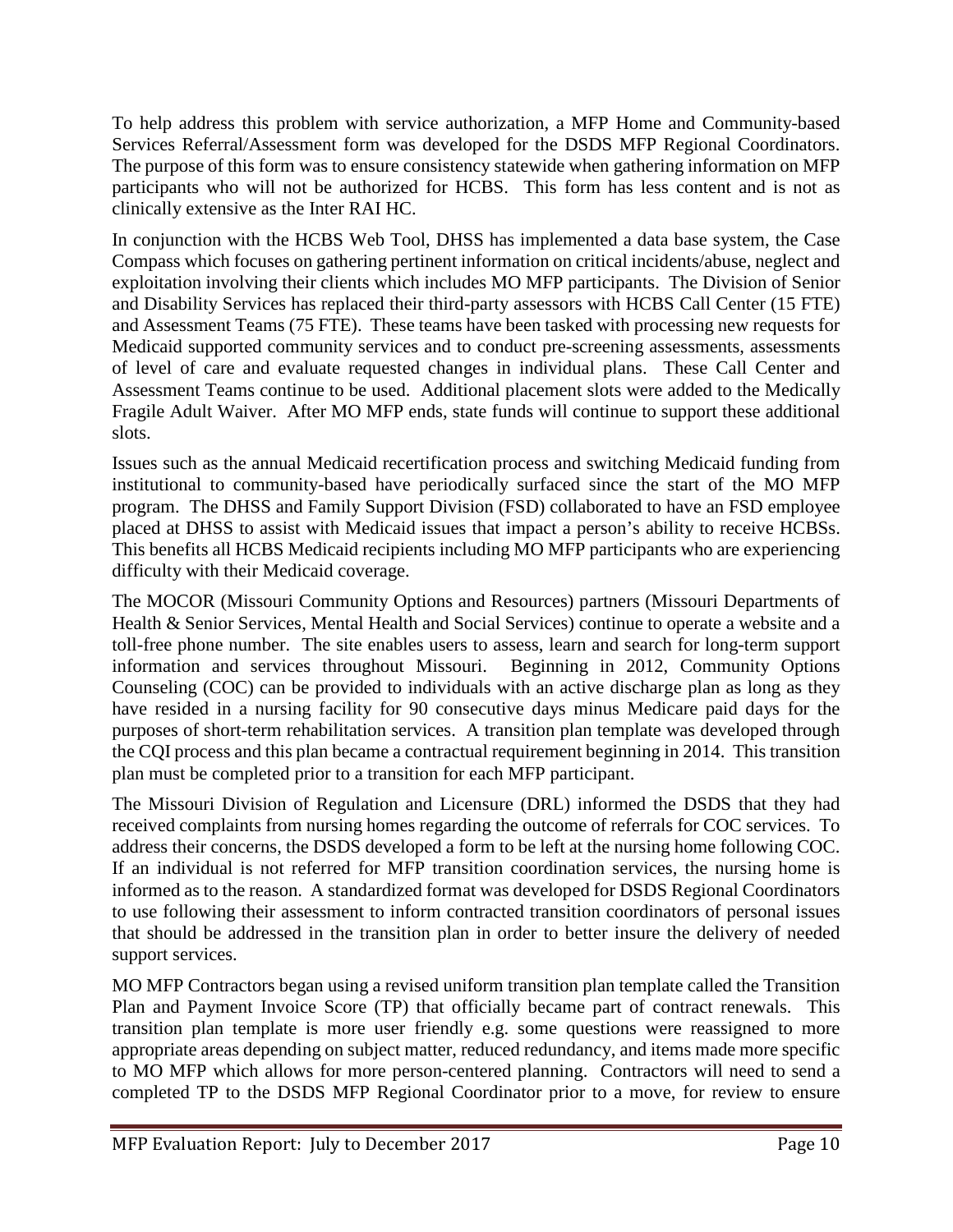everything is in place to mitigate risk once a participant moves to the community. The TP is to ensure contractors submit them accurately and in a timely manner to help prevent the misallocation of funds for the coming contractual period. The timely submission of transition plans for review/approval and the accurate and timely submission of monthly payment invoices are now ongoing performance measures for contractors.

#### **Objective 1b:** Number of eligible MFP participants who choose to participate in relation to those who actually transition.

To be eligible to participate in MFP, an individual must have resided in a habilitation center or nursing facility for at least 90 days of non-Medicare funded rehabilitation and have received MO HealthNet benefits in the care facility for one day. They must be willing to transition to a home that is leased or owned by the participant or participant's family or move to residential housing with no more than four individuals living in the house. From July to December 2017, a total of 324 persons were assessed to determine eligibility for participation in MFP. Again, for the period covered in this report, 102 persons who were identified as being eligible for MFP transitioned back into the community using this program.

In addition to self-referrals for information on the MO MFP Program MO MFP utilizes resident responses to Section Q on the MDS to aid in identifying individuals who have a desire to transition back to the community. There were some initial problems in obtaining referrals using Section Q. The MO MFP program initiated some steps to address this problem. The implementation of the Section Q website accompanied by training for nursing home staff on the process to report "Yes" responses to Section Q with the intention of aiding the MO MFP project in achieving transition goals. The MO MFP program created a website for nursing home staff to enter MDS Section Q referrals online. The MO DSS developed and sent out a Provider Bulletin to nursing homes on MDS Section Q to remind nursing homes on the requirement for them to administer the MDS questionnaire to residents how to make an online Section Q referral.

Some problems were reported in obtaining referrals using Section Q and the MO MFP program took steps to address this problem. An information reference card for nursing facility staff called "MDS Section Q, Options Counseling and MFP Quick Reference" continues to be used. This reference card was created by a desire to better equip nursing home staff (Social Workers, MDS Coordinators) with basic reference information, ranging from the proper website to input Section Q referrals, how to initiate a direct referral, and more details about how the potential participants via the Q+ index. This training along with continued outreach efforts to nursing homes appears to be having an impact.

There continued to be steady rate in referrals from facilities based on Section Q for this period. Between July and December 2017, 138 persons were referred to MO MFP through Section Q and 17 of these individuals were then enrolled in the MFP program and transitioned to the community. It is expected that individuals identified through Section Q during this time period will likely show as enrolled in the program next reporting period, as actual transitions can take months to occur. As more individuals move out of nursing facilities due to MFP, people are becoming aware of the program and the Missouri MFP Project continues to receive more self-referrals regarding the program and possible eligibility. MO MFP is also receiving more contacts from family members regarding the program asking what it might be able to do for their family members.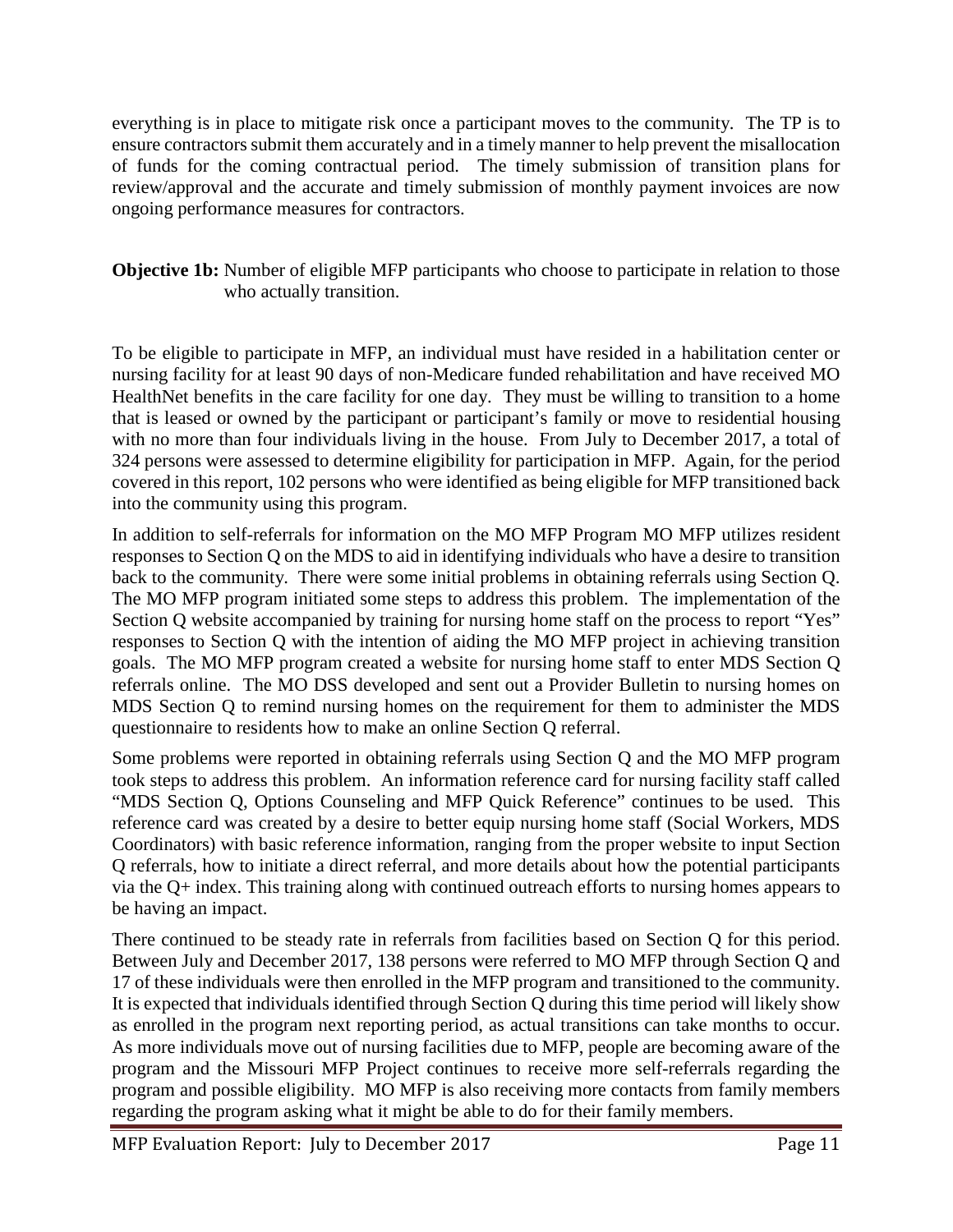In the area of outreach and marketing, the MO MFP project continued to use its website and brochures for outreach. Videos on individual success stories continued to be used along with new TV spots promoting the program. Efforts have been made to reach out to gatekeepers like discharge planners and physicians/clinic staff to educate patients on community living options such as MO MFP. The project has also begun to work with MO HealthNet to increase social networking efforts to promote programs such as MO MFP.

#### **Table 1.**

#### **MO MFP**

#### **Assessment and Transition Status: July to December 2017**

|                                                                                                                    | Aged | DD             | PD  | 1)D/MI   |
|--------------------------------------------------------------------------------------------------------------------|------|----------------|-----|----------|
| Number of institutionalized residents<br>assessed to determine eligibility for MFP<br>during this reporting period | 143  | 10             | 171 | $\Omega$ |
| Number of eligible institution residents<br>who transitioned during this reporting<br>period                       | 37   | $\overline{A}$ | 61  | $\Omega$ |
| Cumulative number of eligible<br>institutionalized residents who transitioned<br>due to MFP                        | 436  | 387            | 818 | 39       |

The 102 MO MFP transitions reported for the time-period covered in this report did not allow for the MO MFP program to meet overall annual transition goals. Only the annual transition goal for the aged was met. Transitions for those with a physical disability fell short by 22 persons for the year. This was the first time since the start of the project that the annual goal for this target group was not met. This pattern of transitions for those with a PD will be monitored in future reports to see if it continues. Transition goals for the ID/DD and ID/MI were also not met but for different reasons. The state of Missouri has been closing Habilitation Centers across the state, but has no plans to close any additional centers. Because the push to de-institutionalize people has slowed, the MO MFP program has received fewer referrals andwill need to adjust annual transition goals for this target group. It is expected that future ID/DD transitions will mostly be from nursing facilities.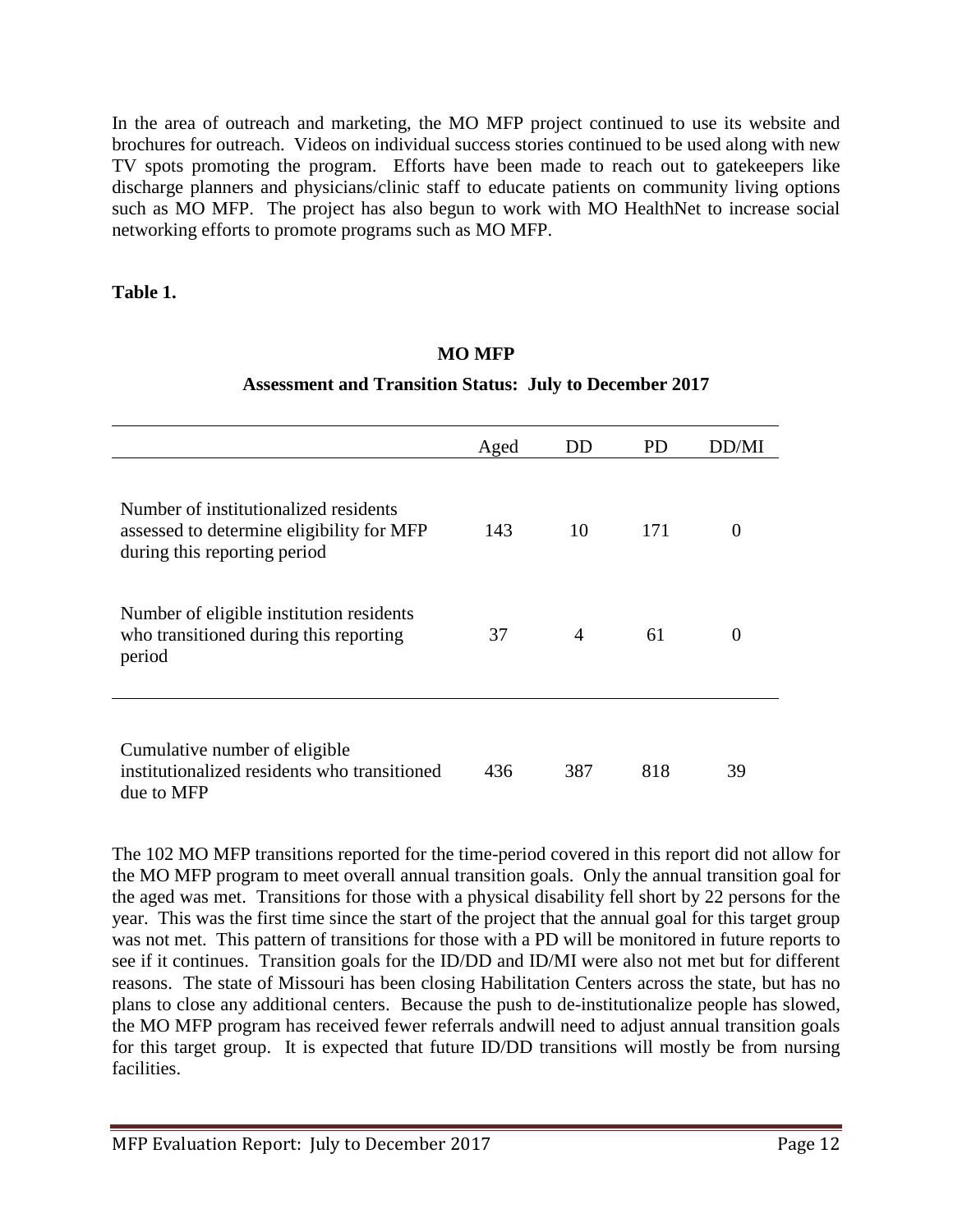By the end of December 2017, a total of 1,680 individuals had enrolled in the MO MFP project and returned to live in the community. Figure 1 shows the cumulative progress the MO MFP project has made in the state of Missouri in returning individuals to their community.

#### **Figure 1.**





Between July to December 2017, the largest number of persons enrolling in the MFP program and returning to the community was in the Physically Disabled target group (n=61). An additional 37 Aged, 4 persons with a DD also made this transition back to the community. While the annual transition goal for the Aged was surpassed, the annual goals for the remaining target groups were not meet. Figure 2 shows the cumulative community transitions broken down by target group with the project target goals for each group. Transition goals are set by the state.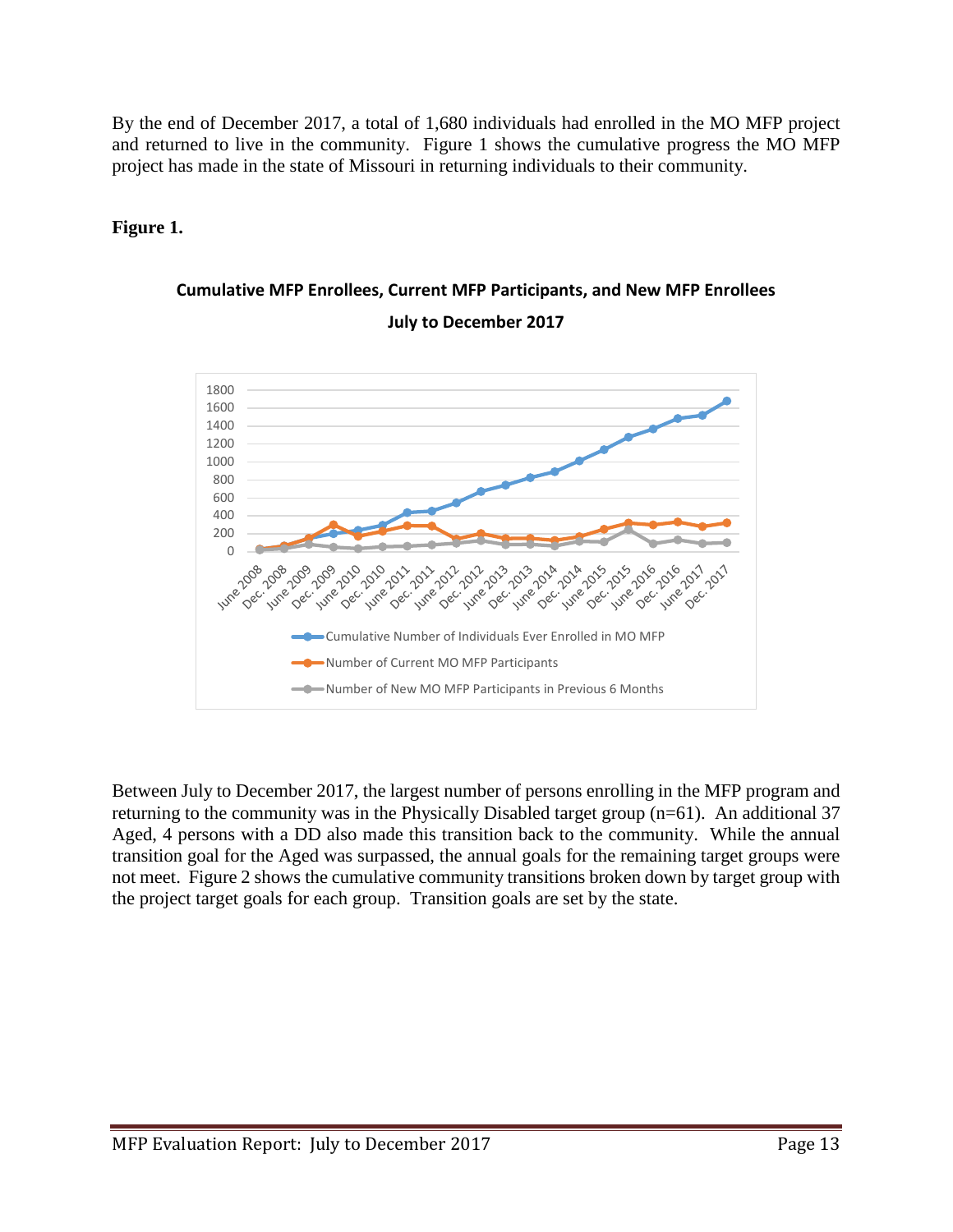



#### **Cumulative Transitions as of December 2017 by Target Group**

**Area 2:** Development of flexible financing strategies or other budget transfer strategies that allow "money to follow the person".

The rationale for this goal was to examine state policies and approaches to ensuring that funding is available for persons who transition back into the community in order for them to obtain needed support services in their community.

**Objective 2a:** Changes in the balance of long term care funding between institutional and home and community-based services.

Due to budget cuts, authorized by the Missouri legislature for the fiscal year 2018 that went into effect during this reporting period, MO MFP contractors may experience difficulty transitioning as many participants as planned. In addition, these cuts could possibly present barriers for participants to remain in the community. As reported earlier, during this reporting period, the Missouri State Legislature changed the nursing facility level of care (LOC) from a point score of 21 to 24 (based on a face-to-face assessment with the participant). In addition, funding for Consumer Directed Services (CDS) was moved from 100% to 60%. These changes affected the program requirements for participant qualification for Medicaid Home and Community Based (HCBS). Together these changes make it more difficult for the Aged and Disabled MFP participants to qualify for HCBS. Active MO MFP participants currently receiving HCBS will also have meet the new LOC eligibility requirement upon being reassessed.

DHSS did report an increase in the number of HCBS providers contracting with Medicaid. This increases access to HCBS for all individuals in the aged and the PD populations in the state. HCBS providers have also received a payment increase. These changes positively affect the aged and PD populations. The DHSS continues to offer an Adult Day Care Waiver and as a service to the Aged and Disabled Waiver. As a result of the approval by CMS of a waiver amendment, the MO DDD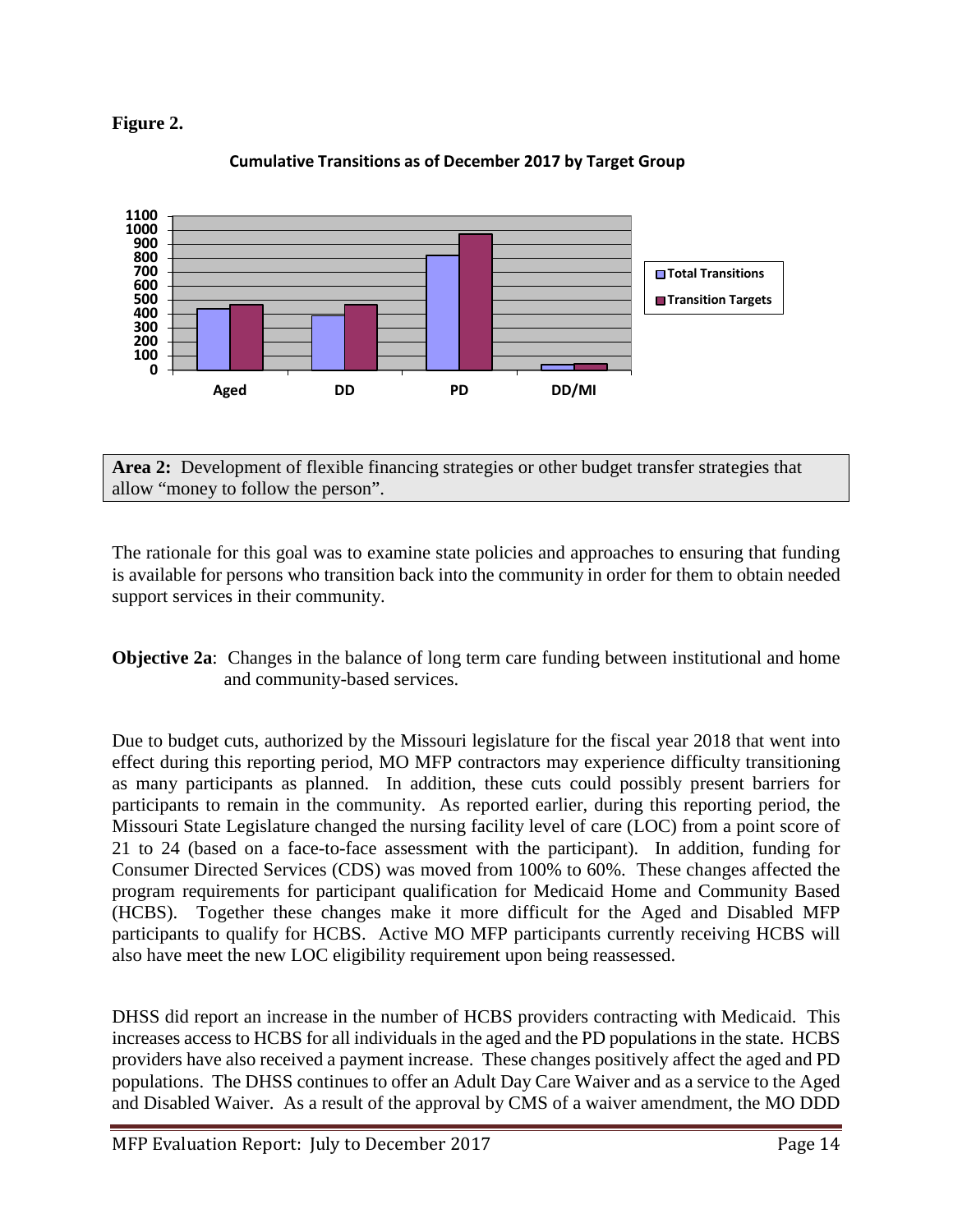is authorized to provide 8,500 slots under the Missouri Comprehensive Waiver. The Community Support Waiver authorizes an additional 1,575, slots to eligible individuals.

The State of Missouri continues to anticipate a 4 percent increase in total Medicaid HCBS expenditures for each year of the demonstration program. For this reporting period, the State of Missouri continued to make increases in funding for total HCBS Medicaid expenditures (federal and state funds) for all Medicaid recipients. This includes, but is not limited to, MFP participants (See Table 2a).

**Qualified Total Medicaid HCBS Expenditures**

| Year | <b>Target Level</b><br>Spending | Percent Annual<br><b>Growth Projected</b> | <b>Total Spending</b><br>for the Calendar<br>Year | Percent of Target<br>Level Reached |
|------|---------------------------------|-------------------------------------------|---------------------------------------------------|------------------------------------|
| 2008 | \$867,401,313                   | $\overline{4}$                            | \$848,348,408                                     | 97.80%                             |
| 2009 | \$902,095,157                   | $\overline{4}$                            | \$950,207,636                                     | 105.33%                            |
| 2010 | \$938,176,756                   | $\overline{4}$                            | \$1,032,654,952                                   | 110.07%                            |
| 2011 | \$975,701,618                   | $\overline{4}$                            | \$1,032,114,154                                   | 105.78%                            |
| 2012 | \$1,014,727,475                 | $\overline{4}$                            | \$1,164,955,196                                   | 114.80%                            |
| 2013 | \$1,055,314,366                 | $\overline{4}$                            | \$1,273,658,732                                   | 120.69%                            |
| 2014 | \$1,097,524,733                 | $\overline{4}$                            | \$1,390,326,473                                   | 109.16%                            |
| 2015 | \$1,141,423,514                 | $\overline{4}$                            | \$1,515,511,457                                   | 132.77%                            |
| 2016 | \$1,187,078,247                 | $\overline{4}$                            | \$1,641,726,950                                   | 138.30%                            |
| 2017 | \$1,234,559,169                 | $\overline{4}$                            | \$1,797,986,427                                   | 145.64                             |

#### **Table 2a.**

An example of the State of Missouri's commitment to changing the balance in long term funding can be observed in annual funding levels reported by the Missouri Division of Developmental Disabilities for LTC expenditures spent on HCBS support and services for persons with DD (See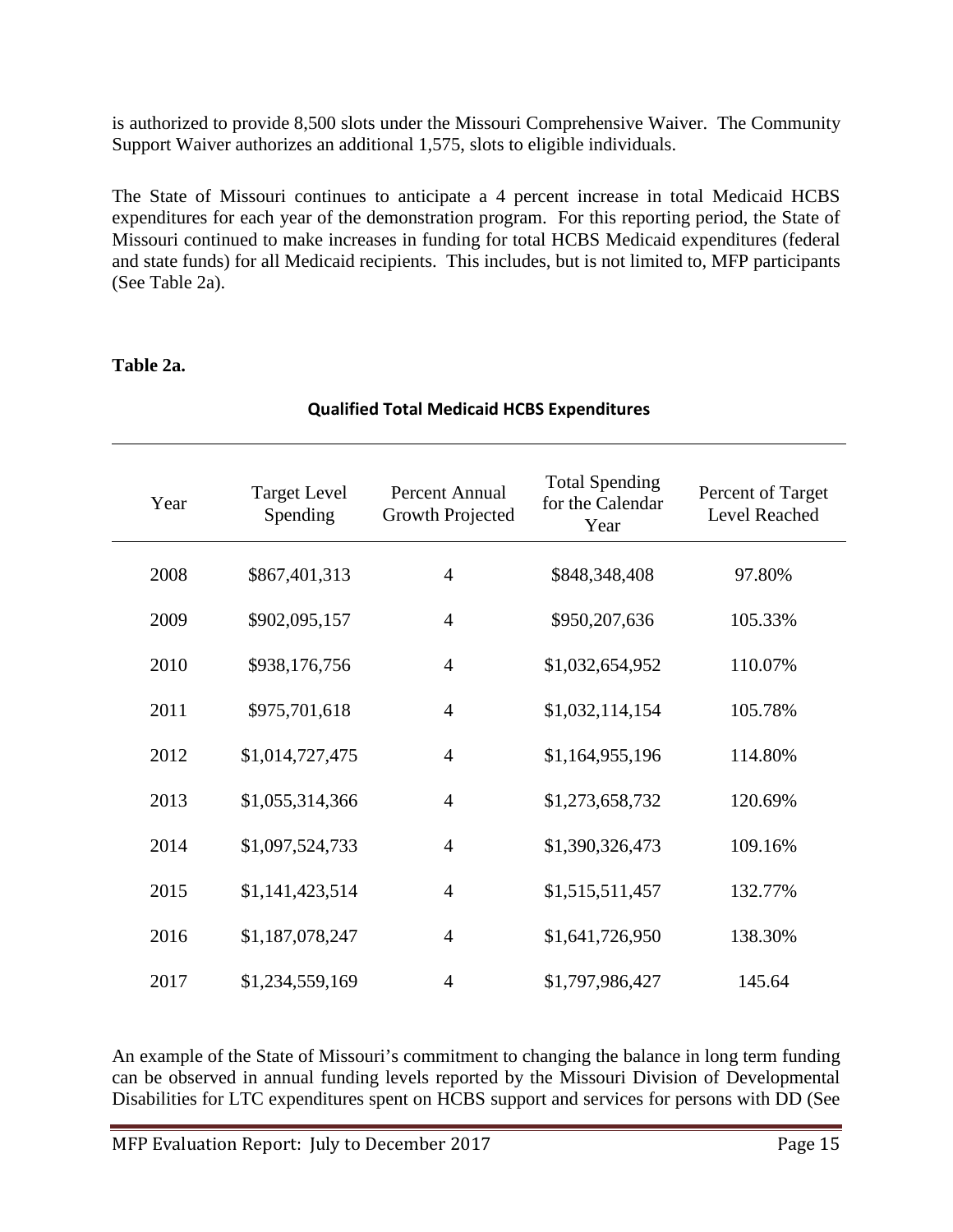Table 2b). The State of Missouri anticipates a 2 percent increase in total Medicaid HCBS expenditures for persons with DD for each year of the demonstration program due to awareness of available services in response to implementation of the MFP demonstration. For this reporting period, the State of Missouri surpassed their second spending period target and allowed them to reach their annual target goal.

#### **Table 2b.**

| Year | <b>Annual Target Level</b><br>Spending | <b>First Spending Period</b> | Second Spending<br>Period |  |
|------|----------------------------------------|------------------------------|---------------------------|--|
| 2008 | 75.0                                   | 73.0                         | 73.0                      |  |
| 2009 | 77.0                                   | 79.0                         | 78.0                      |  |
| 2010 | 79.0                                   | 85.0                         | 77.0                      |  |
| 2011 | 81.0                                   | 82.0                         | 82.0                      |  |
| 2012 | 83.0                                   | 63.0                         | 73.0                      |  |
| 2013 | 85.0                                   | 84.0                         | 85.0                      |  |
| 2014 | 87.0                                   | 86.0                         | 87.0                      |  |
| 2015 | 89.0                                   | 88.0                         | 90.0                      |  |
| 2016 | 91.0                                   | 89.0                         | 92.5                      |  |
| 2017 | 93.0                                   | 89.0                         | 93.0                      |  |

#### **Annual Proportion of LTC Expenditures for Persons with DD Spent on HCBS Expenditures Through the DD Waiver as of December 2017**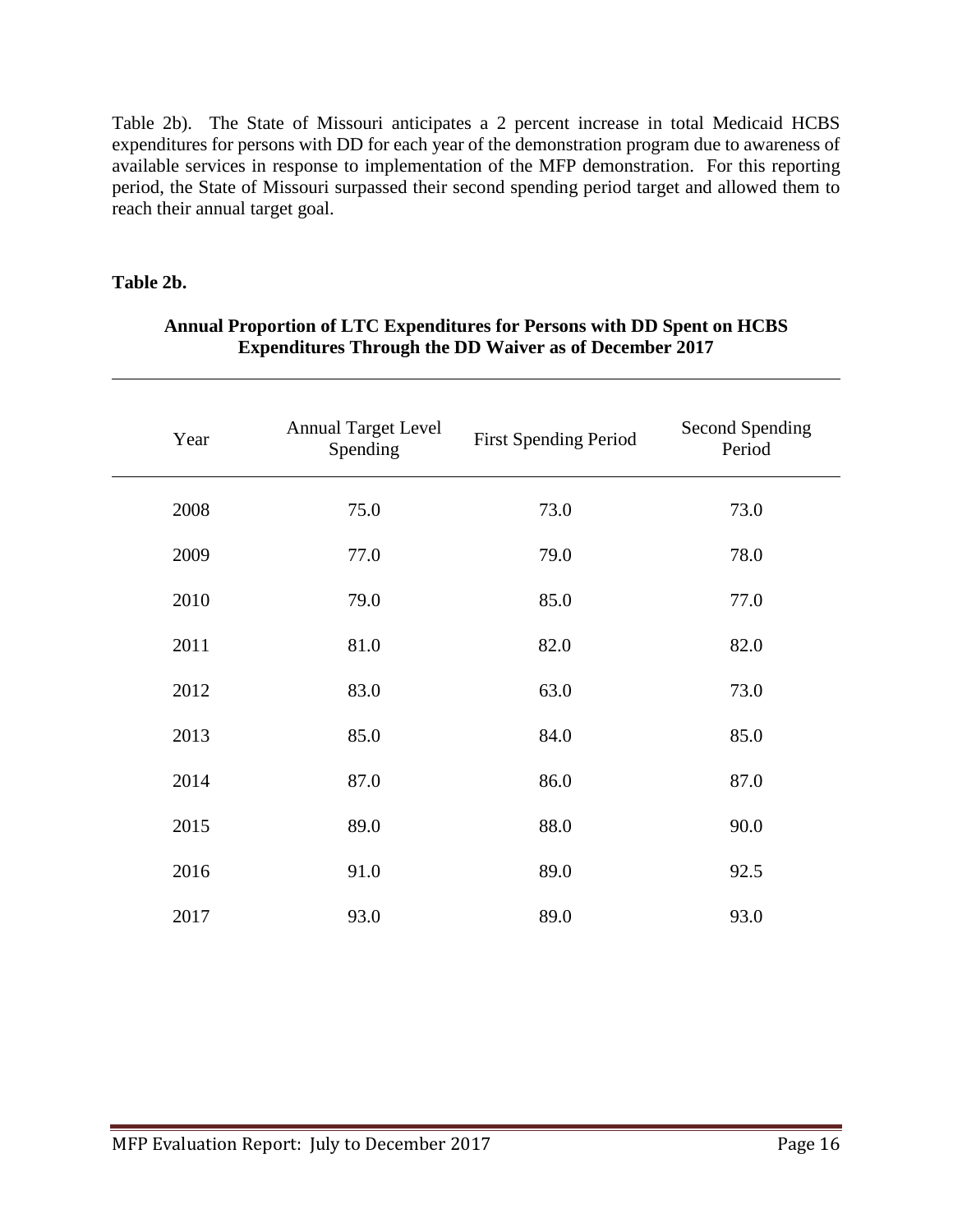#### **Objective 2b:** Increases in the number of persons funded under the Medicaid waiver program.

The state of Missouri has several active waiver programs that target specific groups. The DHSS continues to offer an Adult Day Care Waiver as a service to the Aged and Disabled Waiver. Additional slots were added for the Medically Fragile Adult Waiver (formerly called the Physical Disabilities Waiver). After the completion of the MO MFP Program, state funds will provide support for these slots. Under the MO Comprehensive Waiver, the MO DDD is now able to provide 8,500 slots. The Community Support Waiver provides 1,575 slots and has had an increase in the annual cost limit.

The state Missouri also operates a Prevention Waiver called "Partnership for Hope" for individuals with a developmental disability. This waiver is a partnership between the Division of Developmental Disabilities and 103 counties in MO. This waiver serves individuals who can live in the community using supports with an annual cost cap of \$12,000 or less. It is intended that this waiver will help reduce the states waiver waiting list and help prevent future out of home/institutional placements.

The DMH increased capacity in the Community Support waiver by adding 550 slots that were approved by CMS on May 8, 2017. This increase was to accommodate individuals transferring from the Partnership for Hope (PFH) Waiver to the Community Support Waiver because of individual's additional needs causing their costs to exceed the Partnership for Hope waiver cost cap. There was also an amendment to the PFH waiver to add the Community Transition service to that waiver. This PFH amendment was approved by CMS on May 9, 2017.

The MO Departments of Social Services, Health and Senior Services and Mental Health continue to offer adult day care services and supports under the Adult Day Health Care Services (ADHC) waiver. Individuals who are authorized for day care services under the waiver are now billed in 15-minute units instead of half/full day authorizations. These organized programs consist of therapeutic, rehabilitative and social activities provided outside the home, for a period of less than twenty-four (24) hours, to persons with functional impairments of at least a nursing facility level of care. ADHC is funded through MO HealthNet with the Department of Social Services, MO HealthNet Division (MHD) and Social Services Block Grant (SSBG) with the Department of Health and Senior Services.

**Objective 2c**: Increases in the amount of funding for demonstration transition services received by persons in the MFP Project.

For this reporting period, the amount of funding for demonstration transition services is directly tied to the number of individuals served. Funding for demonstration transition services is set at up to (\$2,400 per person) from the Federal Government through the MFP Project. As the number of persons served through MFP continues to increase, there is a corresponding increase in the total amount of funding in this area.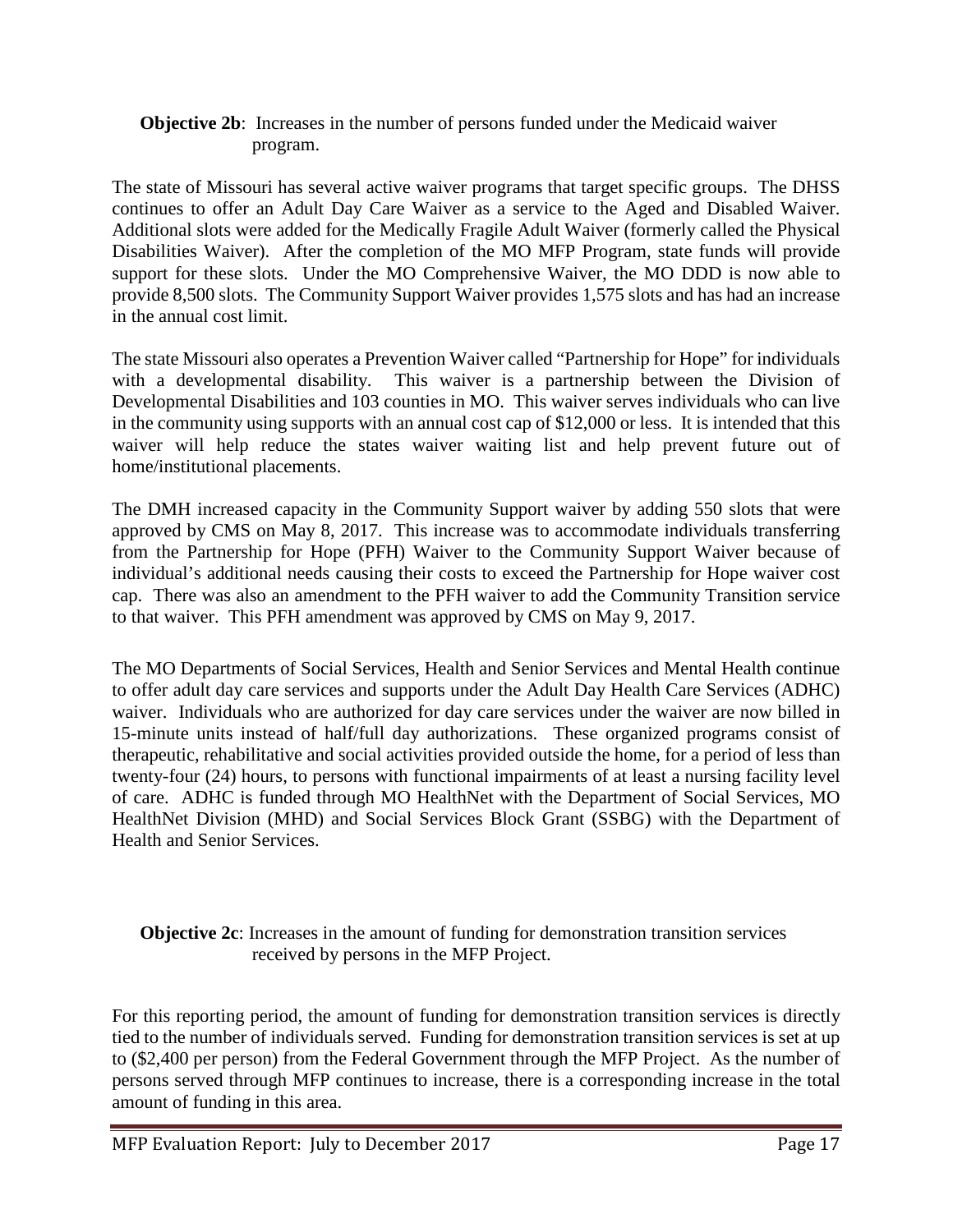Many individuals in the Aged and Physically Disabled target groups have complex health and safety needs that require 24-hour services or a more substantial amount of support services than is allowed by the state. As a consequence, some individuals that might be interested in MFP are disallowed due to these financial restraints. However, with the right unpaid supports, some of these individuals have transitioned through MO MFP and have been successful. HCBS waivers continue to remain under the Nursing Facility Cost Cap.

Individuals in the DD and DD/MI target groups are not eligible for funding from this source because transition funds already exist in the current DD waiver. The DDD has recognized the need for one-time startup expenses as consumers transition to the community. To meet this need, the DDD has developed the Community Transition Service that provides up to \$3,000 in funding for essential start-up costs. This one-time service was added to the Community Support Waiver via the waiver renewal. The DDD will continue to track these transition expenses as well as expenses incurred for expanded specialized community services.

**Area 3:** Availability and accessibility of supplemental services for MFP participants. Demonstration services include a full array of health services, 'one time' transitions services, adaptive medical equipment, housing and transportation.

The purpose of this goal was to examine the availability and accessibility of demonstration services in the community. The achievement of this goal is necessary to ensure that persons who leave an institutional setting have access to the services and supports needed to live and thrive in the community to the fullest extent possible. Well-trained community support services are also needed to help prevent the need for persons to return to an institutional setting for health or safety issues.

#### **Objective 3a**: Level of consumer involvement in planning transitions and delivery of services for each target group.

Consumer involvement at both the individual and family level has been and continues to be a strong and consistent theme throughout the planning and implementation of this demonstration program through the MO MFP Stakeholder Group. The Missouri MFP Project works closely with other state agencies, commissions, and state advisory groups to address issues related to the transformation of the long-term care system. The State of Missouri MFP Project continues to operate its outreach activities through a grass roots model. Consumers and their families continue to provide input through various groups that meet across the state. Consumers and families provide feedback on MO MFP processes, progress and any other concerns and generate recommendations. The MO MFP Stakeholder Committee formed an Outreach and Marketing Subcommittee to discuss and develop possible outreach strategies and other approaches to help move the MFP program forward. Missouri has requested 100% financing from the MFP grant to fund travel expenses for families and self-advocates in order that they may better attend and participate in the MO MFP stakeholder meetings.

Consumers are active participants in the MO MFP Stakeholder Quarterly Meetings. They offer personal input on the transition process and the challenges they experience on a daily basis.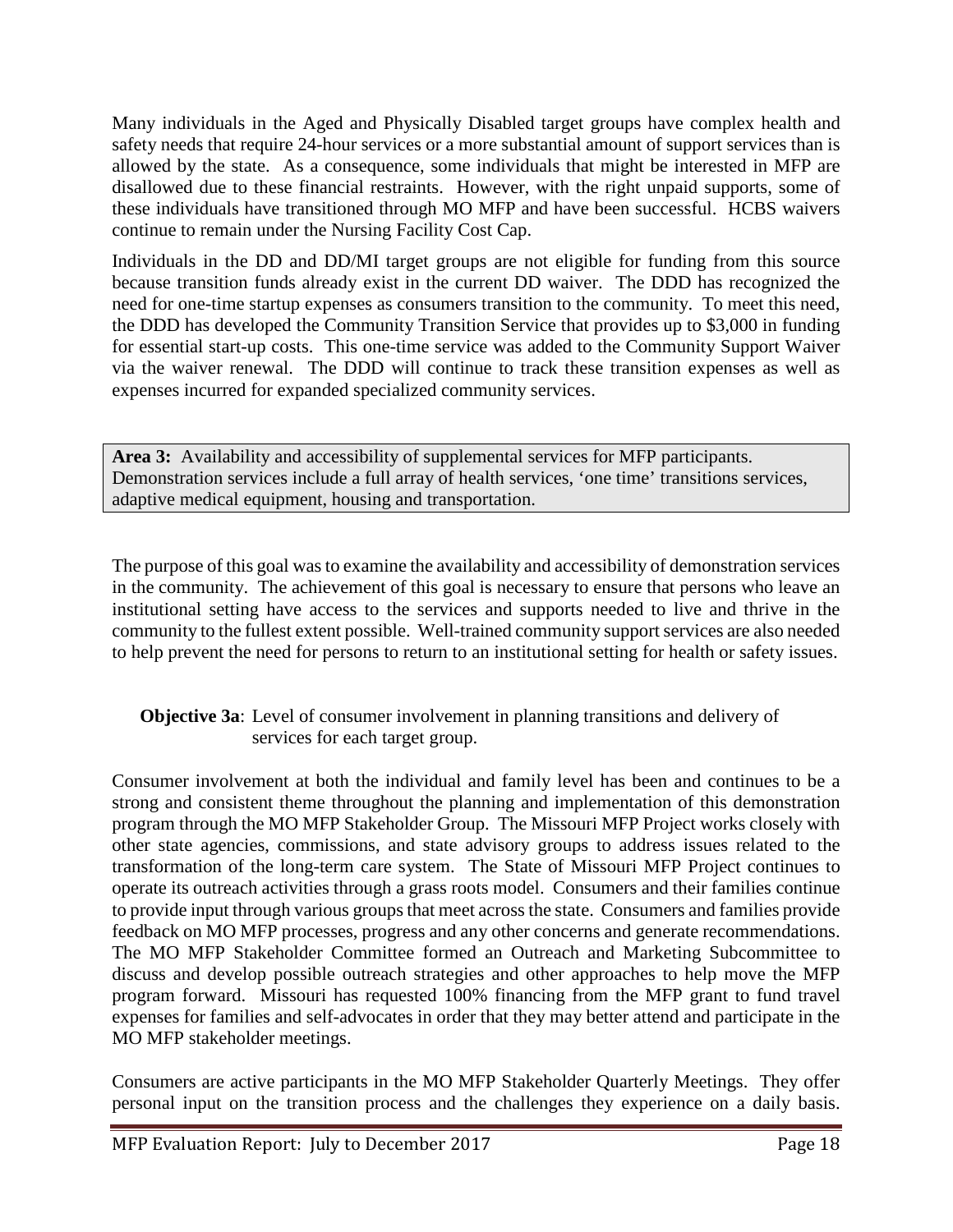Consumer involvement has been beneficial in providing feedback on experiences while living in an institutional setting and then transitioning back to the community. There are currently six selfadvocates on the MO MFP Stakeholders list. Approximately two to three self-advocates attend each meeting. The MO MFP Project has found it a challenge for all eight to participate at each meeting. It continues to be the project's goal to increase this level of participation.

The MFP stakeholders group continues to work with their respective communities throughout the state to spread information regarding the MO MFP program. Non-consumers aid in the outreach process by providing information to their respective communities about MFP. Both consumers and non-consumers also help identify barriers and problems they see in the transition process and help generate possible solutions. The MO MFP website and program brochures continue to be used to supplement in-person outreach activities.

#### **Table 3.**

|                                                              | Provided<br>input on MFP<br>policies or<br>procedures | Helped to<br>promote or<br>market<br><b>MFP</b><br>program | Involved in<br>housing<br>development | Involved in<br>Quality of<br>Care<br>assurance | Attended<br><b>MFP</b><br>Advisory<br>meetings | Other |
|--------------------------------------------------------------|-------------------------------------------------------|------------------------------------------------------------|---------------------------------------|------------------------------------------------|------------------------------------------------|-------|
| Consumers<br>Families                                        | X                                                     | $\mathbf X$                                                |                                       | X                                              | X                                              |       |
| Advocacy<br>Organizations<br><b>HCBS</b>                     | X                                                     | $\mathbf X$                                                | X                                     | X                                              | X                                              |       |
| Providers                                                    | X                                                     | X                                                          | $\mathbf X$                           | X                                              | X                                              |       |
| Institutional<br>Providers<br>Labor/Worker<br>Association(s) | X                                                     | X                                                          | X                                     | X                                              | X                                              |       |
| <b>Public Housing</b><br>Agency(s)                           |                                                       |                                                            |                                       |                                                |                                                |       |
| <b>Other State</b><br>Agencies                               | X                                                     | X                                                          | X                                     | X                                              | X                                              |       |
| Non-Profit<br>Housing Assoc.                                 |                                                       |                                                            | X                                     |                                                |                                                |       |

#### **Stakeholder Involvement July to December 2017**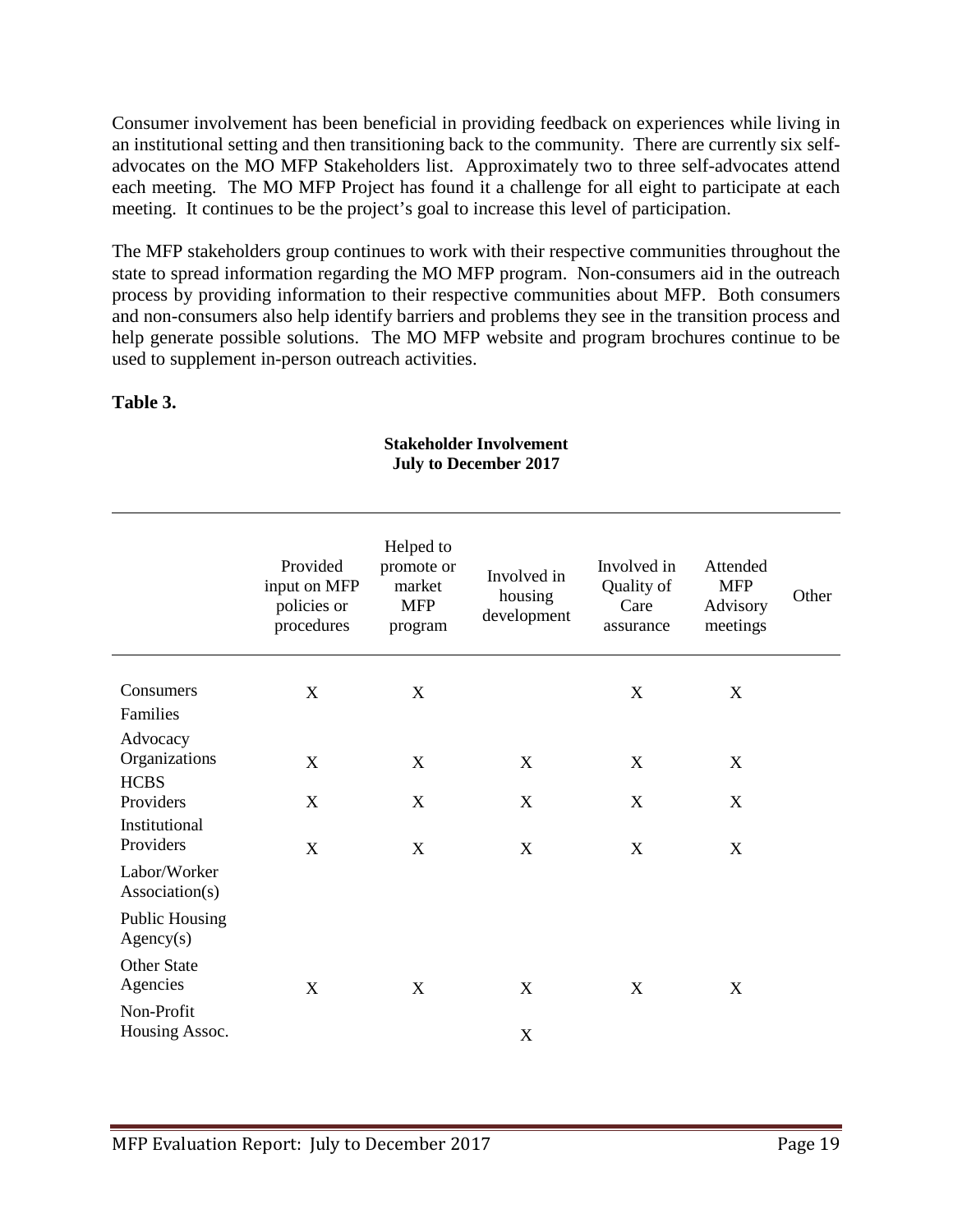**Objective 3b:** Types of housing selected by MFP participants in each target group.

For the reporting period of July to December 2017 (See Table 4 and Figure 3a), the majority of persons in the aged or physical disability target groups making the transition to the community using the MO MFP Project have chosen to live in either apartments or individual home settings. Group home living situations of four or fewer individuals continue to be selected primarily by individuals experiencing a DD and by one individual in the aged target group.

#### **Table 4.**

|  | Housing Type Chosen by MFP Participants Who Transitioned Between July to December 2017 |
|--|----------------------------------------------------------------------------------------|
|  |                                                                                        |
|  |                                                                                        |

|                                        | Aged | Physical Disability | DD       | DD/MI |
|----------------------------------------|------|---------------------|----------|-------|
| Home (Owned or Leased)                 | 4    |                     | $\theta$ |       |
| Apartment (Individual Lease)           | 32   | 52                  |          |       |
| Group Home<br>(4 or fewer individuals) |      | $\theta$            |          |       |

### **Figure 3a.**



#### **Housing Selected by MFP Participants Transitioning July to December 2017**

The types of housing selected by participants in the targeted groups of the MO MFP Project since the start of the MO MFP Project can be seen in Figure 3b. Since the start of the MO MFP program through the end of December 2017, 63% of program participants had transitioned to apartments, 24% moved to a group home of four or fewer persons, and 13% returned to a home owned or leased by the participant or a family member.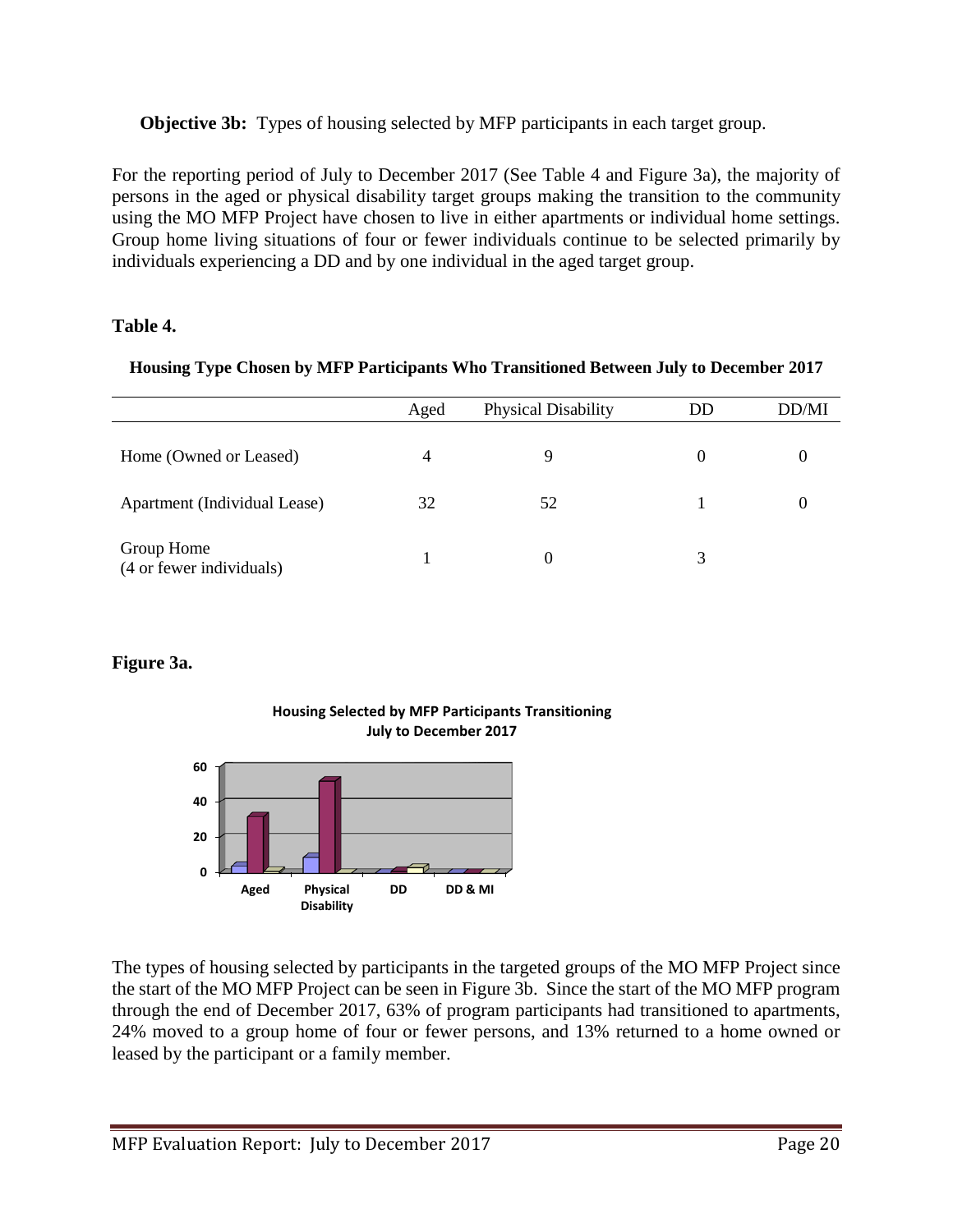#### **Figure 3b.**



#### **Type Housing Selected by MO MFP Participants Since the Start of the Project**

MO MFP participants who were aged or had a physical disability transitioned to an apartment setting at rates of 77% and 84%. Persons with a developmental disability predominantly moved to small group homes ( $DD = 94\%$  and  $DD/MI = 73\%$ ).

**Objective 3c**: Number of MFP participants who choose to self-direct.

Since the beginning of the MO MFP Project, 389 participants (26%) were reported as having used some level of self-directed services. Of these individuals, 96 were in the aged group, 281 in the PD group, 11 experienced a DD and one was in the co-morbid DD/MI group.

For the current reporting period ending in December 2017, 77 persons (See Table 5) chose to selfdirect their support services. The largest number of persons (60) who elected this option was in the PD target group followed by individuals in the Aged target group (17). For this reporting period, 54 persons in the PD target group and 19 in the Aged target group elected to hire and supervise their own personal assistants. In the area of finance, 50 individuals in the PD group and 17 in the Aged category chose to manage their own budgets.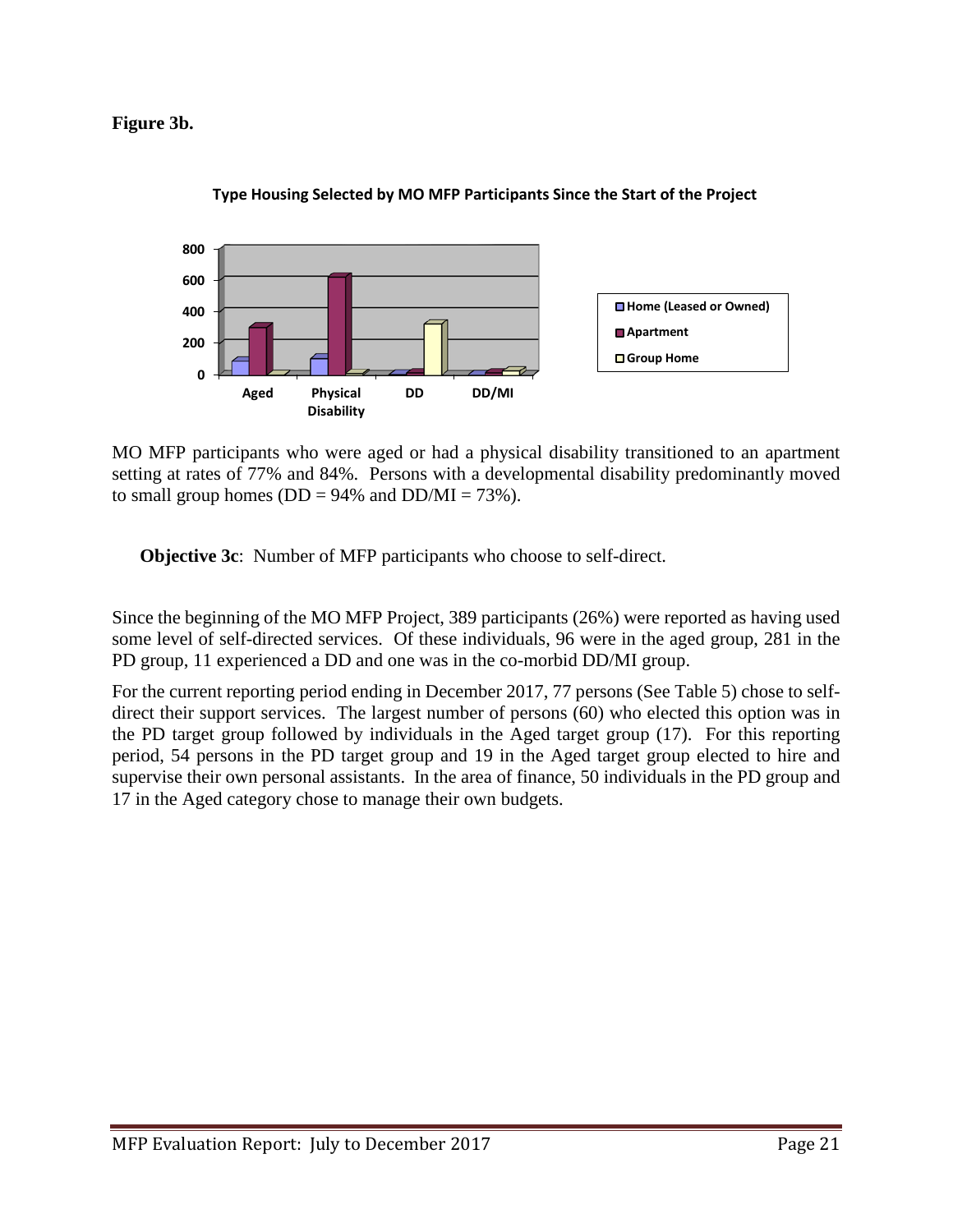#### **Table 5.**

#### **Number of Current MFP Participants in a Self-Direction Program as of the End of December 2017**

|                                                       | Aged | <b>Physical Disability</b> | DD | DD/MI |
|-------------------------------------------------------|------|----------------------------|----|-------|
| Number MFP participants<br>enrolled in self-direction | 17   | 60                         |    |       |
| Used self-direction to:                               |      |                            |    |       |
| Hire or supervise own<br>personal assistants          | 19   | 54                         |    |       |
| Manage own allowance or<br>service budget             | 17   | 50                         |    |       |

During this reporting period, three participants with a physical disability elected to opt out of their self-direction programs.

**Objective 3d:** The number of individuals who were unable to transition due to lack of accessible/affordable housing.

As stated in earlier reports, the availability of affordable and accessible housing for MFP participants continues to be problematic across the state in particular for aged and physically disabled individuals residing in nursing facilities who wish to return to the community. Problems are especially noted for rural areas where fewer affordable rental units are available. To help address the housing barriers to transitions, MFP has partnered with the Missouri Housing Development Commission (MHDC) which is the housing finance agency for the state.

As described in the 2016 First Period Evaluation Report, the MHDC has partnered with regional agencies to develop housing practices and approaches that meets the needs of their areas. This approach will allow for development that benefits individuals who need affordable, accessible housing including those transitioning to the community from an institutional setting through MO MFP. This approach has been adapted across the state. In September 2016, a statewide meeting on affordable, accessible housing was held in partnership with the Governor's Council on Disability and the Missouri Developmental Disabilities Council. This meeting was attended by individuals representing 21 agencies from across the state. As an outcome of this meeting it was determined that a local, grassroots approach would be more effective than a statewide housing team to pursue affordable, accessible housing and this approach will be followed throughout the state.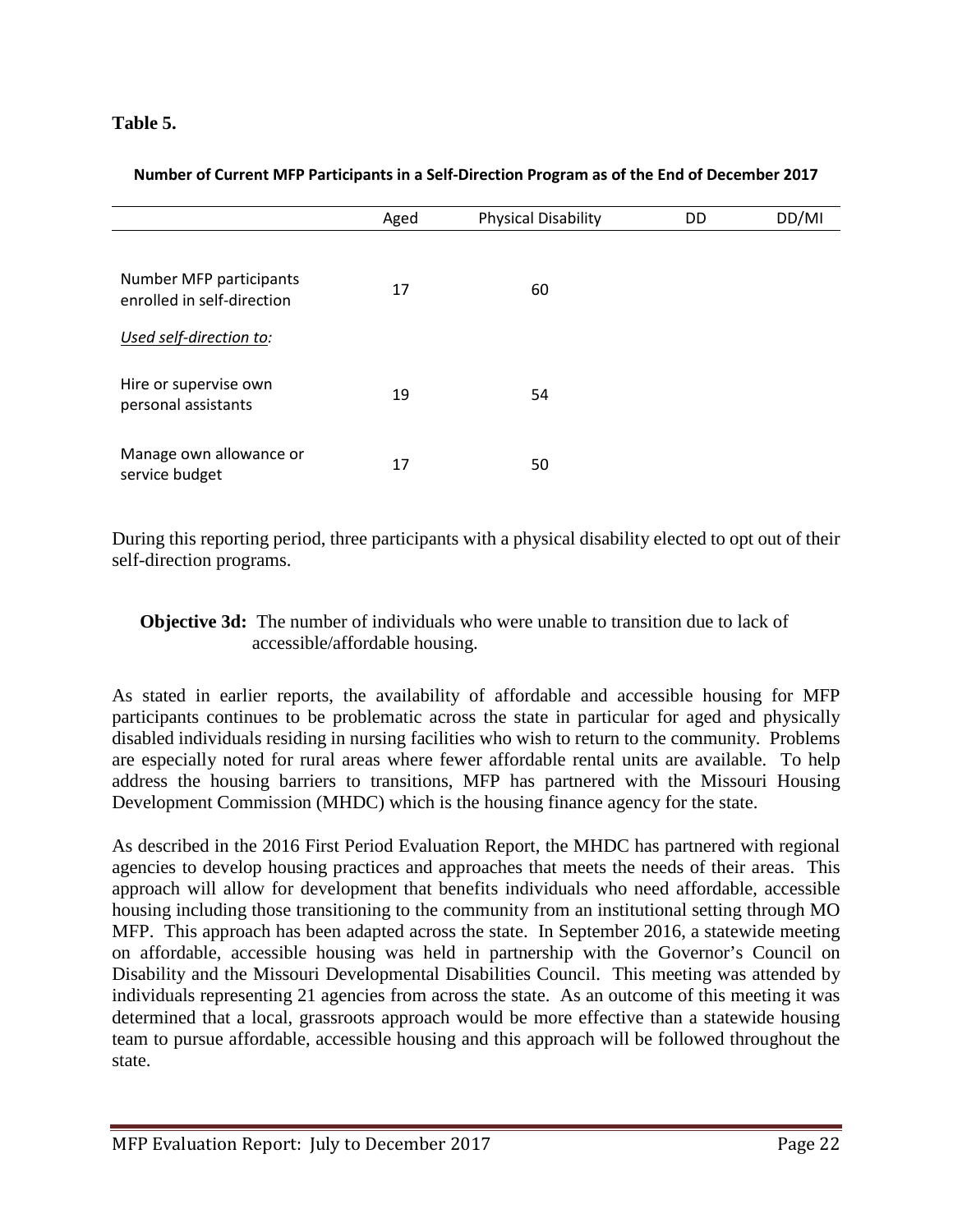During this reporting period, MO Housing worked with Camden County Developmental Disability Resources to develop a housing team in Lake Ozark, MO. An initial meeting was held on Oct. 27, 2017. The goal of the team is to collaborate with a broad group of stakeholders to help drive development of affordable housing in the Lake Ozark area. The team is planning to host a housing conference in the Spring of 2018. MOHousing hosted a meeting of housing advocates on December 8th to enhance advocacy efforts related to changes in funding for affordable housing in Missouri. The meeting brought together advocates from the Missouri Workforce Housing Association, the Developmental Disabilities field, Missouri Area Agencies on Aging, Missouri Centers for Independent Living, and others to learn about strategies to advocate for funding of affordable housing in Missouri. In December 2017, MOHousing developed an email list of housing advocates who attended the December 8th meeting of housing advocates noted above. The list was used to disseminate information and advocacy strategies to housing advocates.

In another approach to address housing problems, MOHousing continues to pursue options for building universally designed "tiny homes" for individuals seeking affordable housing but not wanting to live in traditional apartments. Expanded efforts to explore these options were held in Northwest Missouri during this report period.

In December 2017, the Missouri Housing Development Commission voted to eliminate the state tax credit portion of Missouri's LIHTC program, leaving only the federal tax credit. It is unknown what effect this will have on future development of affordable housing in Missouri. As previously described, MOHousing has collaborated with housing advocates and stakeholders to enhance advocacy efforts that shed light on Missouri's need for affordable, universally-designed housing. MOHousing anticipates continuing to expand these advocacy efforts to influence future decisions regarding alternative options to the tax credit system for funding affordable housing development in Missouri.

In addition to the regional/local approach to housing concerns, some additional statewide approaches to address housing needs have been developed. A statewide housing registry was a goal identified with the Governor's Council on Disability. To help reach this goal, MoHousing (MoH) continues to develop a "resource tool" that includes affordable housing locators and other resources to assist individuals with housing related needs.

The DDD contracted with MoH to develop and provide Support Coordinators on accessing available resources including the HCBS Waiver for home modifications. This initiative was developed to increase awareness and utilization of home modification services for individuals receiving DD supports including those transitioning from an institutional setting to the community.

MO DHSS staff and contracted transition coordinators continue to struggle assessing risk placements of community placements for individuals with a history of alcohol or substance abuse, and severe mental illness. Continuous Quality Improvement meetings have shared the knowledge that these individuals can be successfully transitioned if needed support services are in place, the individual is willing to use these services, and transition coordinators closely monitor these cases and quickly respond to problems as they arise.

Wait lists for housing vouchers remain closed the majority of time. When vouchers become available, the short time period of availability does not allow for individuals who wish to transition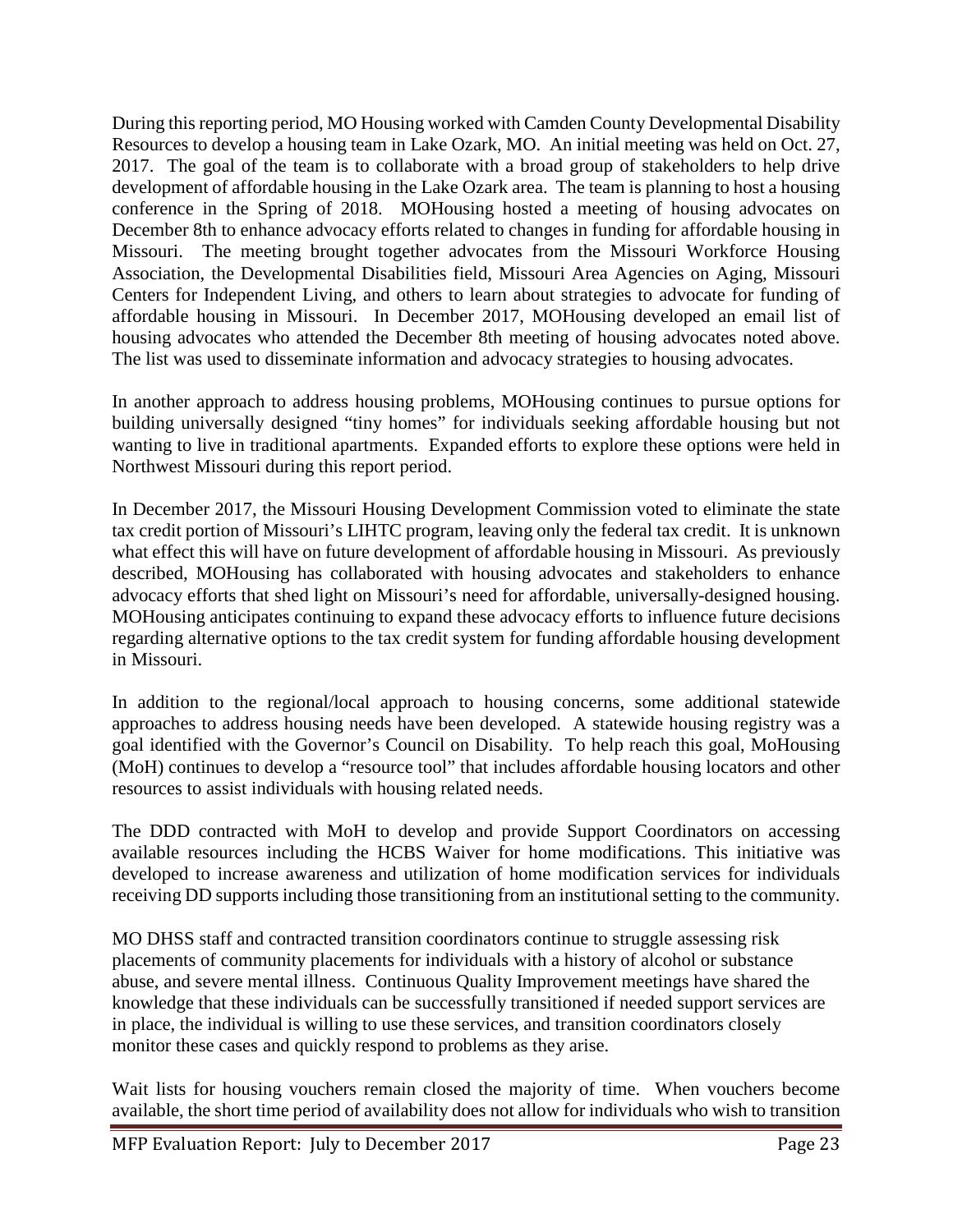to apply. In many cases, these individuals have not yet been identified to notify them of available housing. The MO MFP Project has a target goal to have around 96 pending transitions at all times.

The MO MFP Project has set an annual target goal to keep the number of MFP eligible individuals who are unable to transition because they were unable to obtain affordable/accessible housing below an annual rate of three percent. For this reporting period, there were 249 reported instances where an individual was unable to transition into the community either because they could not find affordable, accessible housing, or chose a type of housing that did not meet the definition of a MFP qualified residence. This is slightly above the stated target percentage but within acceptable limits. This increase appears to be contributable to increasing numbers of potential MFP participants and the fact that efforts to identify housing barriers are resulting in better reporting of problems. In many cases, the failure to transition is because affordable housing is not available in a timely manner. The MFP Director and other continue to work with public housing authorities to apply for vouchers made available through future NOFAs and to develop other solutions to the problem.

#### **Objective 3e:** Types and amounts of transition services, including demonstration and supplemental services, used by MFP participants.

MO MFP funds are utilized to reimburse contractors for Transition Coordination Services. Contractors are eligible to receive \$1,350 at the time of transition; \$675 if the individual remains in the community for 6 months; and \$675 if the individual remains in the community for a total of 12 months. MFP funds are also utilized to reimburse contractors for Options Counseling services at a rate of \$300 per session, per resident, per year.

The DHSS Division of Senior and Disability Services has used and anticipates continuing to use funds on one-time expenses as a result of consumers transitioning into the community. A maximum of \$2,400 for such demonstration services is allotted for each MFP participant in the aged or physically disabled target groups who transitions from a nursing facility to the community. From July to December 2017, the DHSS authorized \$304,800 on demonstration services for 49 individuals making the transition into the community in the Aged group and 78 individuals in the PD group. The breakdown of DHSS authorized demonstration service expenditures can be seen in Table 6.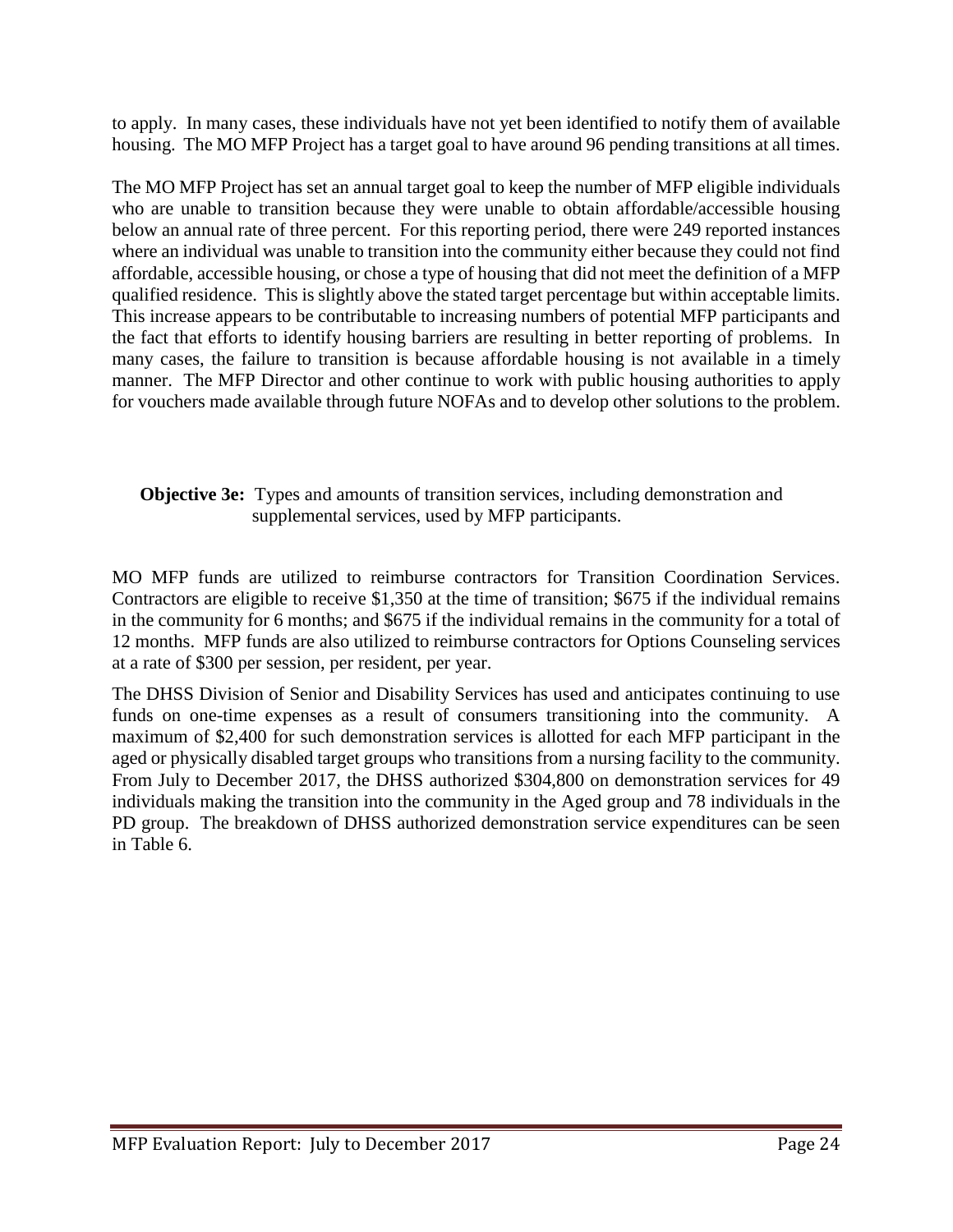#### **Table 6.**

|  | Supplemental Service Expenditures Authorized by DHSS – July to December 2017 |
|--|------------------------------------------------------------------------------|
|  |                                                                              |

|                                             | <b>Amount</b> | <b>Percent</b> |
|---------------------------------------------|---------------|----------------|
|                                             |               |                |
| <b>Rent Deposits</b>                        | \$57,878.18   | 21\%           |
| <b>Utility Deposits</b>                     | \$7,162.85    | 3%             |
| <b>Cleaning Supplies</b>                    | \$5,849.99    | 3%             |
| <b>Toiletries</b>                           | \$5,874.65    | 2%             |
| Furniture                                   | \$86,913.46   | 36%            |
| Household Items                             | \$41,925.82   | 17%            |
| Groceries                                   | \$18,860.77   | 8%             |
| Miscellaneous (including medical equipment) | \$26,209.26   | 11%            |
|                                             |               |                |
| Total                                       | \$244,674.98  | 100%           |

As can be seen in Figure 4, the majority of demonstration service expenditures authorized by the Missouri DHSS for this reporting period was used to purchase furniture, pay for rent deposits, household items and other items needed to help establish a viable living setting in the community. These demonstration service expenditures continue to play an important and vital role in helping individuals return to the community.

#### **Figure 4.**

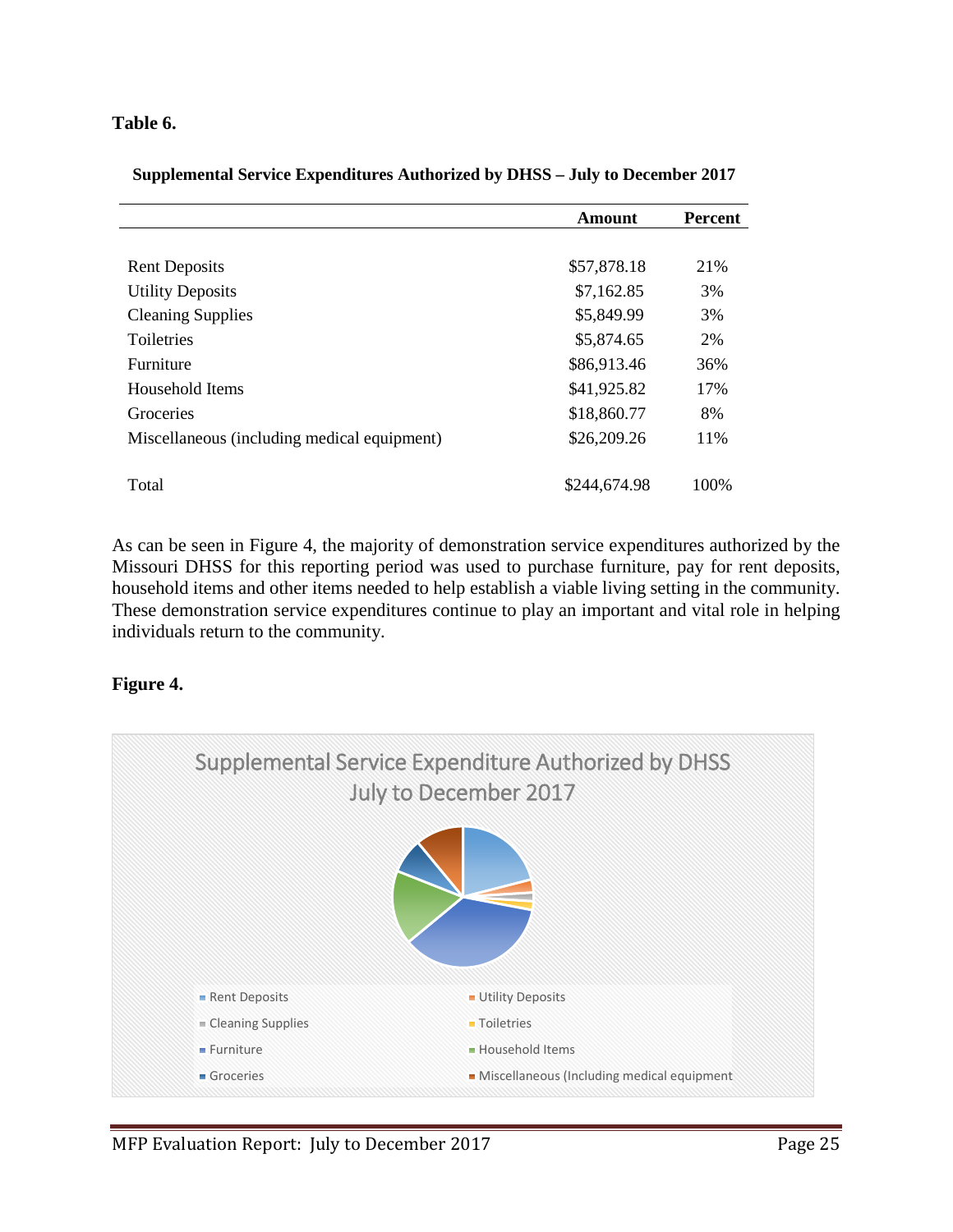**Objective 3f:** Why individuals interested in participating in MFP were unable to transition to the community.

Through the end of December 2017, a total of 1,775 eligible persons were unable to transition into the community from long term care facilities by using the Missouri MFP Program. The reasons given for this inability to return to a community living setting can be found in Table 7. For the Aged and Physically Disabled, the reasons for not transitioning were most often due to health and safety concerns in the community. Other denials for program participation were due to the individual requiring 24-hour oversight since Missouri's current state and waiver programs do not provide for this level of paid support. Other barriers to transitioning included a lack of housing and past criminal action or abuse issues that affected housing options. Some potential program participants declined to transition due to the need for high spend down of their finances and others changed their mind or had unrealistic expectations for the transition.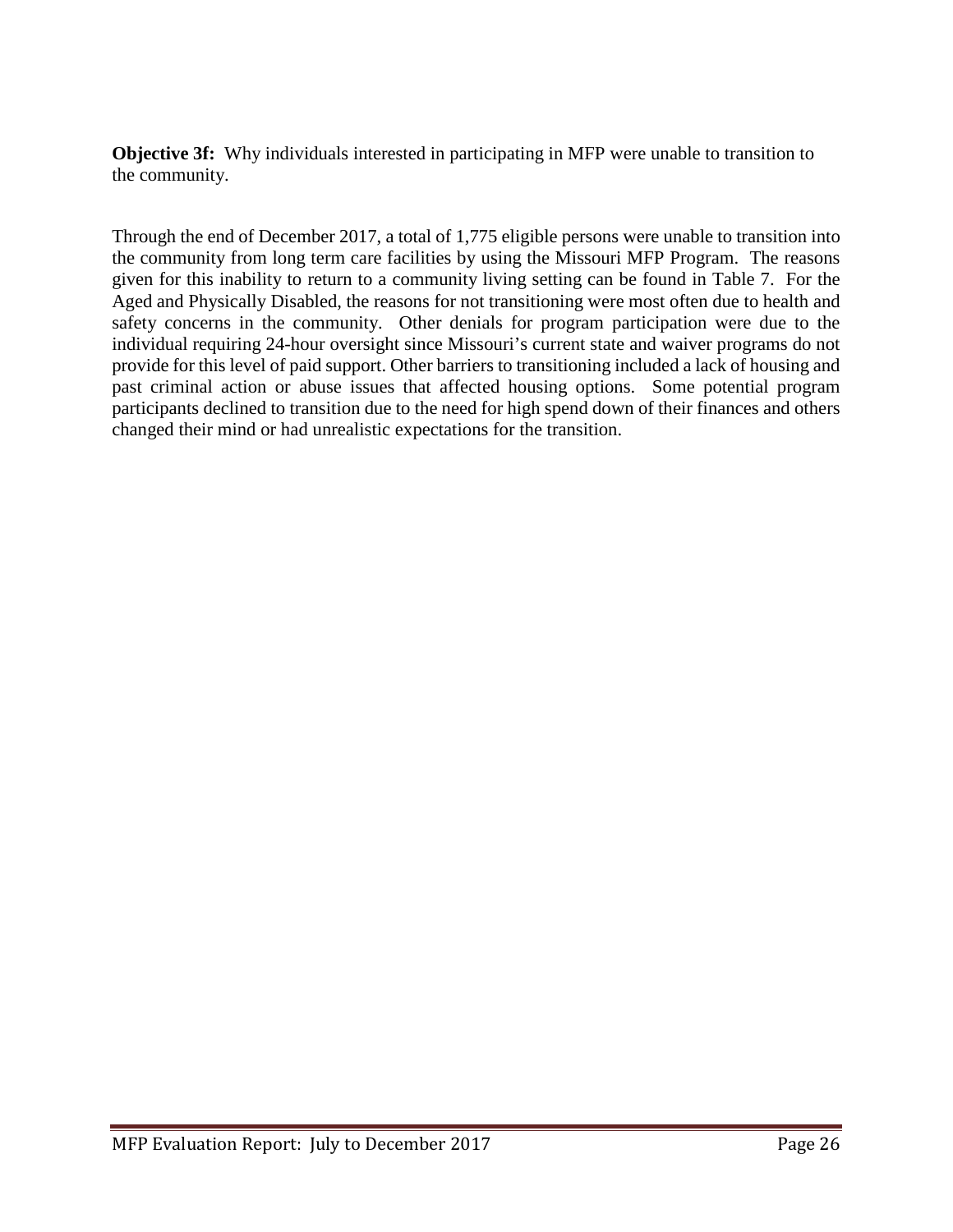|                                                                                                                                                                                               | Reasons Persons Could Not Transition Using the MO MFP Program Through December 2017 |                |             |             |           |          |           |             |           |             |           |          |           |          |             |
|-----------------------------------------------------------------------------------------------------------------------------------------------------------------------------------------------|-------------------------------------------------------------------------------------|----------------|-------------|-------------|-----------|----------|-----------|-------------|-----------|-------------|-----------|----------|-----------|----------|-------------|
|                                                                                                                                                                                               | $12 - 10$                                                                           | $6 - 11$       | $12 - 11$   | $6 - 12$    | $12 - 12$ | $6 - 13$ | $12 - 13$ | $6 - 14$    | $12 - 14$ | $6 - 15$    | $12 - 15$ | $6 - 16$ | $12 - 16$ | $6 - 17$ | $12 - 17$   |
| Individual transitioned to the<br>community but did not enroll in Mo MFP                                                                                                                      | 1                                                                                   | 0              | $\mathbf 0$ | $\mathbf 0$ | 0         | 0        | 0         | $\mathbf 0$ | 0         | $\mathbf 0$ | 0         | $\Omega$ | 0         | 0        | $\mathbf 0$ |
| Individuals physical health, mental<br>health or other service needs were<br>greater than what could be<br>accommodated in the community or<br>through the state's current waiver<br>programs | 20                                                                                  | 8              | 71          | 76          | 141       | 170      | 205       | 255         | 303       | 349         | 389       | 432      | 479       | 516      | 568         |
| Individual could not find affordable,<br>accessible housing or chose a type of<br>residence that does not meet the<br>definition of MFP qualified residence                                   | 1                                                                                   | 0              | 19          | 19          | 25        | 34       | 41        | 57          | 71        | 154         | 135       | 159      | 188       | 225      | 249         |
| Individual changed mind about<br>transtitioning, did not cooperate in the<br>planning process, had unrealistic<br>expectations or preferred to remain in<br>the institution                   | 9                                                                                   | 4              | 44          | 58          | 92        | 123      | 145       | 176         | 203       | 241         | 267       | 302      | 333       | 370      | 403         |
| Individual's family member or guardian<br>refused to grant permission or would<br>not provide back-up support                                                                                 | 3                                                                                   | $\overline{2}$ | 15          | 15          | 24        | 29       | 31        | 38          | 41        | 45          | 47        | 47       | 49        | 50       | 53          |
| Other including high spend-down                                                                                                                                                               | $\Omega$                                                                            | 0              | $\mathbf 0$ | $\mathbf 0$ | 0         | 97       | 124       | 142         | 168       | 231         | 266       | 324      | 382       | 440      | 502         |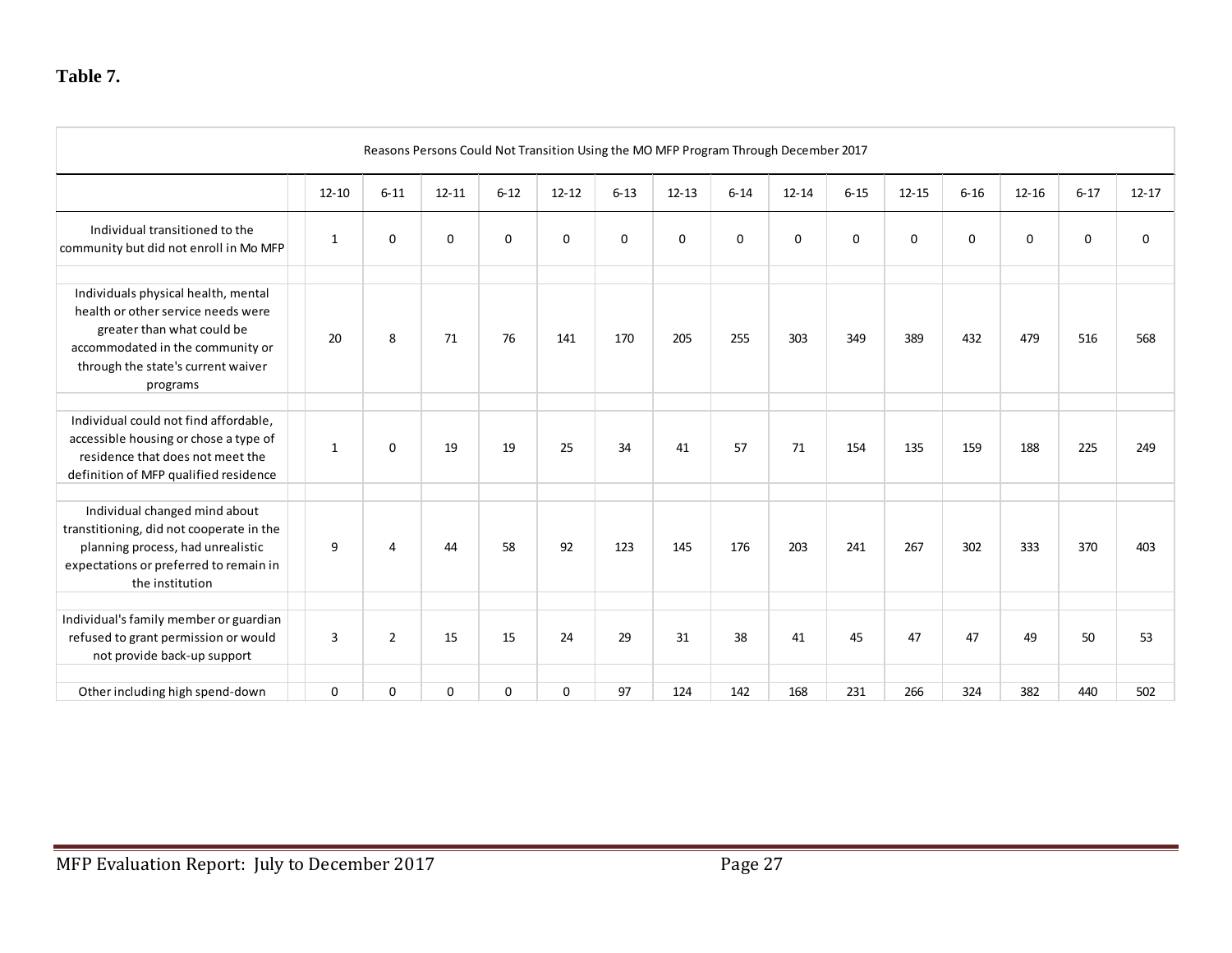**Area 4:** Performance of a cost analysis on support service costs for individuals participating in the MFP Project.

Another major intent of the MO MFP program is to demonstrate that disabled and aged persons can live in their communities with proper support and that this support would cost Medicaid less than it currently spends for institutional care. The purpose of this goal was to examine the financial costs of having individuals live and receive supports in their community. These expenses would then be compared against the costs of similar services and supports in a long-term care living facility. It is intended that this information might help form state policy regarding supporting individuals to reside in their home communities as opposed to living in an institutional setting.

**Objective 4a**: Medicaid costs prior to participation in MFP.

The data needed for this objective will be obtained from several different data sets maintained by various state agencies in Missouri. At the time of this report, the process and methodology were still being developed to obtain this information. As a result, the analyses needed to address this objective cannot be performed.

**Objective 4b**: Medicaid costs following transition.

The data needed for this objective will be obtained from several different data sets maintained by various state agencies in Missouri. At the time of this report, the process and methodology were still being developed to obtain this information. As a result, the analyses needed to address this objective cannot be performed.

**Area 5:** Development of policies and practices to improve quality management systems to monitor services and supports provided to participants in the MFP Project.

One of the intentions of the MFP Rebalancing Demonstration Grant was to create systematic changes in state policy and practices that would extend beyond the duration of the grant. The purpose of this goal is to examine the state of Missouri's ability to create a system of policies and practices that would insure that support services delivered to consumers were of a consistent quality that addressed their needs and helped insure their ability to participate fully in their communities.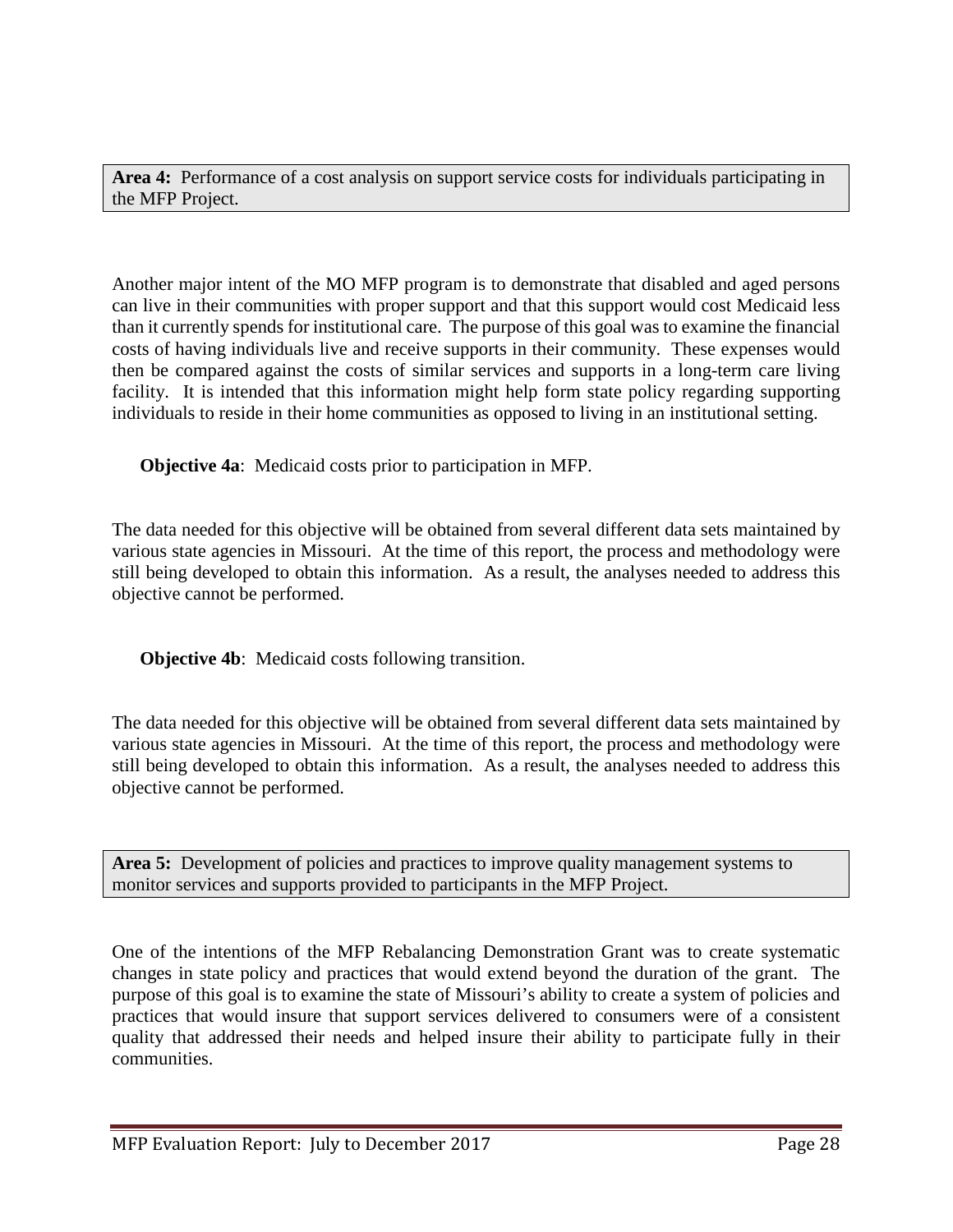The development and implementation of quality management systems to monitor and improve the delivery of appropriate supports to MO MFP participants continues to be a priority of state agencies participating in the Project. One component of the state of Missouri's intent to improve the delivery of quality services was the creation and implementation of web-based data collection systems. These systems have been developed and the state of Missouri MFP Project continued to use its Web Tool to collect MFP data. The state of Missouri is unable to allow contracted transition staff direct access to databases which store information on abuse or neglect. This information can be important when developing transition plans that will ensure participant safety in the community. DHSS/MFP Regional Coordinators now include pertinent information from these databases when notifying contracted transition coordinators of the results of the Level of Care Assessment, which is conducted to determine if the individual is eligible for Home & Community-based Services after transition. Transition coordinators will continue to use this information to develop supports that will ensure safety in the community.

For the Aged and Physically Disabled target groups, the DHSS/DSDS continues to use its HCBS Cyber Access Web Tool. This tool contains the Inter RAI HC to help guide comprehensive care and service planning in community-based settings. It focuses on the person's functioning and quality of life by assessing individual needs, strengths and preferences. In an effort to support the use of the HCBS Web Tool within Cyber Access, DSDS has developed a specific internet location to consolidate Web Tool information. Enhancements were made to the HCBS Web Tool to make it more user friendly. Financial Management Services (FMS) was added as an automatic display when Consumer Directed Personal Care – Independent Living Waiver was approved. The HCBS Web Tool is also the inter-departmental system used between DSS (The Medicaid Agency) and DHSS (The HCBS Authorizing Agency) for all Medicaid recipients.

During this reporting period, all referrals received on MFP participants regardless of whether or not the participant will be authorized HCBS, will be entered in the HCBS Web Tool. This decision was made in order to streamline and improve transparency with regard to the provision of services and issues that can affect an MFP participant. Because any Medicaid provider, not just MFP contractors can view confidential information on any Medicaid recipient, MFP Contract Oversight staff along with DHSS Policy staff had to decide what forms would be uploaded and attached to participant records in this system. The person centered transition plan was identified as one of these forms. However, to comply with confidentiality regulation, any wording that directly indicated concerns a participant might face in the community as a result of previous Adult Abuse, Neglect, & Exploitation hotlines had to be amended.

The DSDS uses the MO Case Compass to monitor adult protective service investigations and the follow-up required for protective services. A monthly contact form was developed through the DSDS Continuous Quality Improvement (CQI) process and adopted by all contractors across the state. This monthly contact form serves as a guide for transition coordinators when conducting monthly meetings with participants. This form is inclusive and designed to ensure that all pertinent aspects of a participant's life is reviewed. Sections on the form include substance abuse, access to community services and barriers to this access, medical/mental health, personal care assistance, assistive technology, critical incidents, social activities, and finances. The goal is to review any changes that have occurred since the last visit and to ensure health and safety in the community.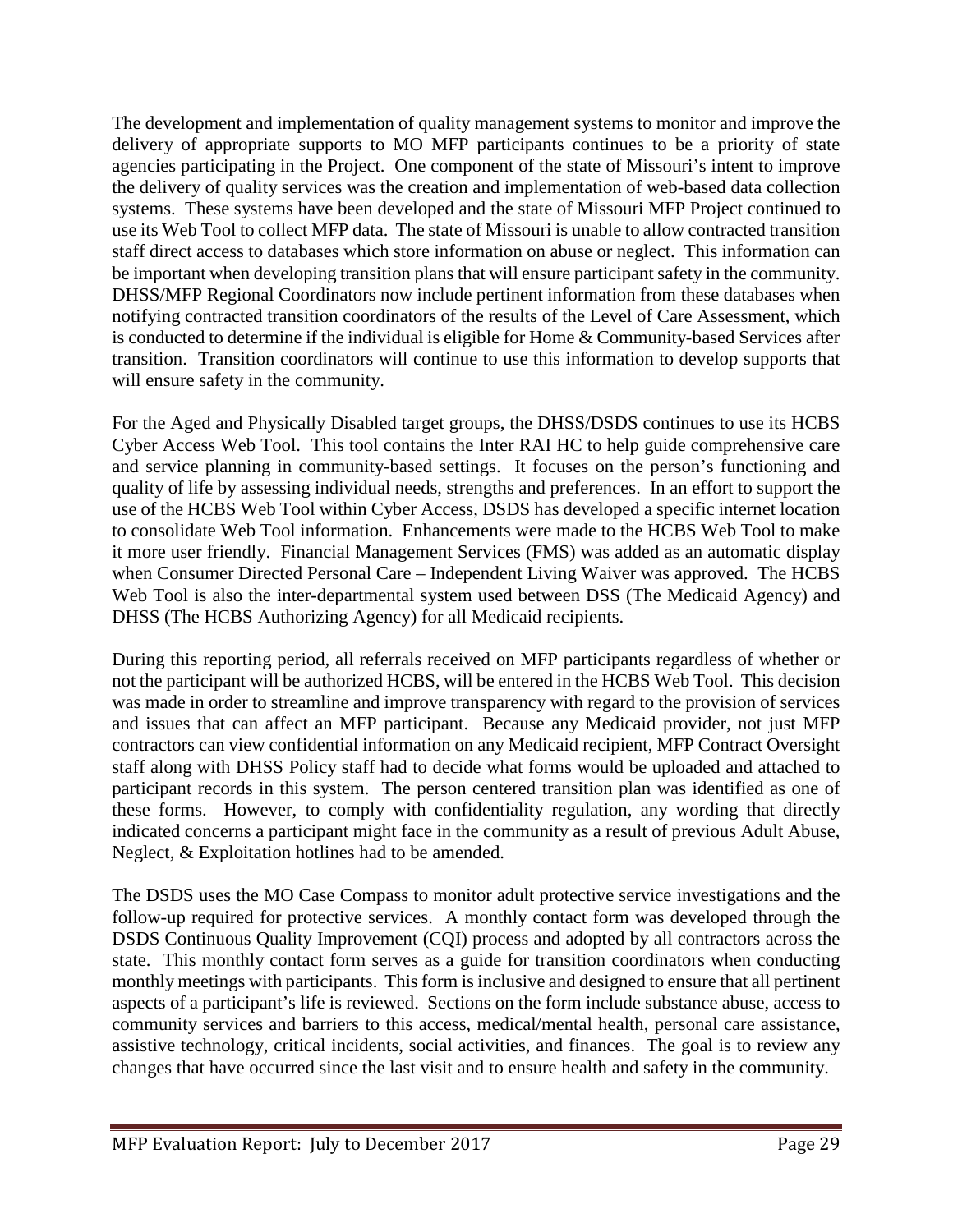During this reporting period, Contract Oversight staff decided to request copies of the MFP Monthly Contact forms when conducting reviews of Adult Protective Service Hotlines call in on MFP participants within the first 90 days of transition. Completing the Monthly Contact form in the home when visiting the participant is a contractual requirement. This provides the reviewer an idea of the concerns discussed during each visit with the participant, and whether or not the contractor had knowledge and time to implement an intervention strategy that could have prevented the hotline call.

While conducting performance measures for MFP contractors, particular the measure, "Abuse, Neglect, & Exploitation hotlines initiated on a participant within 90 days of transition", it was revealed that oftentimes DSDS MFP Regional Coordinators and the MFP contractors (CILs/AAAs) would be unaware that a hotline was called in on a participant. Although the regional coordinators and the Adult Protective Service (APS) workers are under the Division of Senior and Disability Services, APS workers were either unaware the reported adult was an active MFP participant, or they simply forgot to follow-up with the regional coordinator and bring them in the loop. This was problematic for our quality oversight of the program. If both sides were unaware of a hotline until maybe the next scheduled case management follow-up visit in the home, it could be too late to implement a risk mitigation strategy, which could result in a participant being permanently re-institutionalized.

To correct this problem, Department of Health and Senior Services (DHSS) Information Technology (IT) staff worked with Department of Social Services (DSS) IT staff. The Case Compass database which houses all reports called in for abuse, neglect & exploitation is maintained by DHSS IT. The MFP database houses all MFP records, past and present and is maintained by DSS IT. Both Department's IT staff collaborated and developed a way to match active participants in the MFP database with ANE reports entered into Case Compass using identifiers such as name, Medicaid number, D.O.B etc. Now a weekly report is generated and maintained in the "BIPortal" system, which regional coordinators can log into and see every week if a hotline was called in on one of their participants without relying on an APS worker to followup and advise them of the incident. If a regional coordinator notices that a hotline was called in on a participant, they immediately follow-up with the contractor making sure they are aware, and that they have a plan to eliminate or mitigate the risk. This process has helped improve our quality oversight of the MFP program and will ensure a greater success of maintaining participants in the community.

The DHSS/DSDS have taken steps to meet with participants and related service providers to share information and monitor support needs. The DHSS awarded contracts to Centers for Independent Living (CILS) and Area Agencies on Aging (AAA) to provide transition coordination services. As part of this transition coordination, contractors are required to monitor MFP participants during the first year of transition. These contractors continue to meet, as part of the CQI process, face to face with participants; twice for the first three months of transition and monthly for the next nine months. As part of this Continuous Quality Improvement (CQI) process, DSDS and contracted staff that work with MFP persons attend monthly meetings to discuss relevant issues involving the delivery of services and supports. Quality meetings were held with the CEOs of provider agencies; DSDS central office staff and the five DSDS regional coordinators address contract implementation issues, barriers to delivery of services and identify best practices.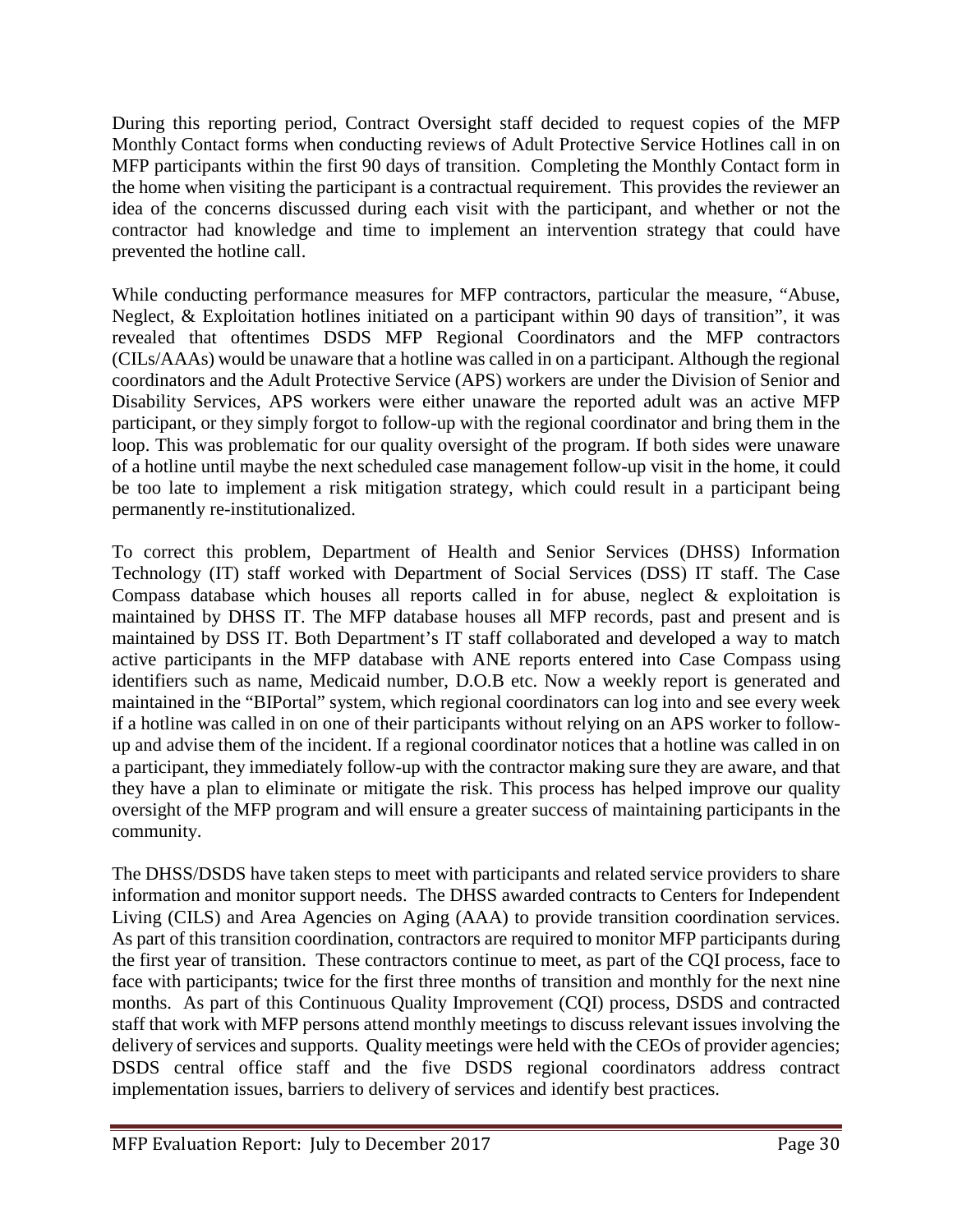During this review period, the CQI process continued to be an effective "grassroots" approach to determine best practices and strategy development. This approach has proven successful in developing solutions to local or regional issues. Another regional CQI effort was the development and implementation of a "readiness checklist" for participants with a history of long-term institutionalization to help them prepare for community living. Areas addressed included financial planning, housing preferences, and community supports and service needs.

During this reporting period, DSDS continued to use quality monitoring protocols that would apply to MFP participants during their one-year transition period. DSS has created two new systems to allow DSDS to monitor performance with regards to the following measures: 1) The percentage of individuals who transition within 6 months of the Options Counseling Session, and 2) The percentage of individuals who are involved with an abuse/neglect/exploitation report within 90 days of transition. DSDS continues to monitor cases which have been pending transition six months or longer. Regional CQI teams are monitoring the MDS Section Q referrals to improve outreach to those nursing homes which have not submitted a referral. In addition, the state level CQI team adopted a satisfaction survey which all DSDS contractors are expected to utilize to measure satisfaction with Options Counseling and Transition Coordination Services.

The Department of Mental Health (DMH) has implemented the web tool called the Action Planning and Tracking System. This program tracks trends and needs for quality improvement and individualized remediation in areas such as health, safety, rights, services and money. This program interacts with the Missouri Quality Outcomes (MQO). The DMH has also linked the Health Identification and Planning System (HIPS) directly into CIMOR, the DMH information management system. This will allow notification directly from the data system to service providers to improve follow-up as identified from nursing reviews. This will eliminate the paper system and create the ability to examine a person's health needs over time. The Division of Developmental Disabilities (DDD) has implemented a standardized web-based tool for reviewing quarterly and monthly data on service delivery and supports to analyze event data and develop intervention measures and system improvement strategies when indicated.

Ongoing review and enhancements continue for the electronic system that has been developed for the Regional Community Living Coordinators to review monthly reportable events specific to individuals currently enrolled in the MO MFP program. This process is designed to assist with the identification of themes and trends for overall quality improvement strategies that focus on service delivery and supports. Community Living Coordinators are now able to directly enter data on reportable incidents into the MO MFP database. Medical/health needs continue to be reviewed on a monthly basis by community registered nurses. Ongoing Technical Assistance support has been provided to MO MFP staff regarding accessing data through CIMOR.

The DMH continued to use enhanced quality monitoring protocols for the first year of transition. Here quality related outcomes using identified benchmarks for persons at risk for poor outcomes will be monitored for effectiveness. Critical Incidents and outcomes are monitored with information on these incidents entered into the Event Management Tracking system (EMT). This system has been enhanced to create a field for Contact Description. There is now a stand-alone field that will provide better security and confidentiality for reports on dissatisfaction, abuse/neglect, misuse of funds, etc. to be submitted to the Office of Constituent Services (OCS)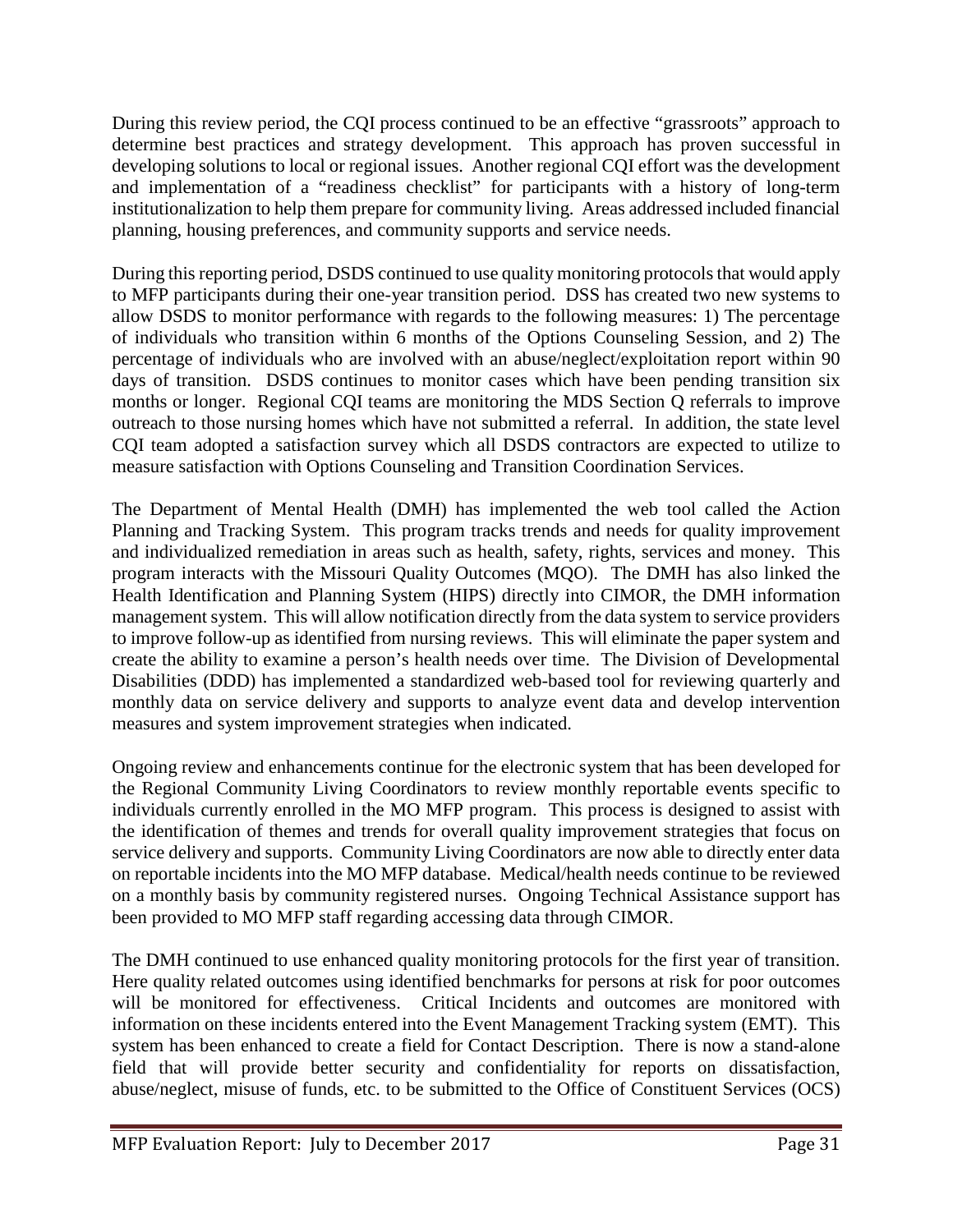and entered into the system. Individualized Service Plans will be reviewed and findings entered into the Action Plan Tracking System.

During this reporting period, agencies across the state were provided the opportunity to request and receive secured access to the DMH Event Management Tracking system. Access was accompanied with training for providers who have chosen to enter their reportable events directly into the EMT database resulting in an automated notification and communication with DD facilities and corresponding Support Coordinators/SC Supervisors. Following this change, agencies have reported an increased level of awareness of events affecting individuals they serve.

The DMH has taken steps to meet with participants and related service providers to share information and monitor support needs. The DDD has created the position of Community Living Coordinators to support consumers transitioning to the community. Among other responsibilities, these individuals provide assistance in locating living options that will optimize the community experience of MO MFP participants. Complementing these positions, the DDD has hired eleven advocacy specialists to provide training and support to individuals with DD and their families as well as community organizations and employers. The DDD has also created Self-Directed Support Coordinators at each of the five Regional DD offices and six satellite offices. These individuals will provide training on the implementation process for self-direction. They will also provide guidance and support to participants and their families and others on self-direction issues.

The state of Missouri continues to use of the National Core Indicators survey across the state to provide additional information on individuals with DD receiving services and supports. One key piece of information that will be obtained from this survey is the rate of direct support staff turnover. Maintaining a low rate of staff turnover has been identified as one of the key components in providing quality care to persons with disabilities. The state also continues to use the Support Intensity Scale (SIS) which measures support requirements in 57 life activities and 28 behavioral and medical areas. DMH continues to involve the Safe Advocates and Families for Excellence (SAFE) and utilization reviews to help monitor supports.

**Objective 5a**: Level of satisfaction with home and community-based services including living arrangements.

#### **Baseline Findings**

The MFP Quality of Life Survey (QoLS) is used to help measure consumer level of satisfaction with HCBS supports and living arrangements. The QoLS continues to be administered to participants and the results sent to CMS. Between July to December, 2017, 102 persons transitioned into the community using the MO MFP program and were administered a baseline OoLS.

By the end of this reporting period, data from the QoLS was obtained for a cumulative total of 1,680 persons for the Baseline Phase of transitioning into the community using MFP. Prior to transitioning to the community, 94% of these participants reported that they were living in longterm institutional settings and 6% were in other living arrangements. Only 49% of those living in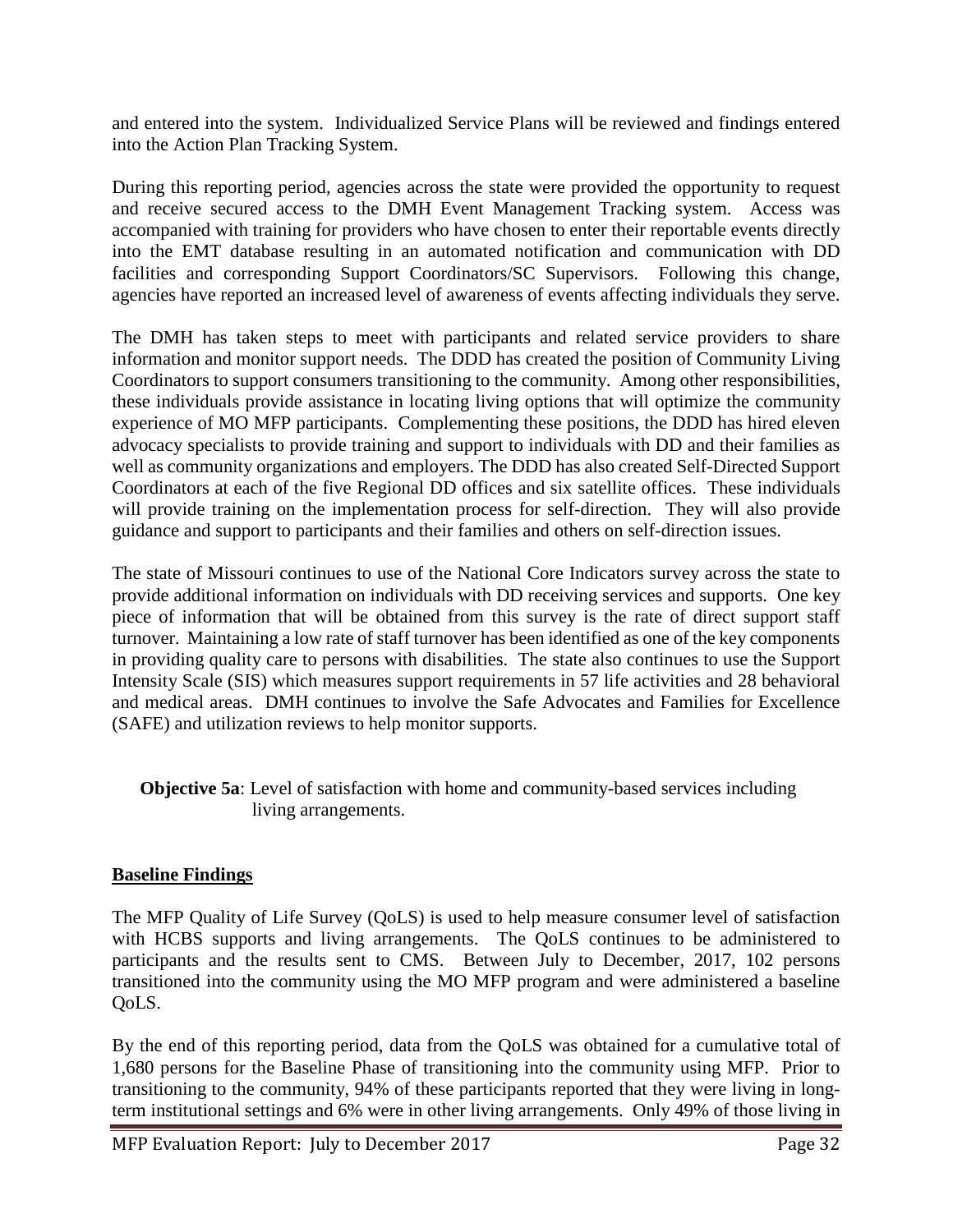an institutional setting reported that they liked where they lived. This compared to those living in an alternative setting where 72% reported liking their living setting.

Across all Baseline living situations, 32% of individuals in the Aged group and 30% in the PD group reported being unhappy with where they were currently living. This is much higher reported rate of unhappiness with their living setting than the 25% reported by those in both the DD and DD/MI groups. 68% of persons living in an institutional setting reported that they did not help select their current living setting. Similar results were indicated by those persons living in alternative settings where 60% reported that they also did not help select their current housing.

For the Baseline assessment, approximately 13% of those living in an institutional setting reported that they did not feel safe where they lived. Of these, 34% indicated that they felt this way most of the time. In other areas related to personal safety, of those who responded, 4% of persons living in institutional settings reported that they had been physically hurt by care providers. Over 19% of institutional residents indicated that they had been yelled at or verbally abused. In addition, 27% reported that they had money or personal items taken from them without permission.

Overall, for those individuals about to transition into the community, 77% reported being happy with the help they currently received in their pre-transition living setting. Of these, 77% of persons living in an institutional setting reported being happy with their services as compared to 85% of those in a non-institutional setting. In examining those who were not satisfied with their support services, the largest group was in the PD group (57%). This contrasts with the Aged and DD groups where approximately 25% and 17% were displeased.

When asked if they were happy with how they were living their life, 66% answered in the affirmative. The largest percentage in this group were those with a DD. Those indicating that they were not happy with how they were living their life were mostly in the PD (55%) and Aged (30%) groups.

Prior to transitioning, approximately 80% of MFP participants reported that they were treated with respect by their service providers. However, a significant number of persons in the PD group indicated that this was not true for them. Again, prior to returning to the community, 79% said that their helpers listened carefully to their requests. A significant number of persons in the Aged and PD groups reported that this was not true for them.

76% of pre-transition MFP participants indicated that they required assistance to perform their ADL behaviors. While some participants in all groups required assistance for their ADLs, assistance was reported as being needed more often for persons in the DD groups. 19% of respondents who required assistance indicated that they went without a shower or bath when they needed one and approximately 59% of these occurred because there was no one to help them. 11% of participants reported that they were unable to use the bathroom when needed and 43% of this group indicated that this was due to a lack of staff assistance.

### **One Year Post-Transition Findings**

For this reporting period, cumulative data from the QoLS was obtained from 982 persons participating in MO MFP who had transitioned into the community and had been living in the community for 12 months. One year following a return to their communities, 77% of MO MFP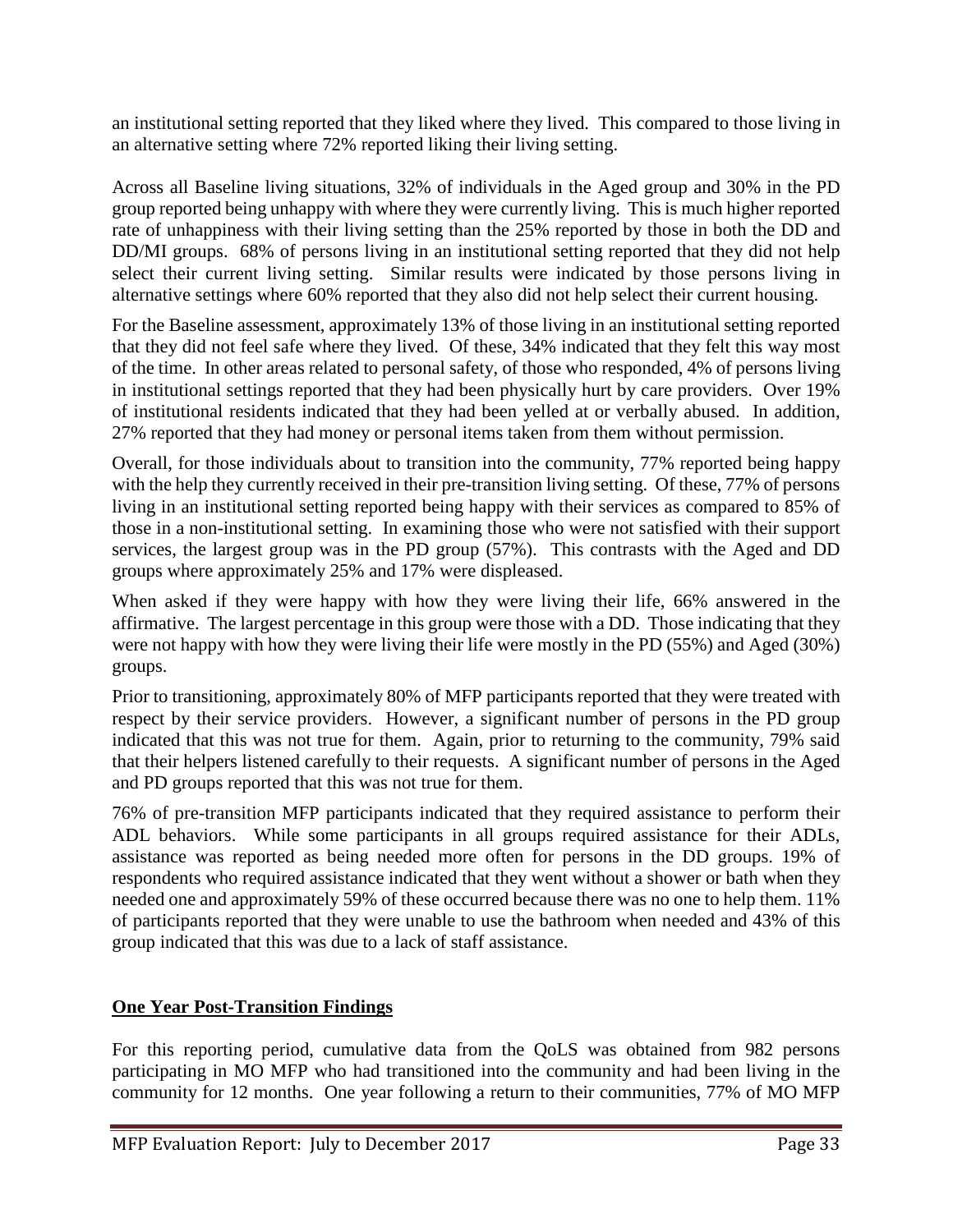participants were living in a non-group home setting such as an apartment and 89% of these individuals reported that they liked where they were living. Similar results were found for persons residing in group homes where 86% indicated that they liked where they were living. 49% of those in group homes and 69% of individuals living in a non-group setting reported that they helped select their current home.

At the first follow-up interview that occurred after 12 months of community residence, only 6% of respondents indicated that they did not feel safe where they lived. Of these, only 14 persons reported that they felt this way most of the time. At the time of the 12-month follow-up interview, five persons indicated that they had been physically hurt by their current care providers and 24 individuals reported that they had been yelled at or verbally abused. 23 (4%) consumers also reported that they had either money or personal items taken without their permission.

One year after returning to their community, 90% of MFP participants reported being happy with the level of assistance they receive around their living setting. Looking across target groups, the largest group of persons that were dissatisfied with their support services were in the PD group where 14% reported being unhappy with the services they received. At this first follow-up interview, 95% of MFP participants stated that they were treated with respect by their service providers. Again, 95% of MFP participants reported that their support staff listed carefully to what they were asked to do. This was a noted improvement from baseline measures across all target groups, but especially for those in the Aged and PD groups.

Over 72% of participants reported that they required assistance to perform their ADL behaviors. While assistance was required across all groups, those with a DD reported a higher level of need in this area. Participants reported that 92% of these aid providers were paid to provide this assistance. Again, while paid service providers were reported for all groups, those in the DD and PD groups were the most likely to have paid support workers. It was also reported that 47% of MFP participants had the opportunity to pick their support staff. Here, those in the PD category were the most likely to have exercised this option. For respondents that required assistance, 55 persons (6%) indicated that they went without a shower or bath when they needed one, but only 24 persons stated that this was because no one was there to help them. Twenty-one persons (2%) reported that they were unable to use the bathroom when needed but only three individuals indicated that this was due a lack of available staff assistance.

During their first 12 months of living in the community, 87% of MFP participants reported that they were able to see family and friends when they wished. Participants also indicated that they were able to get to places they needed to go to like work, shopping and doctor appointments 94% of the time. These rates occurred even though 62% of these individuals needed help to go out into the community.

When asked if they were happy with how they were living their life, 90% answered in the affirmative. The largest percentage in this positive group were in the DD group. Those indicating that they were not happy with how they were living their life were mainly in the PD and DD/MI groups.

One question asked on the QoLS at the one-year assessment is "Are you working for pay right now?" Of those now living in the community for one year, 14% (N=120) indicated that they were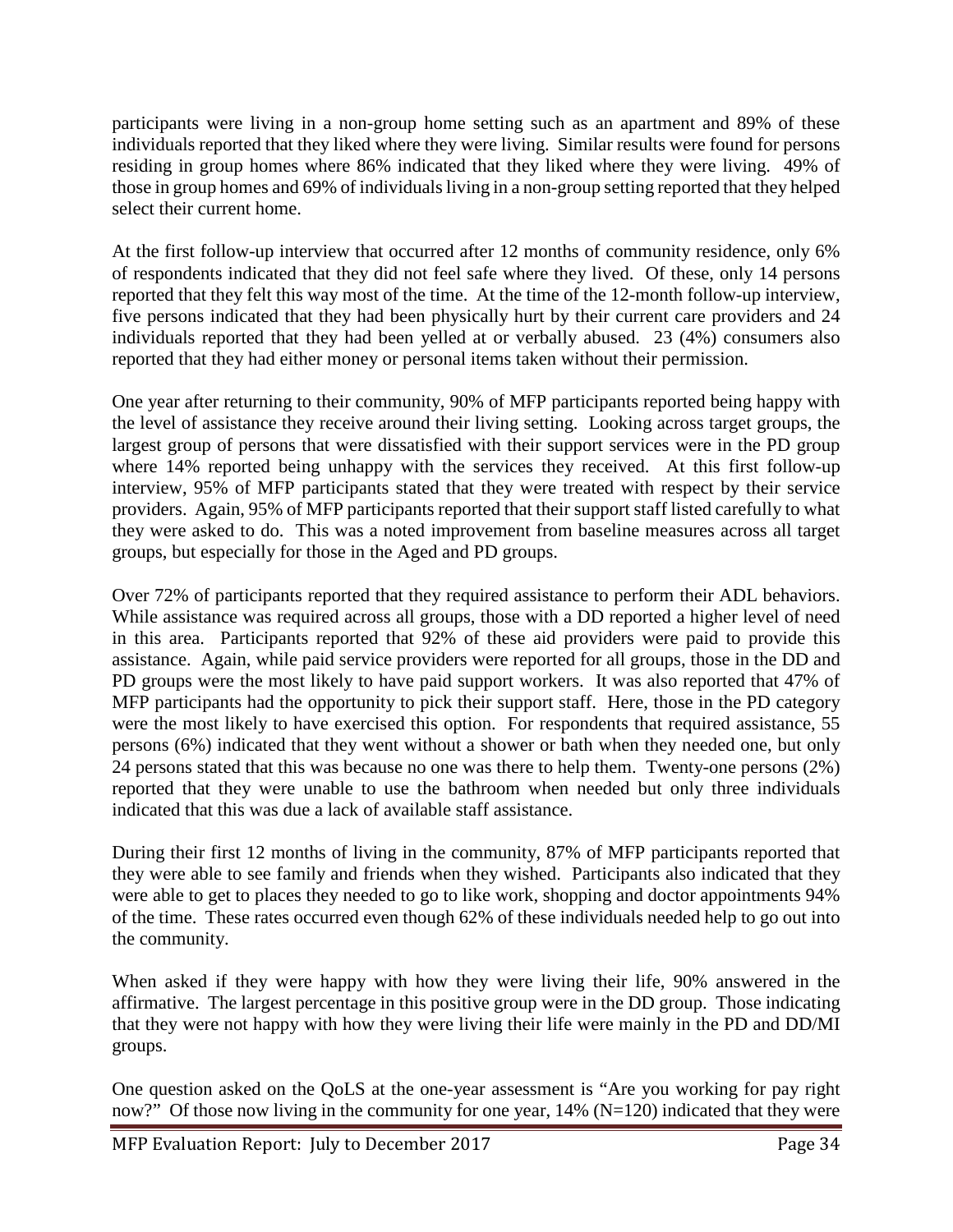working for pay. In this group, 7 persons had a PD, 98 were in the DD group, 12 were in the comorbid DD/MI target group and 3 were Aged. As Figure 5 shows, participants with DD represented the greatest proportion of paid workers (82%).

### **Figure 5.**





Of those MFP participants who were not working for pay 30% (N=194) indicated that they would like to find paid employment. A breakdown by target groups for individuals desiring paid employment can be found in Figure 6 located below. As can be seen in Figure 6, participants with PD represented the greatest proportion not engaged in paid employment but willing to work for pay (62%). In addition to individuals who were working or desiring paid employment, 64 persons (7%) reported that they were doing volunteer work without being paid and another 171 persons (24%) indicated that they would be willing to perform volunteer work without being paid.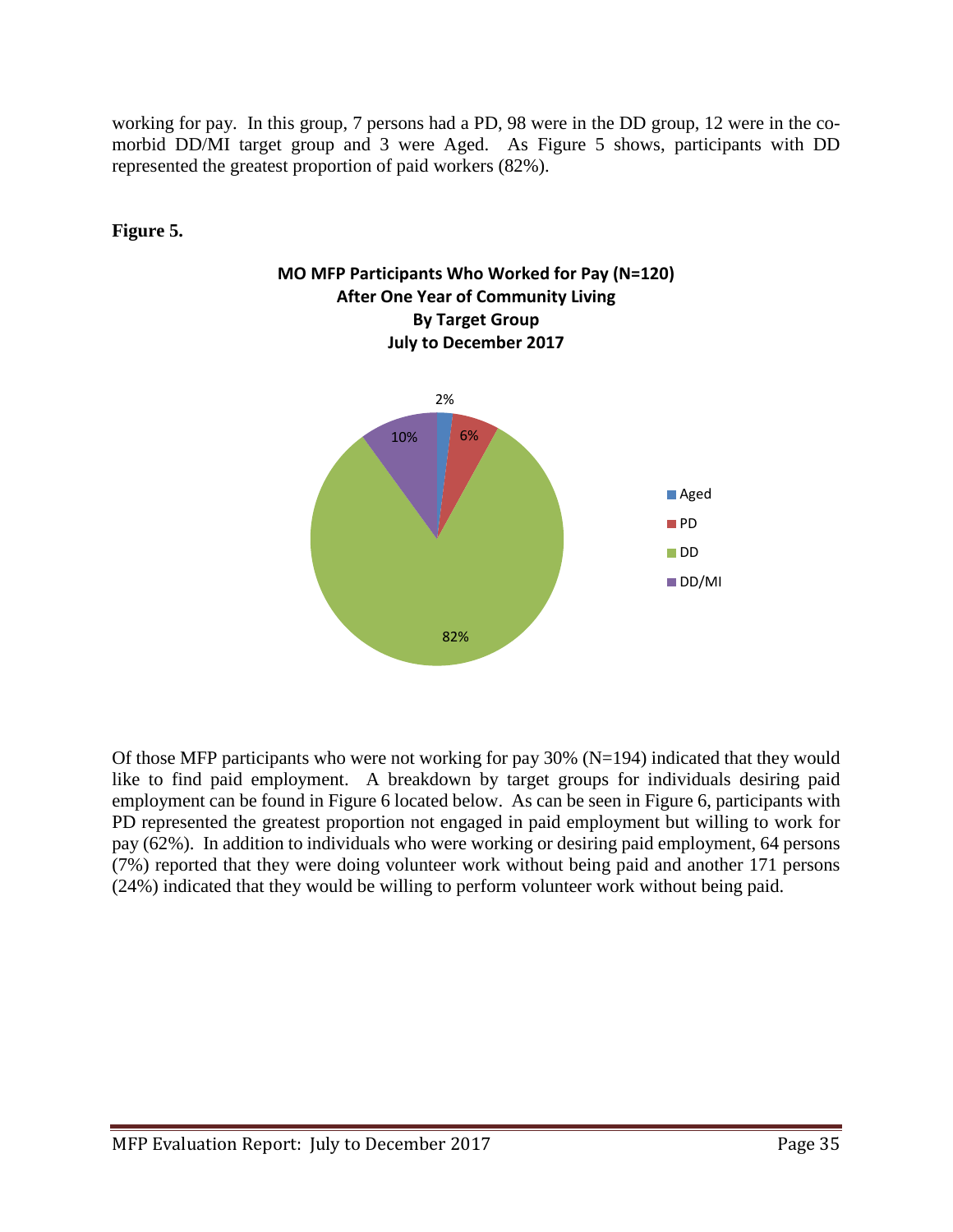#### **Figure 6.**





### **Two-year Post-Transition Findings**

For this reporting period, data from the QoLS was obtained from 550 persons participating in the MO MFP Project that had transitioned and were living in the community for 24 months. Of these MO MFP participants 70% were now living in non-group home settings such as apartments. After returning and living in their communities for 2-years, 76% of persons living in a group home setting and 91% of those living in a non-group home setting indicated that they liked their current living arrangement. 44% of those in group homes and 66% of those not living in a group home setting indicated that they had helped select their current home.

At the second follow-up interview that occurred after 24 months of community residence, only 4% of respondents indicated that they did not feel safe where they lived. Of these, only three persons reported that they felt this way most of the time. At the time of the two-year follow-up interview, four persons indicated that they had been physically hurt by their current care providers and 20 (1%) individuals reported that they had been yelled at or verbally abused. In addition, 21 (6%) consumers reported that they had either money or personal items taken without their permission.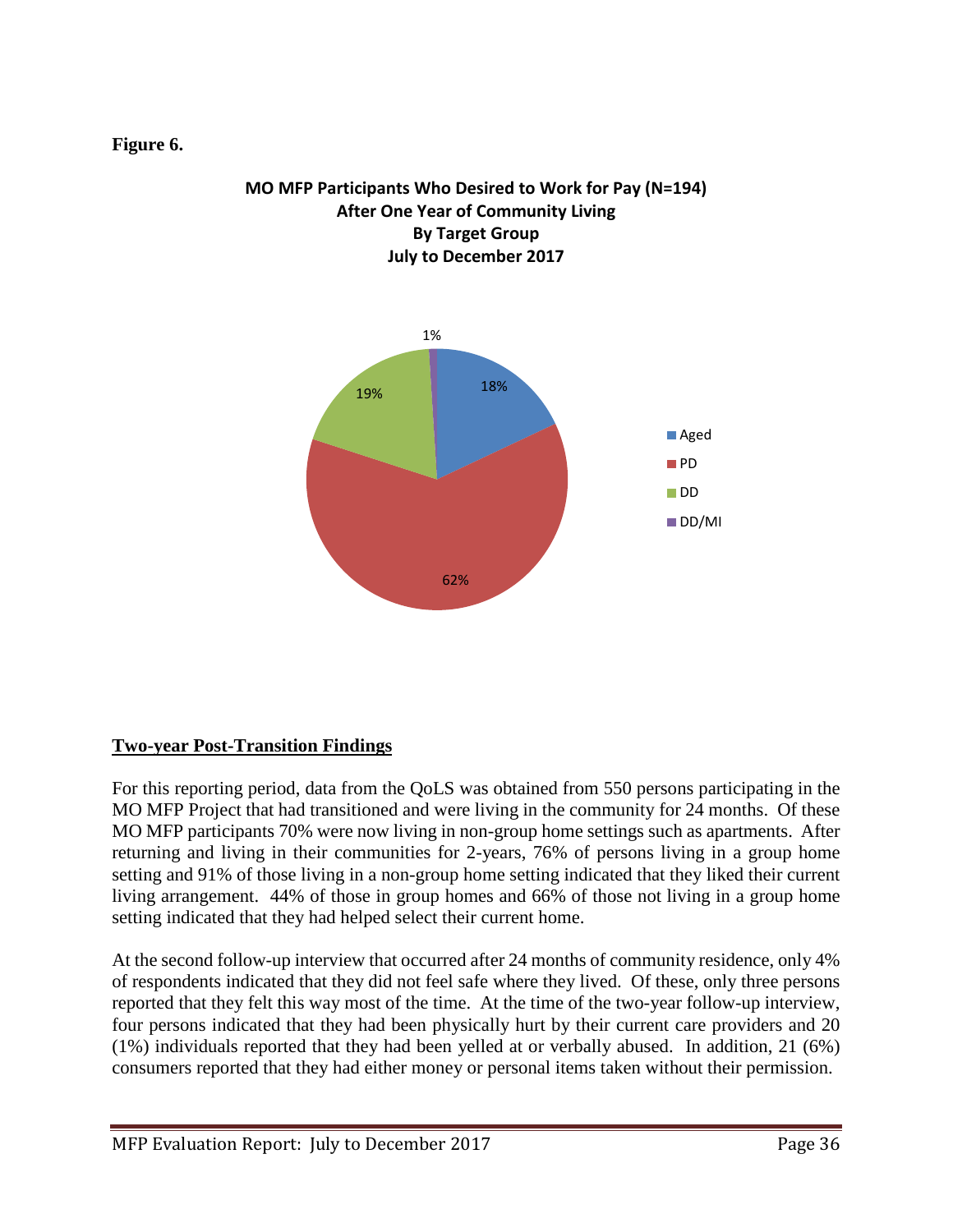Two-years after returning to their communities, 92% of MFP participants reported being happy with the support they receive around their living setting. The largest numbers of persons who were dissatisfied with their support services were in the PD and Aged groups. At this second follow-up interview, over 96% of MFP participants stated that they were treated with respect by their service providers. This self-report on being treated with respect was found across all target groups from the 1 to 2-year follow-up interviews. When asked if their support staff listened carefully to their requests of what to do, 96% reported in the affirmative. However, some in the DD/MI group did indicate issues in this area.

Over 77% of participants stated that they required assistance to perform their ADL behaviors. Participant reports indicated that supports were required across all groups however, those in the DD group were most likely to need this support. MFP participants needing support reported that 93% of these aid providers were paid to perform these duties. Participants also reported that 37% of MFP participants used the opportunity to pick their support staff with those in the PD category the most likely to have exercised this option. For respondents that required assistance, 22 persons (4%) indicated that they went without a shower or bath when they needed one, but only 8 persons stated that this was because no one was there to help them. 18 persons (4%) reported that they were unable to use the bathroom when needed but only four individuals indicated that this was due a lack of available staff assistance.

After living in the community for 24 months, 87% of MO MFP respondents indicated that they were able to see friends and family when they wanted to see them. 92% of MFP participants reported that they were able to go to the places they needed to and 86% indicated that they were able to do this most of the time. This rate occurred even though 73% of these individuals needed help to go out into the community.

When asked if they were happy with how they were living their life, 87% answered that they were happy. The largest percentage in this positive group were in the DD group followed by those in the PD group.

One question asked on the second-year follow-up QoLS is "Are you working for pay right now?" Of those now living in the community for two-years, 19% (N=93) indicated that they were working for pay. In this group of paid workers, 76 were in the DD group, 10 had a DD/MI, 5 had a PD and 2 were in the aged group. As Figure 7 shows, participants with DD represented the greatest proportion of paid workers (82%).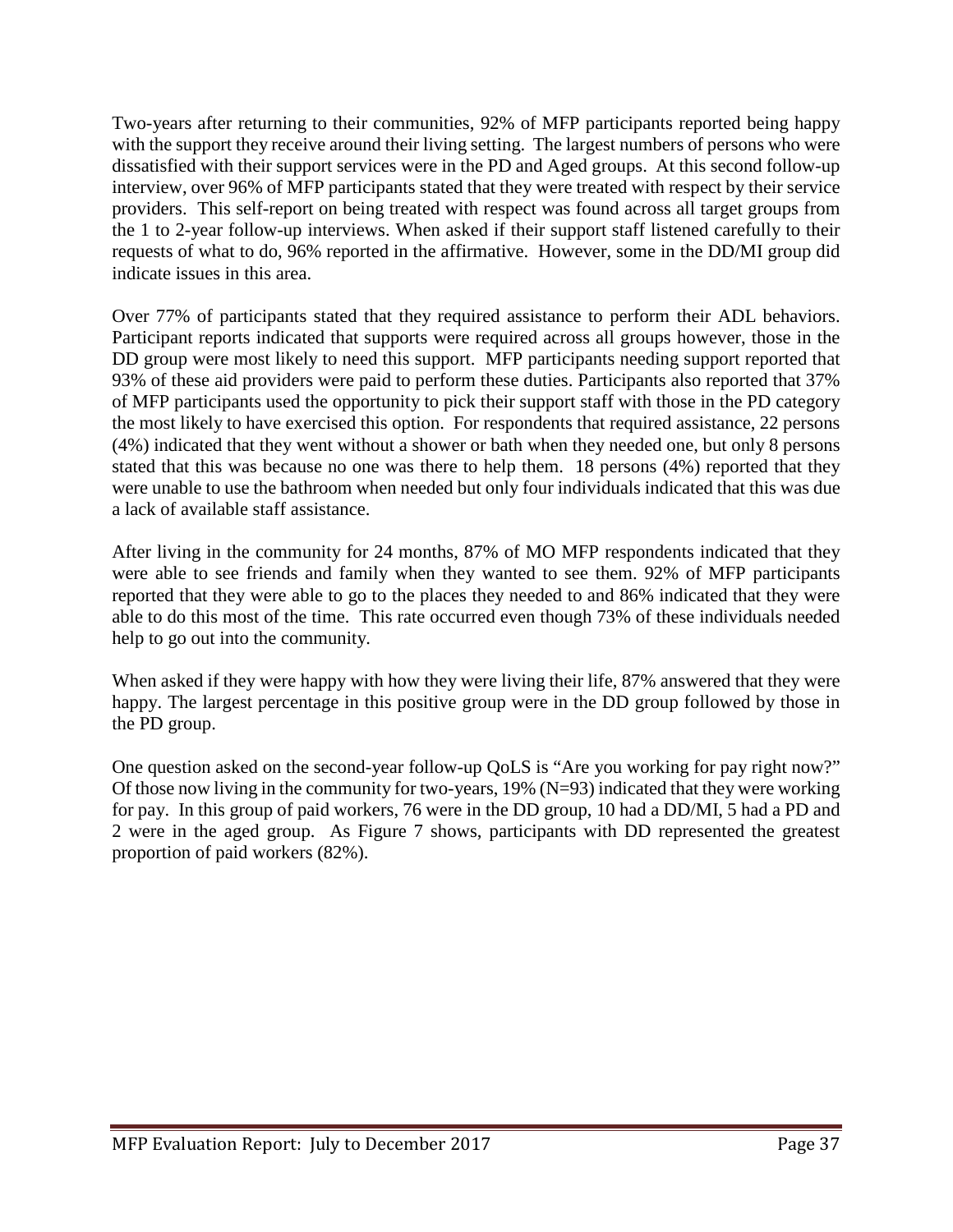#### **Figure 7.**



**MO MFP Participants Who Worked for Pay (N=93)**

Of those MFP participants who were not working for pay,  $23\%$  (N=77) indicated that they would like to find paid employment. A breakdown by target groups for individuals desiring paid employment can be seen in Figure 8 located below. As can be seen in Figure 8, 57% of participants with a PD and 25% of persons with a DD who were not engaged in paid employment were willing to work for pay.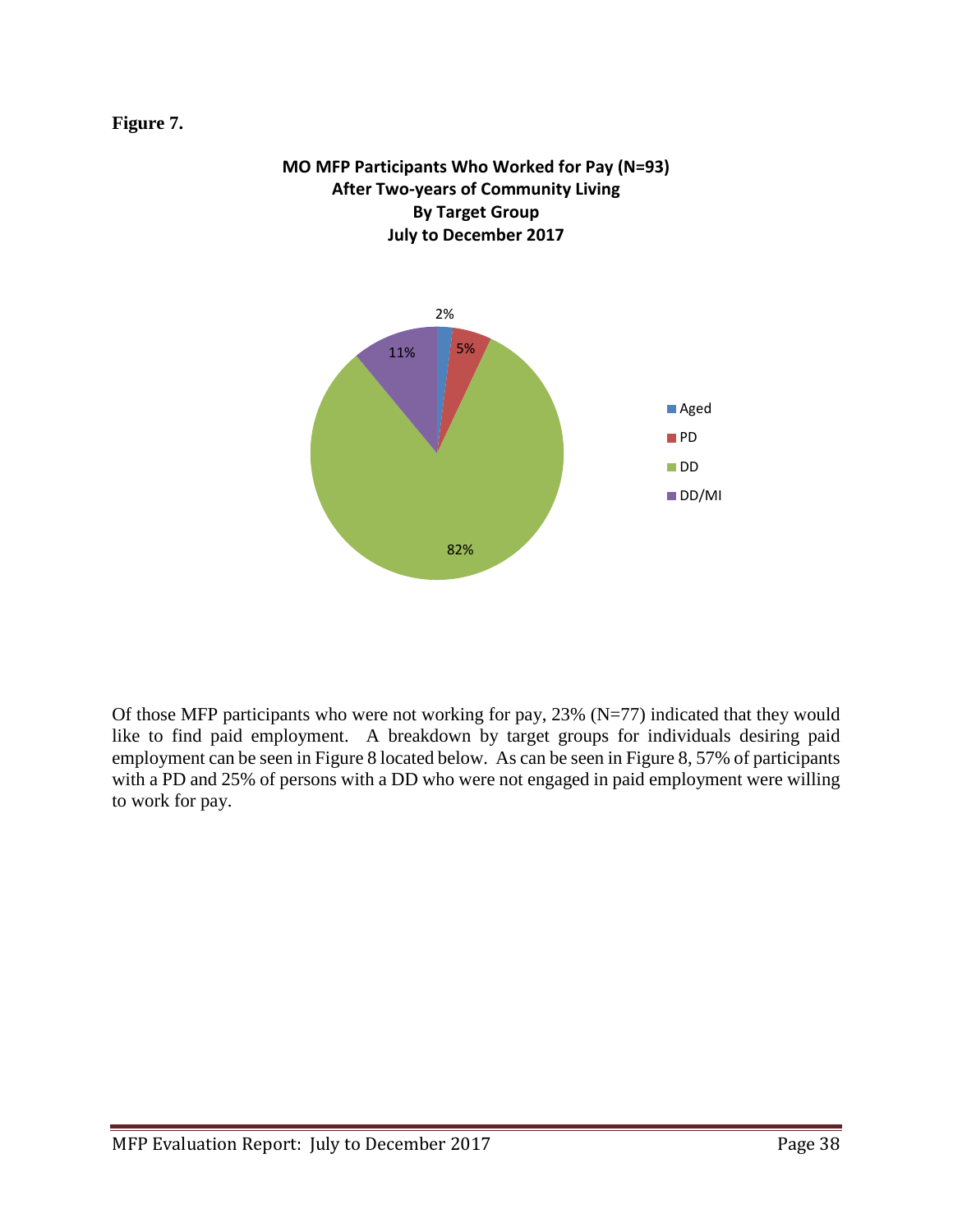#### **Figure 8.**



**MO MFP Participants Who Desired to Work for Pay (N=77) After Two-years of Community Living By Target Group July to December 2017**

In addition to individuals who were working or desiring paid employment, 37 persons (8%) reported that they were doing volunteer work without getting paid and another 65 persons (17%) indicated that if opportunities were found, they would be willing to perform volunteer work without being paid.

**Objective 5b:** Changes in quality of life.

Concern over quality of life in institutional settings has been a driving force in LTC policy for some time. The MFP program is based on the premise that many institutionalized Medicaid recipients prefer to live in the community and are able to do so with appropriate support. One of the main assumptions of the MFP program is that community-based care would improve participant Quality of Life (QoL). As a result, the monitoring of QoL is a critical aspect of the evaluation of the MFP Project.

The MFP Quality of Life Survey (QoLS) will be used to help examine changes in consumer quality of life as the result of participation in MFP. This survey is intended to be administered prior to a consumer leaving their institutional setting and again in 12 and 24 months after returning to the community. The QLS is designed to be administered to consumers and the results sent to CMS. The QoLS is intended to collect information on participants in the following domains: 1.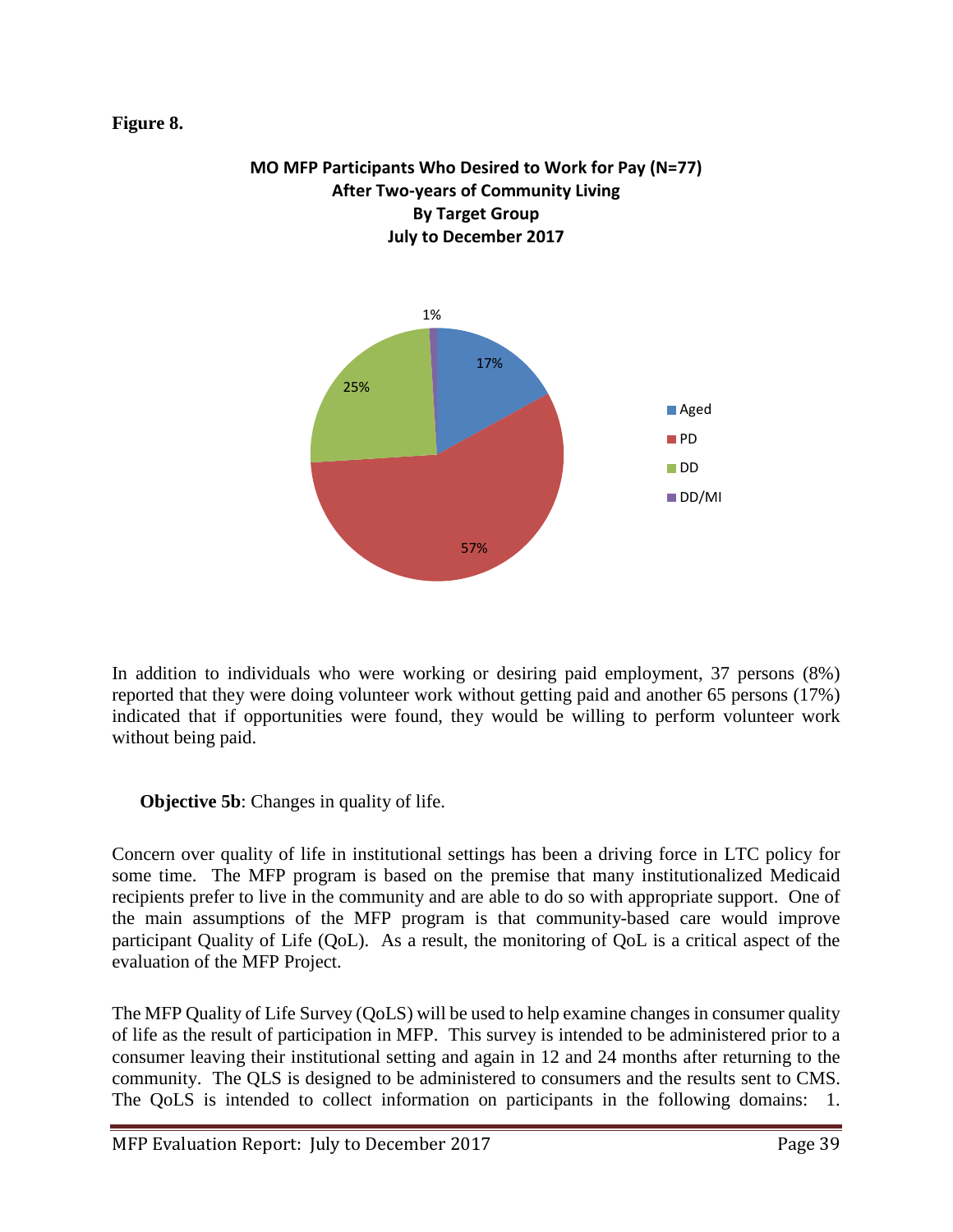Satisfaction with living arrangement, 2. Unmet need for personal care, 3. Respect and dignity, 4. Choice and control, 5. Community integration and inclusion, 6. Overall satisfaction with life, and 7. Mood and Health Concerns. Results for each domain will be measured by the summative counts of similar items that constitute the domain.

For this reporting period, a cumulative total of 1,743 persons were eligible for the baseline QoLS, 982 participants in the MFP Project were eligible for and administered the 12-month QoLS and 550 individuals were administered the 24 month follow-up QoLS.

An examination of the reported changes in domain scores for all MO MFP participants after approximately one year and two-years of living in the community indicated that improvements were reported across all summary domains. See Table 8.

#### **Table 8.**

|                                   |        | <b>Baseline to First Year</b><br>Follow-Up | Baseline to Second Year<br>Follow-Up |         |  |
|-----------------------------------|--------|--------------------------------------------|--------------------------------------|---------|--|
| Domain                            | Number | Percent                                    | Number                               | Percent |  |
| Living Arrangement                | 614    | 66%                                        | 325                                  | 63%     |  |
| Personal Care                     | 100    | 11%                                        | 60                                   | 12%     |  |
| Respect / Dignity                 | 168    | 24%                                        | 95                                   | 24%     |  |
| <b>Choice and Control</b>         | 627    | 67%                                        | 339                                  | 65%     |  |
| Community Integration & Inclusion | 388    | 42%                                        | 209                                  | 41%     |  |
| Satisfaction                      | 277    | 31%                                        | 147                                  | 30%     |  |
| Mood & Health Concerns            | 260    | 31%                                        | 155                                  | 31%     |  |

### **Percent of Participants Who Reported Improvements in Quality of Life Domains**

In examining the changes in measured summary domains across target groups and time, a more complicated picture begins to emerge. A visual description of the changes in domains across target groups and over time can be found in the following series of Figures 9 - 15.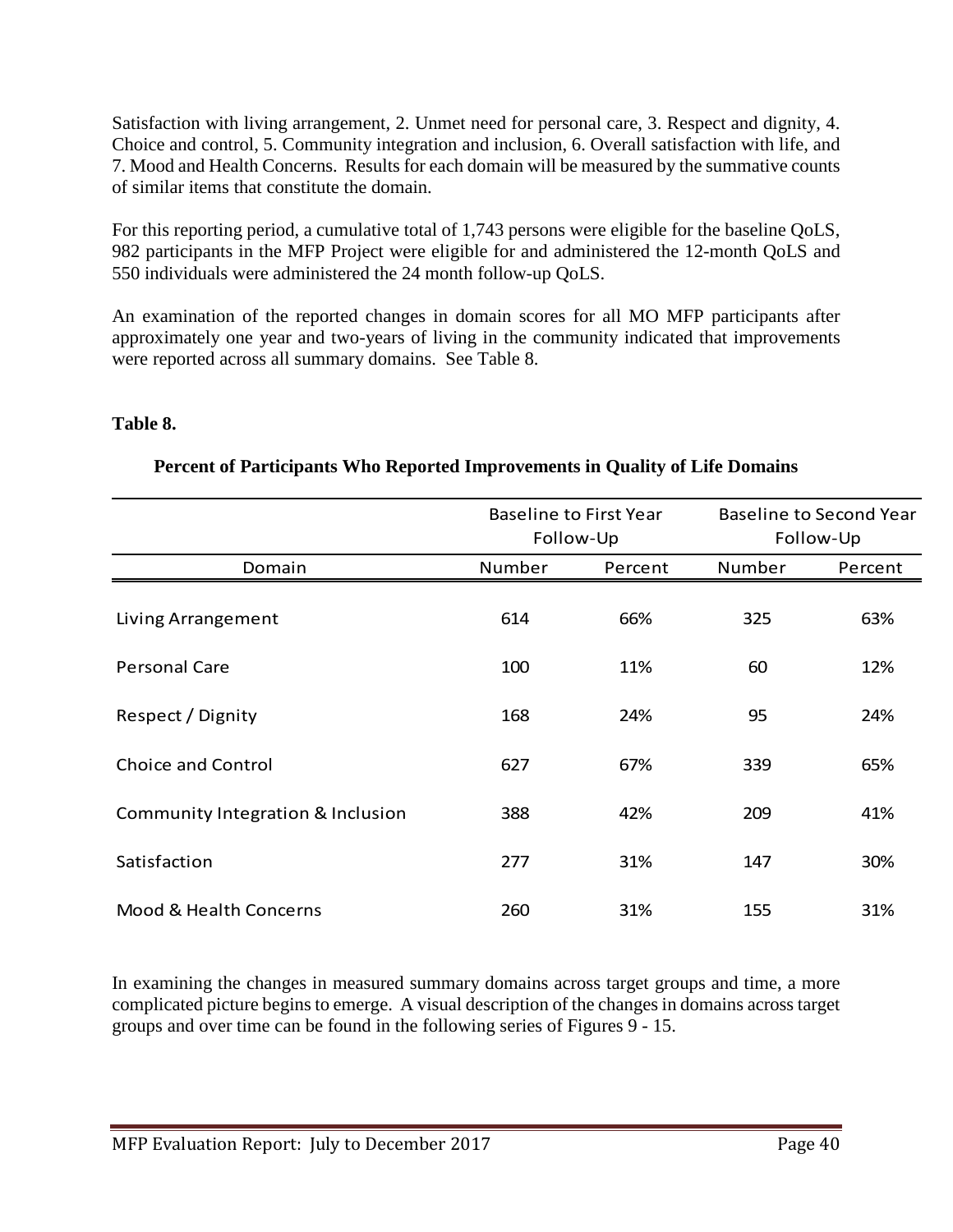## **Figure 9.**

### **Choice and Control**



**Figure 10**.



### **Living Arrangements**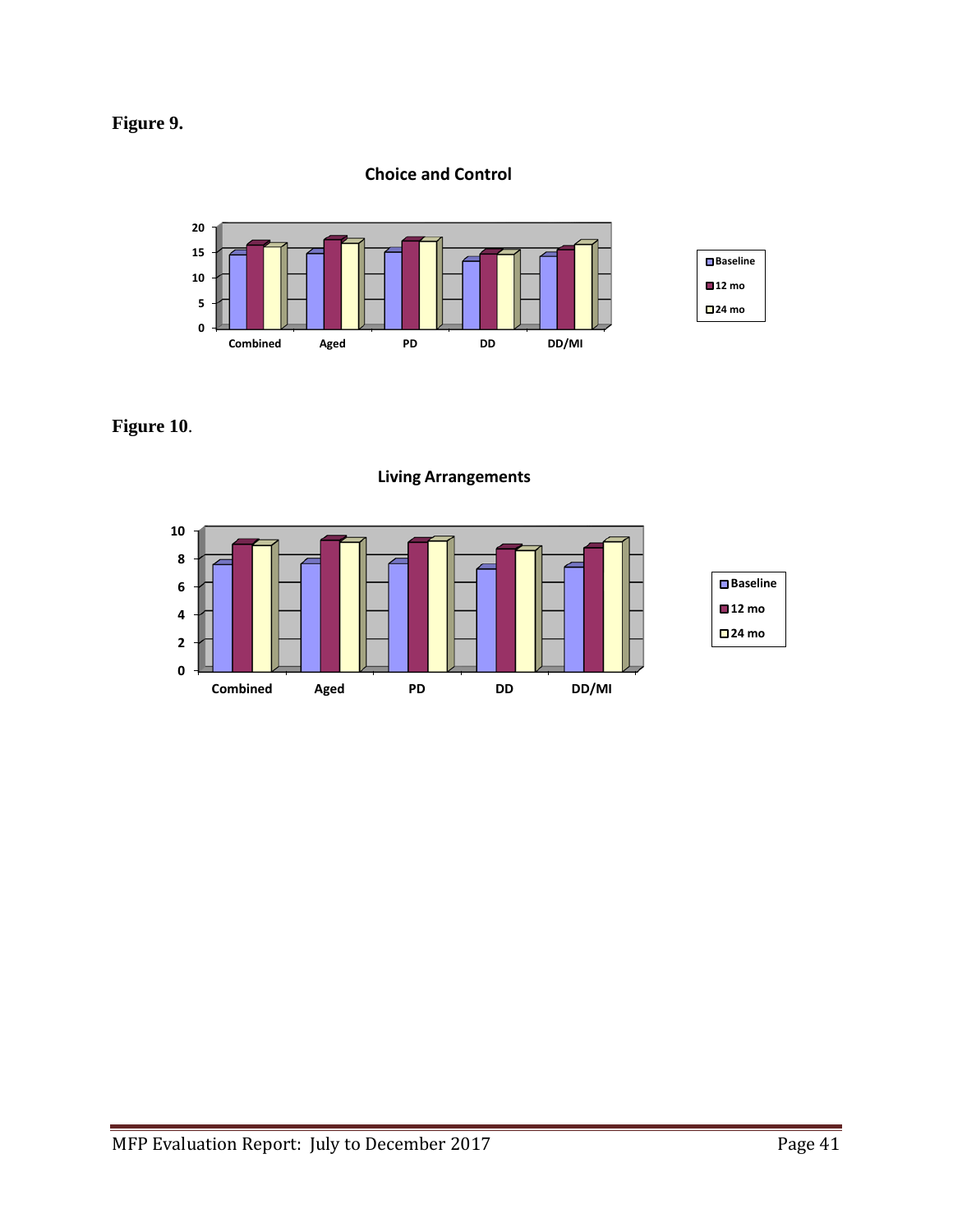

### **Satisfaction**



**Figure 12.**

**Community Integration**

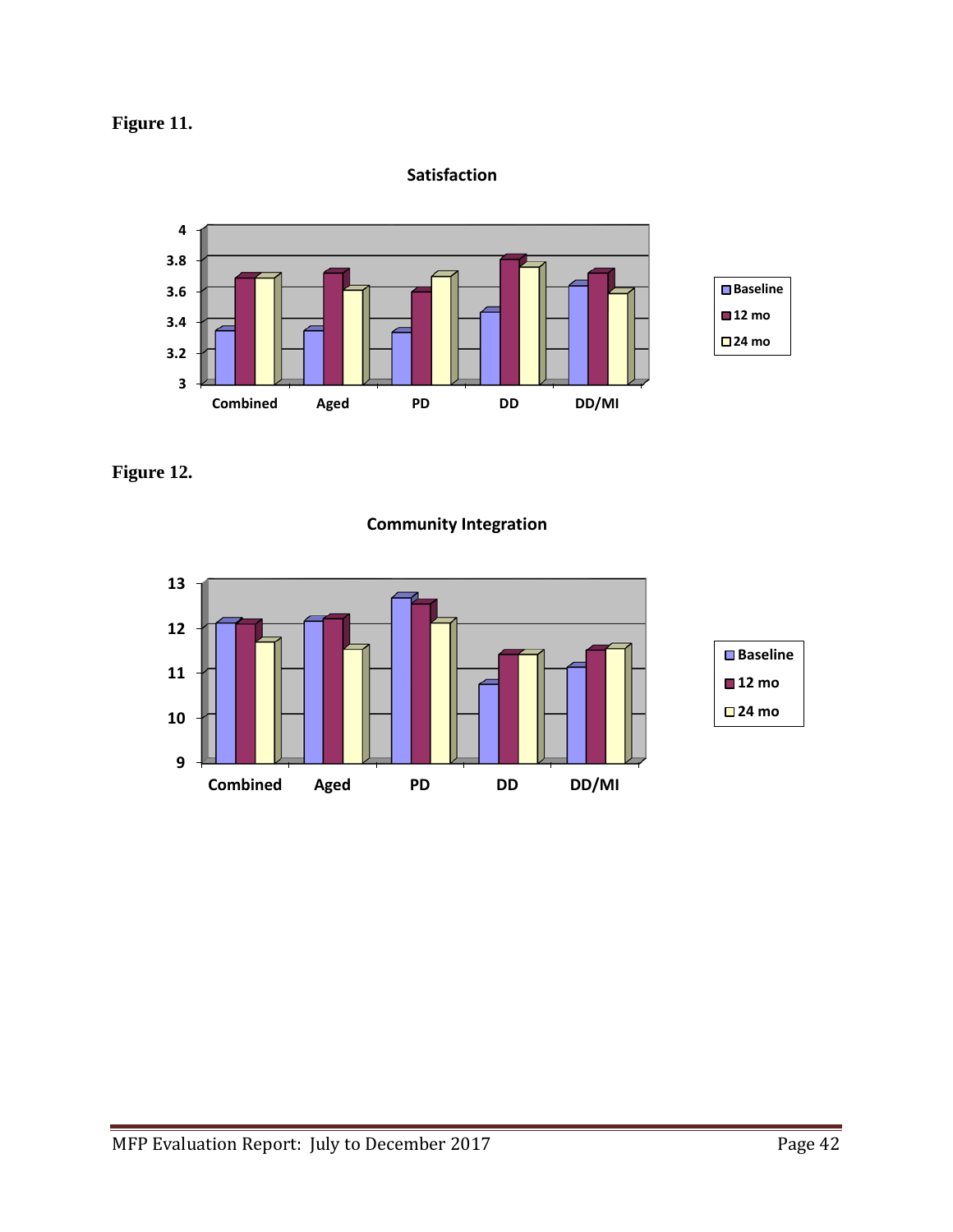

### **Respect and Dignity**



**Figure 14.**



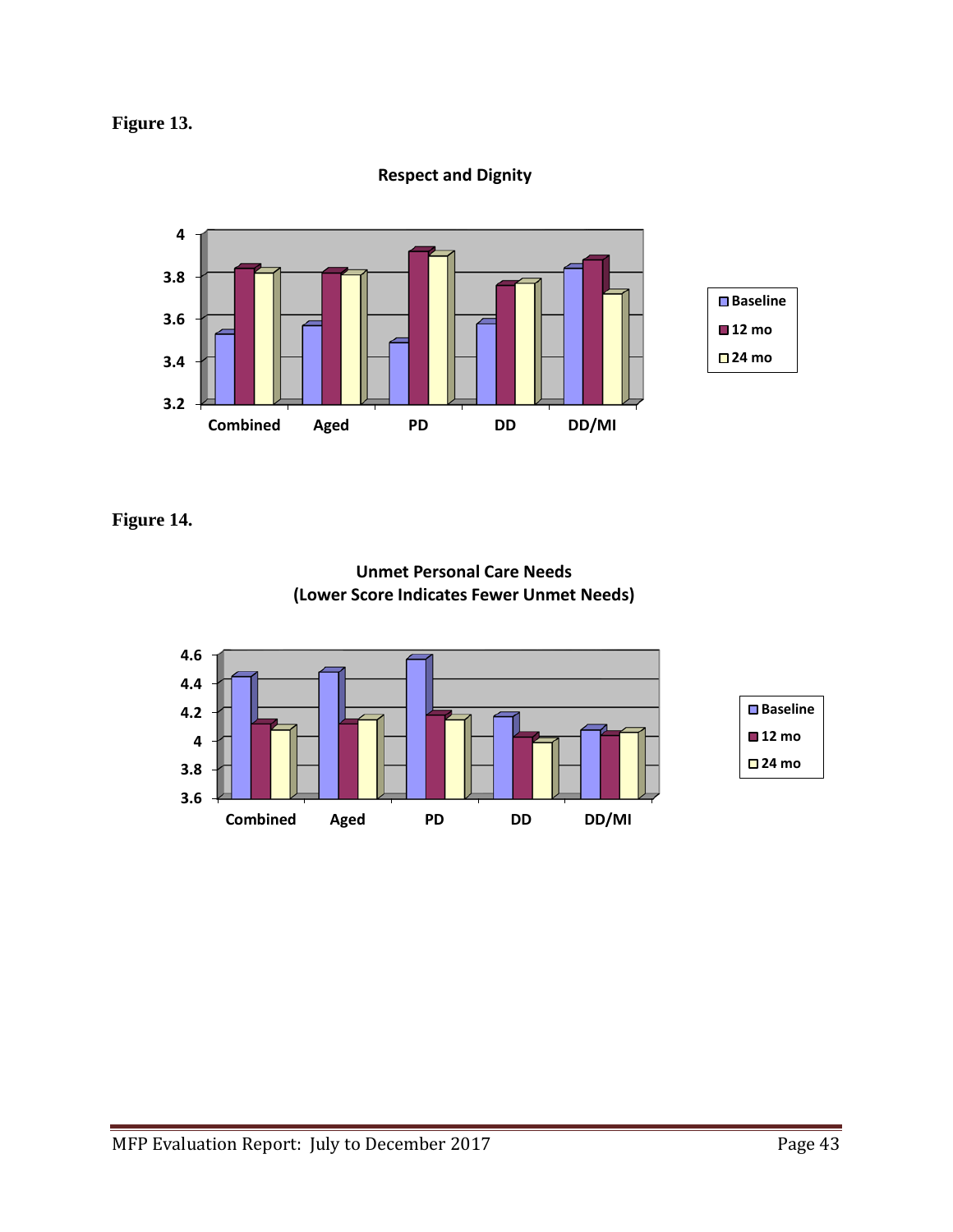Figure 15.



#### **Mood & Health Concerns**

A summary of the significance for changes in domain scores across all target groups and over time is shown in the following table (See Table 9). An analysis of the change in domain scores from baseline to the first-year follow-up indicated that significant improvements in QoL were reported for all MO MFP participants on: Satisfaction, Living Arrangement, Respect and Dignity, Choice and Control and Personal Care. Community Integration & Inclusion and Mood & Health Concerns were the only domains where MFP participants did not report significant improvement from Baseline assessment to the 12-month follow-up report. A similar pattern of changes in domain scores was found in the changes from baseline to the two-year survey. These findings suggest that improvement in QoL occurred following a return to the community and was maintained for two years.

Different patterns of change in QoL were found when examining MO MFP participants in their respective target group. At the 12-month follow-up, significant improvements in the domain of *life satisfaction* were reported for all target groups except those persons in the Aged and co-morbid DD/MI groups. When surveyed at the 2-year follow-up, significant improvements in *life satisfaction* were maintained for those in the Physically Disabled and DD groups. Non-significant improvements in *life satisfaction* from the baseline measure to the 2-year follow-up were reported for those in the Aged and co-morbid DD/MI groups.

For the domain of *living arrangements*, all target groups reported significant improvements at both the one and two-year follow-up assessments. A similar pattern of improvement was found for the domain of *choice and control* across all target groups for the 12 and 24-month follow-up surveys.

Individuals in the Aged, Physically Disabled and the DD target groups all reported a significant increase in being treated with *respect and dignity* by their care providers at the one-year followup. At the two-year assessment, only those in the Aged and Physically Disabled groups continued to report a significant improvement in being treated with *respect and dignity* by their service providers.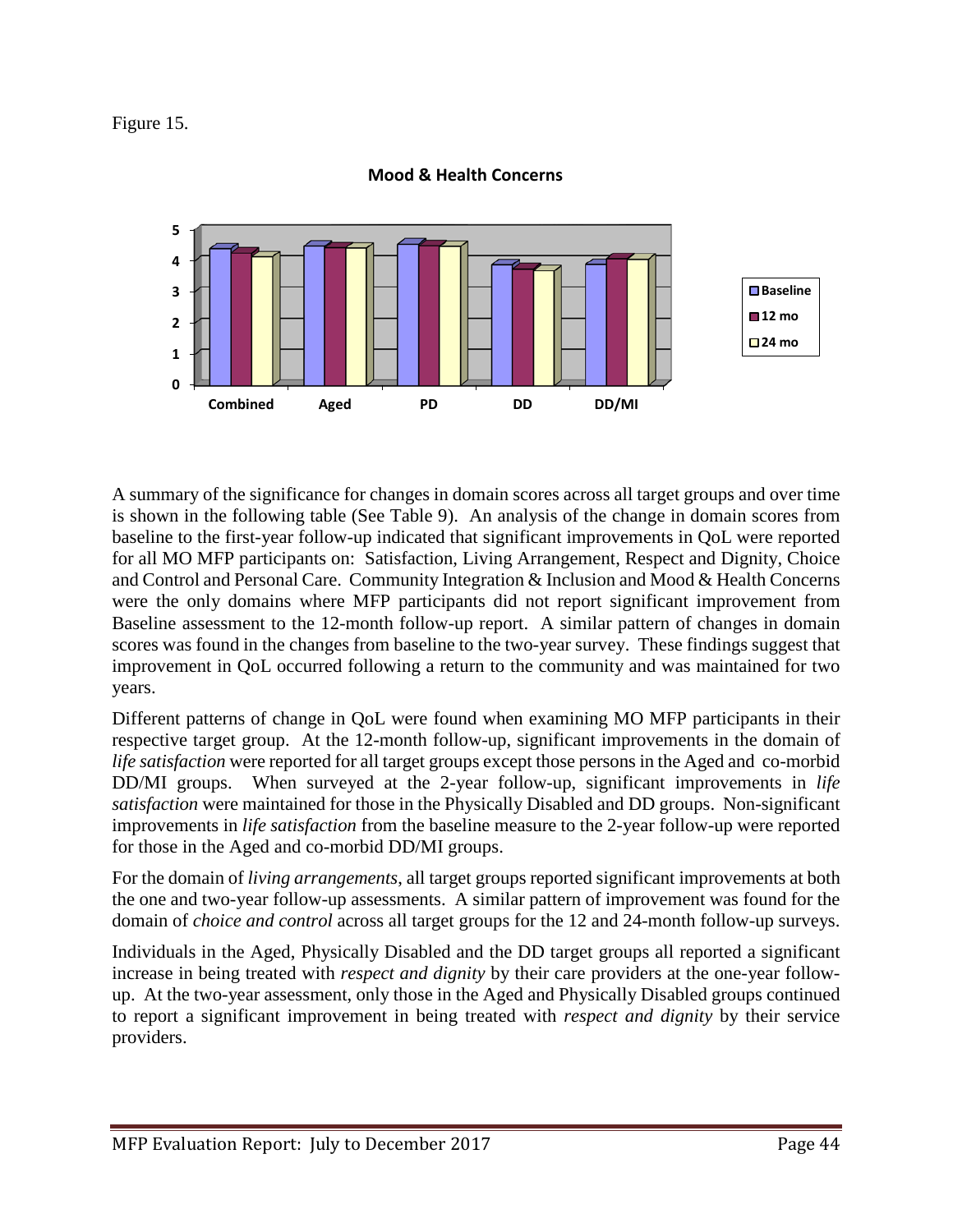At the one-year assessment, persons in the Aged, Physically Disabled and DD groups reported significant improvements in having their *personal care needs* met when compared to the baseline measure. Significant improvement in meeting *personal care needs* continued to be reported by those in the Aged and the PD groups at their two-year assessments.

For the domain of *community integration*, only those individuals in the Aged and DD target groups reported a significant improvement at the one-year follow-up. At the two-year assessment, an improvement in their community integration was reported by those persons in the Aged, PD and DD groups.

No significant improvements across target groups were reported in the area of *mood and health concerns* at either the one or two-year assessments. This failure to find significant improvements in this domain was true for all four target groups involved in the MO MFP program.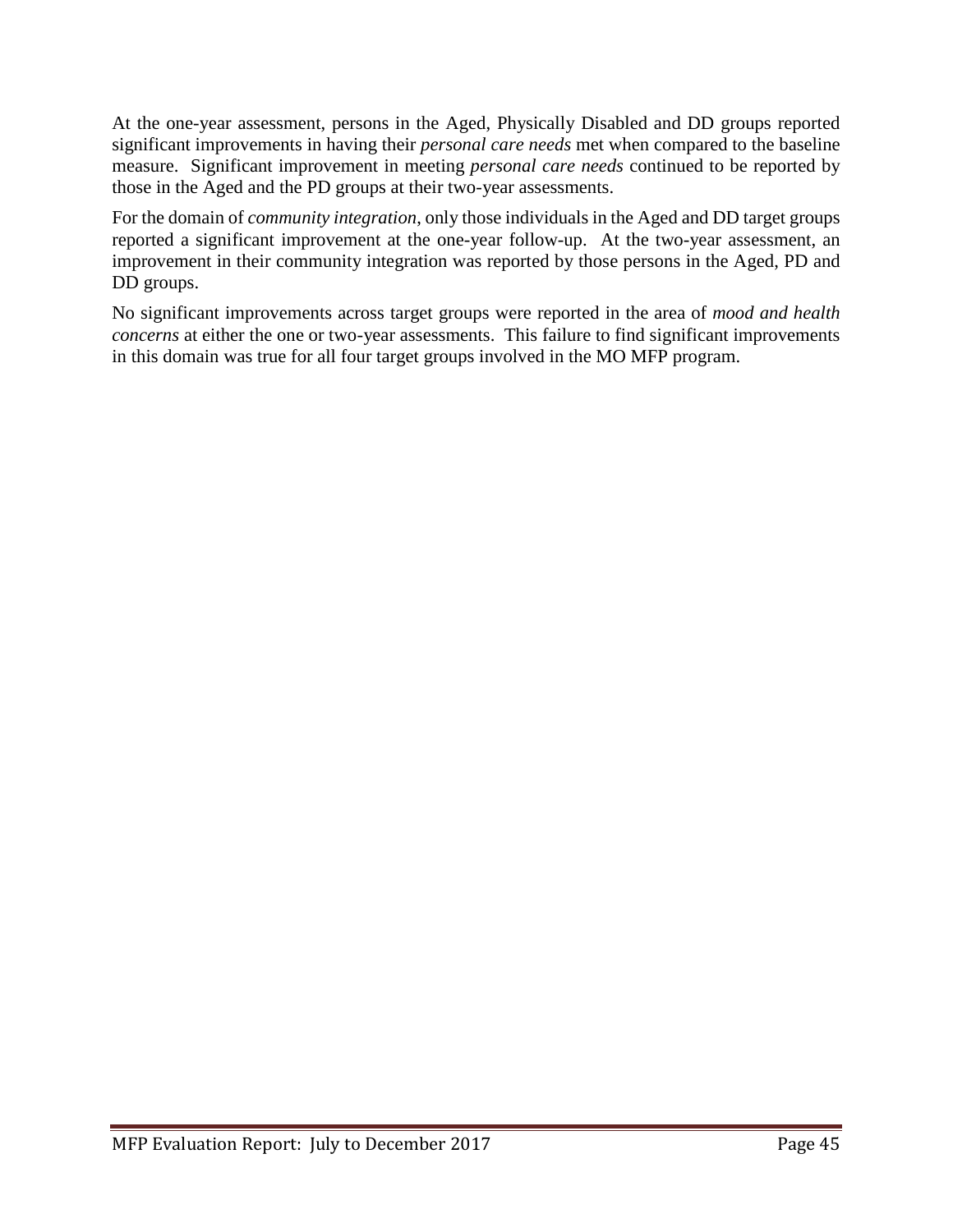#### **Table 9.**

|                              | All<br>Participants | Aged      | <b>PD</b> | <b>DD</b> | DD/MI     |
|------------------------------|---------------------|-----------|-----------|-----------|-----------|
|                              |                     |           |           |           |           |
| <b>Life Satisfaction</b>     | $***$               |           | $***$     | ***       |           |
| Baseline vs 12 mo            |                     | <b>NS</b> |           |           | <b>NS</b> |
| Baseline vs 24 mo            | $***$               | <b>NS</b> | ***       | ***       | <b>NS</b> |
| <b>Living Arrangement</b>    |                     |           |           |           |           |
| Baseline vs 12 mo            | ***                 | ***       | ***       | ***       | $***$     |
| Baseline vs 24 mo            | ***                 | $***$     | $***$     | ***       | $***$     |
| <b>Choice and Control</b>    |                     |           |           |           |           |
| Baseline vs 12 mo            | $***$               | $***$     | ***       | ***       | $***$     |
| Baseline vs 24 mo            | ***                 | $***$     | $***$     | ***       | $***$     |
| <b>Respect and Dignity</b>   |                     |           |           |           |           |
| Baseline vs 12 mo            | ***                 | $***$     | ***       | $***$     | <b>NS</b> |
| Baseline vs 24 mo            | ***                 | $**$      | $***$     | <b>NS</b> | <b>NS</b> |
| <b>Personal Care</b>         |                     |           |           |           |           |
| Baseline vs 12 mo            | ***                 | ***       | $***$     | $\ast$    | <b>NS</b> |
| Baseline vs 24 mo            | ***                 | $***$     | $***$     | <b>NS</b> | <b>NS</b> |
| <b>Community Integration</b> |                     |           |           |           |           |
| Baseline vs 12 mo            | <b>NS</b>           | $\ast$    | <b>NS</b> | ***       | <b>NS</b> |
| Baseline vs 24 mo            | <b>NS</b>           | $\ast$    | $***$     | ***       | <b>NS</b> |
| <b>Mood and Health</b>       |                     |           |           |           |           |
| Baseline vs 12 mo            | <b>NS</b>           | <b>NS</b> | <b>NS</b> | <b>NS</b> | <b>NS</b> |
| Baseline vs 24 mo            | <b>NS</b>           | <b>NS</b> | <b>NS</b> | <b>NS</b> | <b>NS</b> |

**Significant Differences Between Assessments: Quality of Life Measures by Target Group**

\* p < .05 \*\* p < .01 \*\*\* p < .001

NS = Not Significant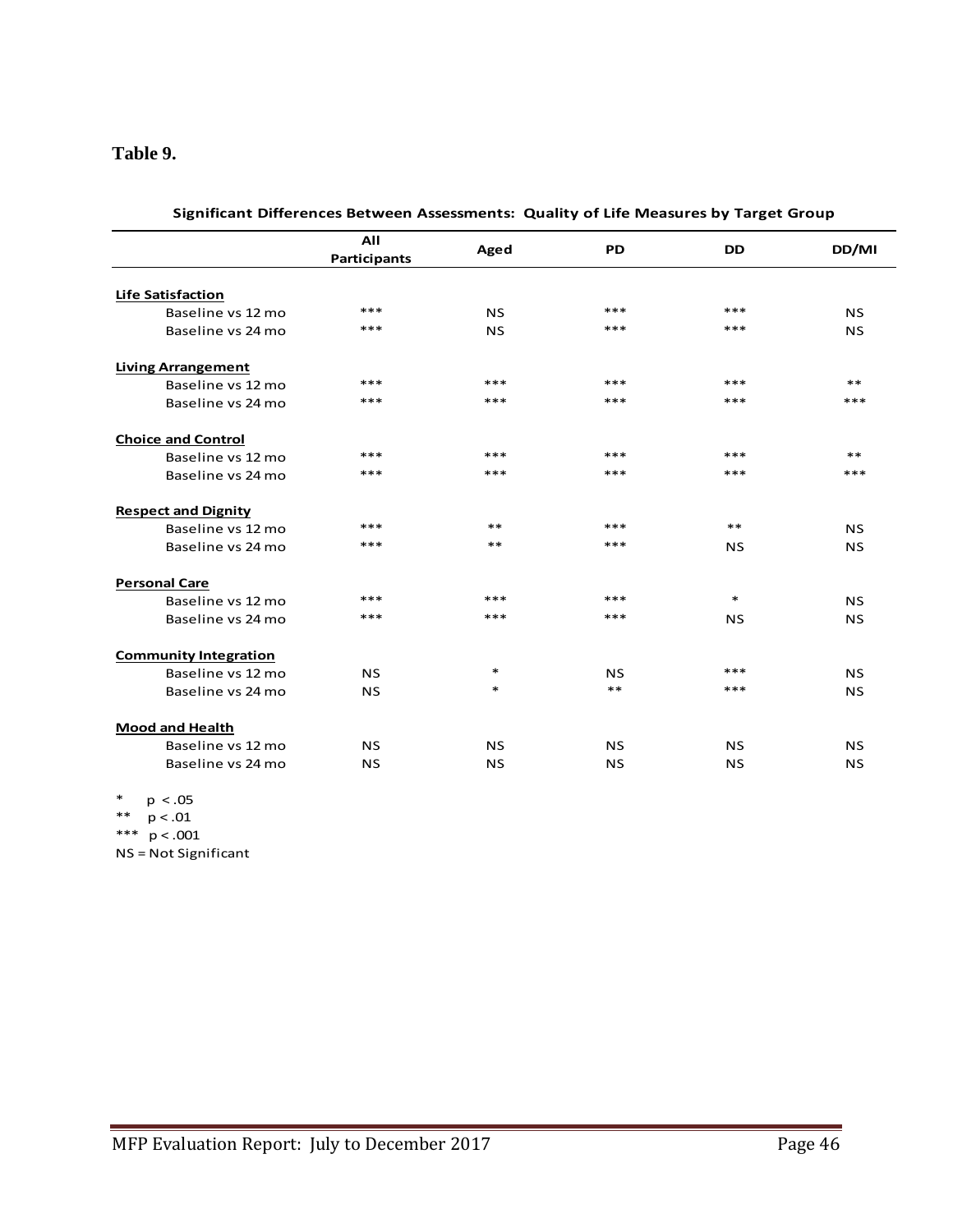**Area 6:** Persons eligible to participate in MFP and who decline or those persons enrolled in MFP and who cease participation in MFP will be evaluated to determine the reasons for their decisions. Individuals who die while participating in MFP will also have their cause of death examined.

**Objective 6a**: Rates of re-institutionalization of MFP participants and reasons cited.

Of the individuals currently enrolled in the MO MFP Project, 66 persons were re-institutionalized from July to December 2017. Of these, 61 MFP participants required a re-institutionalization of 30 days or less: 44 were Physically Disabled target group, 19 were Aged and 3 were in the DD group. For this reporting period 1 person in the Aged group and 4 individuals in the Physically Disabled group required a re-institutionalization greater than 30 days. No MO MFP participants were re-institutionalized with a length of stay as yet unknown. The majority of persons, who chose or had to return to an institutionalized setting, did so for health-related issues that did not allow them to remain in the community or because they had Medicaid spend-down problems.

**Objective 6b:** Frequency of deaths of MFP participants and reasons cited.

From July to December 2017, there were 4 reported deaths for individuals participating in the MO MFP program. All of these individuals were in the PD group. The causes of death were listed as natural, due to a fall, being taken off life support by their family and unknown.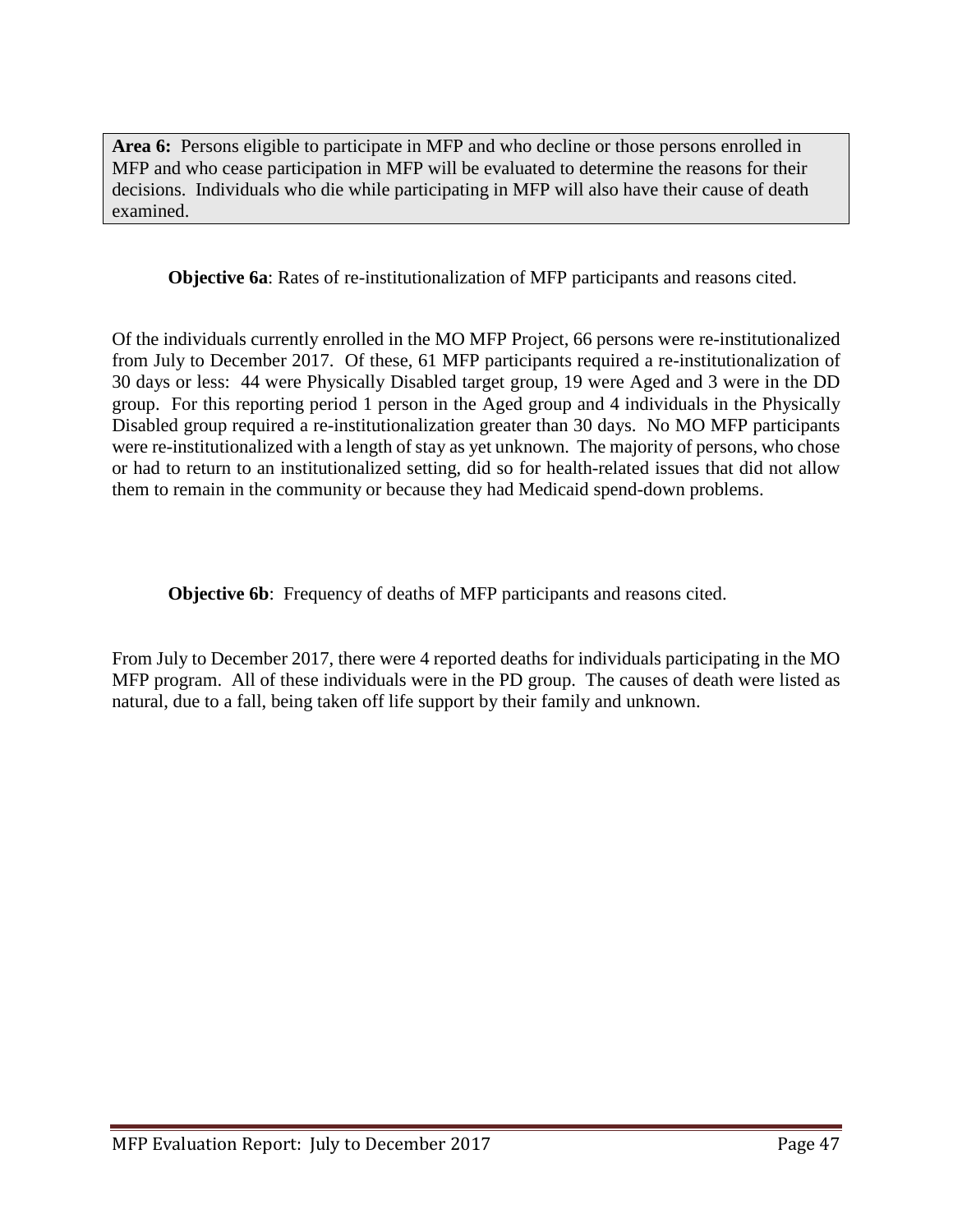#### **Missouri Money Follows the Person Semi-Annual Evaluation Report – July to December 2017 Summary**

For this reporting period, the Missouri Money Follows the Person: My Life, My Way, My Community MO (MFP) was able to transition 102 individuals from nursing facilities back to their communities. The 102 MO MFP transitions reported for the time-period covered in this report, was not enough to allow the MO MFP Project to reach their annual transition goal. While they reached their annual transition target goal for the Aged, they were slightly short on transitions for those with a PD. Transitions for those with a DD or a co-morbid condition were below target goals. This shortage for the DD target groups was due to the fact that MO has stopped closing large Habilitation Centers for individuals with a DD across the state. Because of this, the MO MFP Project will contact the CMMS to adjust projected transition numbers for these groups. The training for nursing home staff on Section Q continued to show results. For this reporting period, 138 persons were referred to MO MFP using Section Q and 17 of these individuals eventually transitioned back to the community. This number is 17% of the total transitions for this reporting period.

Both the DHSS and the DMH continue to develop and implement policies and procedures to provide continuity and quality care upon transition for their target groups. Both agencies have developed, and continue to use web-based tools to help collect data that allows them to assess and monitor individual needs and service delivery. Among other areas, these systems allow for the monitoring of abuse and neglect, health needs, and the altering of individual supports as needed.

One continuing area of concern and a primary impediment to community transitions is that of housing. Affordable housing continues to be difficult to obtain and local housing agencies have been reluctant to dedicate any housing slots specifically for MFP participants. State agencies participating in the MO MFP Project have taken steps in an attempt to address this problem through local and regional meetings with housing authorities and housing developers and local collaborations with subsidized apartment owners and managers. Several regional planning meetings on housing were held during this reporting period and future housing conferences were planned. Participating agencies are also working with housing developers to help create more universally designed housing throughout the state. Creative approaches to housing are being taken as MOHousing continues to pursue options for building universally designed "tiny homes" for individuals seeking affordable housing but not wanting to live in traditional apartments.

The MO MFP program has hired a housing coordinator and housing specialist to provide assistance in the area of housing. The state MFP Director will continue to work with housing agencies to develop housing approaches that will benefit MFP participants. A continuing problem area in housing is the assessment of risk for community placements of individuals with histories of alcohol or substance abuse, and severe mental illness. Agencies continue to hold meetings to share knowledge on how these persons can best be transitioned, and supported in the community.

The state of Missouri continues to show a shift in rebalancing monetary funding from institutions to HCBS for this reporting period. The target goal was a 4 percent in total Medicaid HCBS expenditures for each year of the demonstration program. This annual goal was met and exceeded by the end of December 2017.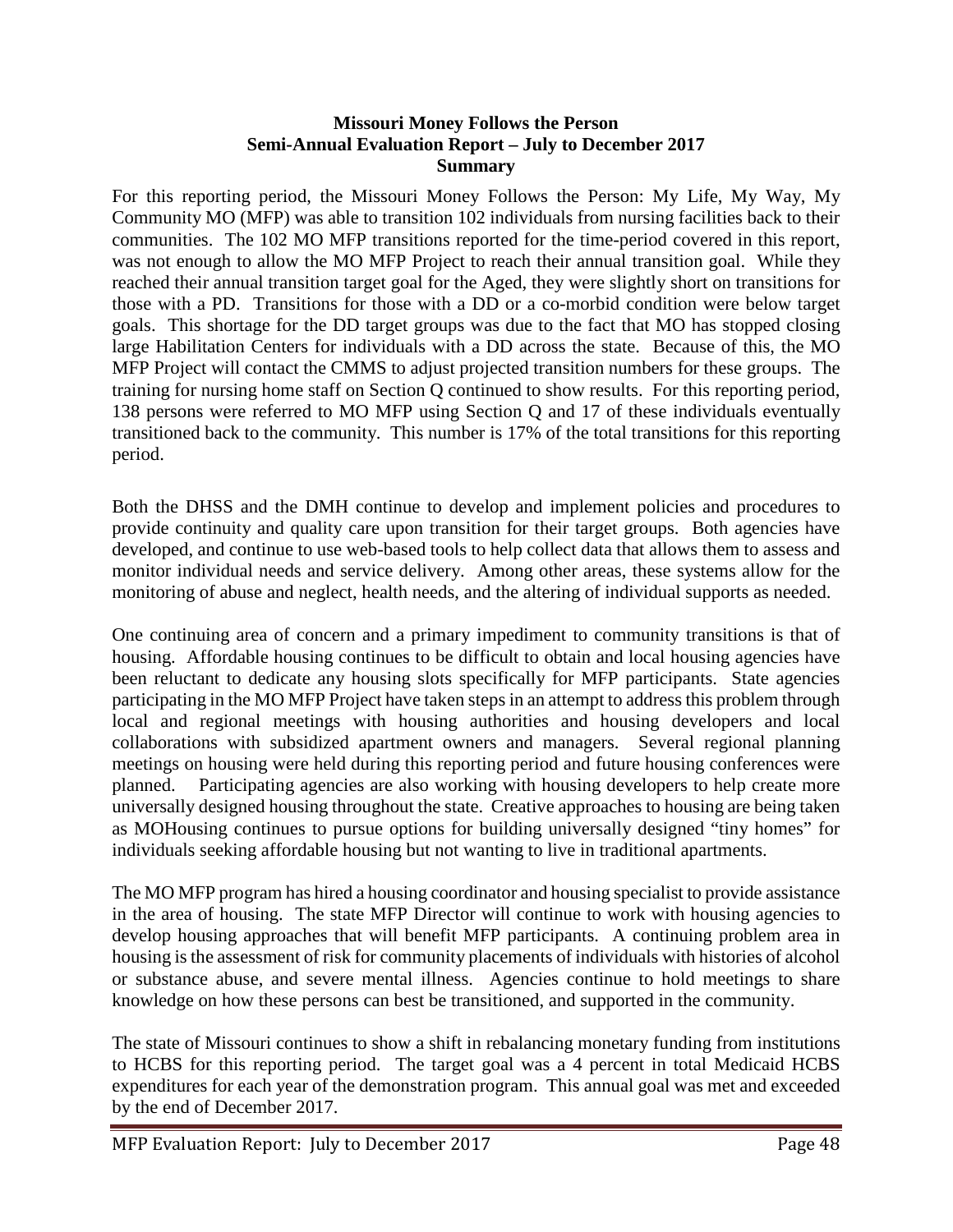For transitions that occurred during this reporting period, 26 MFP participants choose to self-direct their support services with the majority in the non-elderly, Physical Disability target group (N=20). The remaining persons who self-directed services were in the aged group  $(N=6)$ . During this reporting period, available data indicated that three participants in the PD group dis-enrolled from the self-direction option of the Mo MFP program.

Since the start of the MO MFP program, 389 participants have self-directed their support services. The majority of have been in the PD group  $(N=281)$ . 96 persons in the Aged group, 11 individuals in the DD group, and 1 in the co-morbid group have chosen self-direction.

At the end of this reporting period, the MO MFP program reported that 66 persons needed to be re-institutionalized. Most (N=61) were for less than 30 days, Five were for more than 30 days and none had an undetermined length of stay. Five persons with a length of stay longer than 30 days re-enrolled in the MO MFP program upon discharge. The majority of persons, who chose or had to return to an institutionalized setting, either did so for health-related issues that did not allow them to remain in the community, for deterioration in cognitive functioning or to meet Medicaid spend down requirements.

The results from the one and two-year Quality of Life Surveys suggest that the MO MFP program is accomplishing the goal of returning qualified individuals to the community and improving the quality of life for these participants. MO MFP participants have reported significant improvements in their living arrangements, life satisfaction, choice and control over their lives, being treated with respect and dignity by their support providers, and in person care that have been sustained over a two-year time span since leaving a long-term care institution.

Some of the remaining domains measured by the QoLS have shown mixed results that have varied over time and across target groups. Persons leaving long term care facilities such as those in the Aged and Physically Disabled and ID groups have reported significant improvements in their personal care upon returning to the community at both the one and two-year follow-up assessments.

In the area of "being treated with respect and dignity", persons in the PD group reported the strongest and most consistent improvement at both the one and two-year assessments. Those in the aged group also reported significant improvements from the baseline measure on the one-and two-year survey, but their results were not as strong as for those in the PD group. Persons in the DD group reported improvement on the 12-month survey but not on the 24-month follow-up. No changes in this domain were found for those in the DD/MI group.

The only individuals that reported a prolonged and significant improvement in community integration were those in the Aged and DD groups. Here they reported an improvement that was maintained across the two-year time-period. Persons in the PD groups reported a significant improvement in community integration only at the 2-year assessment. The failure of the other groups to show gains in this domain should be examined. Differences might be due to access to a more organized system or process that is not currently available to those in the other target groups and this might warrant a closer examination of how others are being integrated into their communities.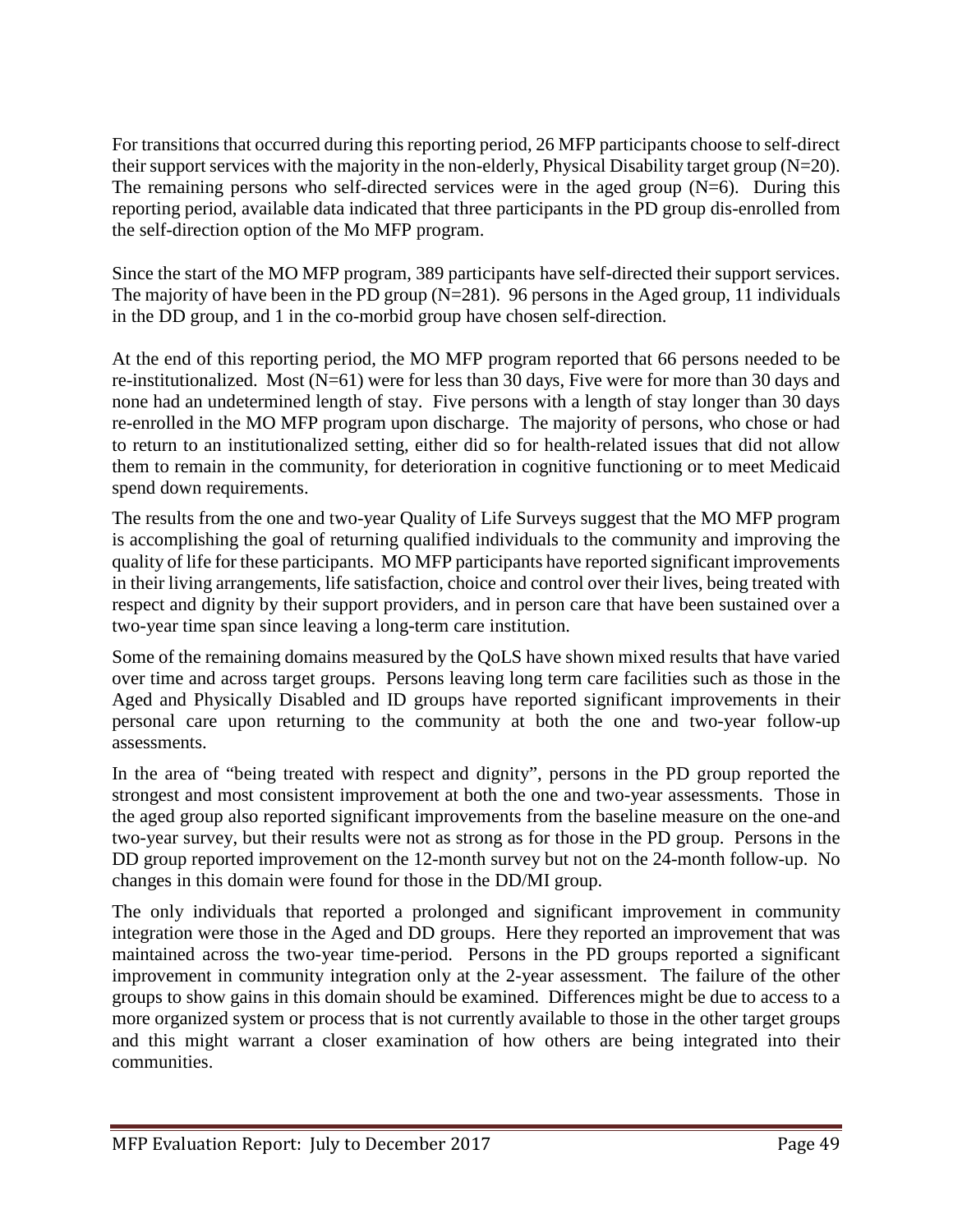## **APPENDIX A**

## **EVALUATION OVERVIEW**

This semi-annual report for the evaluation of the Missouri Money Follows the Person Demonstration (MO MFP) covers the 6-month period from July to December 2016. The evaluation activities described in this report align with the (a) evaluation plan that was submitted to the Centers for Medicare and Medicaid Service (CMS) and (b) the required semi-annual reporting format.

### **Evaluation Plan**

The evaluation plan was developed in collaboration between Tom McVeigh, Robert Doljanac and the MO MFP Project staff. During the planning phase, project work teams developed a strategic plan including specific activities and relevant data sources. The evaluation plan was designed to complement the strategic plan such to inform the implementation process and outcomes. Overall, the evaluation plan details, by grant objective, the evaluation processes, measures, and data sources.

Given the integrated nature of the data comprising the evaluation of the Missouri Money Follows the Person Demonstration, implementation of the evaluation plan has involved collaboration across many partners within the Departments of Mental Health (DMH), Social Services (DSS) and Health and Senior Services (DHSS).

The evaluation plan includes both a process and outcome evaluation. The purpose of the process evaluation is to:

- Determine the perceptions of the stakeholders about the planning and implementation of the projects,
- Determine the extent to which the implementation of the grant follows proposed protocols,
- Document changes to grant processes and reasons for changes, and
- Record participation from various stakeholders in grant activities and decision-making.

The outcome evaluation involves:

- Integrating existing data sources contributing to the understanding of the effects of the grant processes on the quality of life for people with disabilities,
- Examining the usefulness of current data systems,
- Measuring stakeholder perspectives of outcomes and document their personal experiences.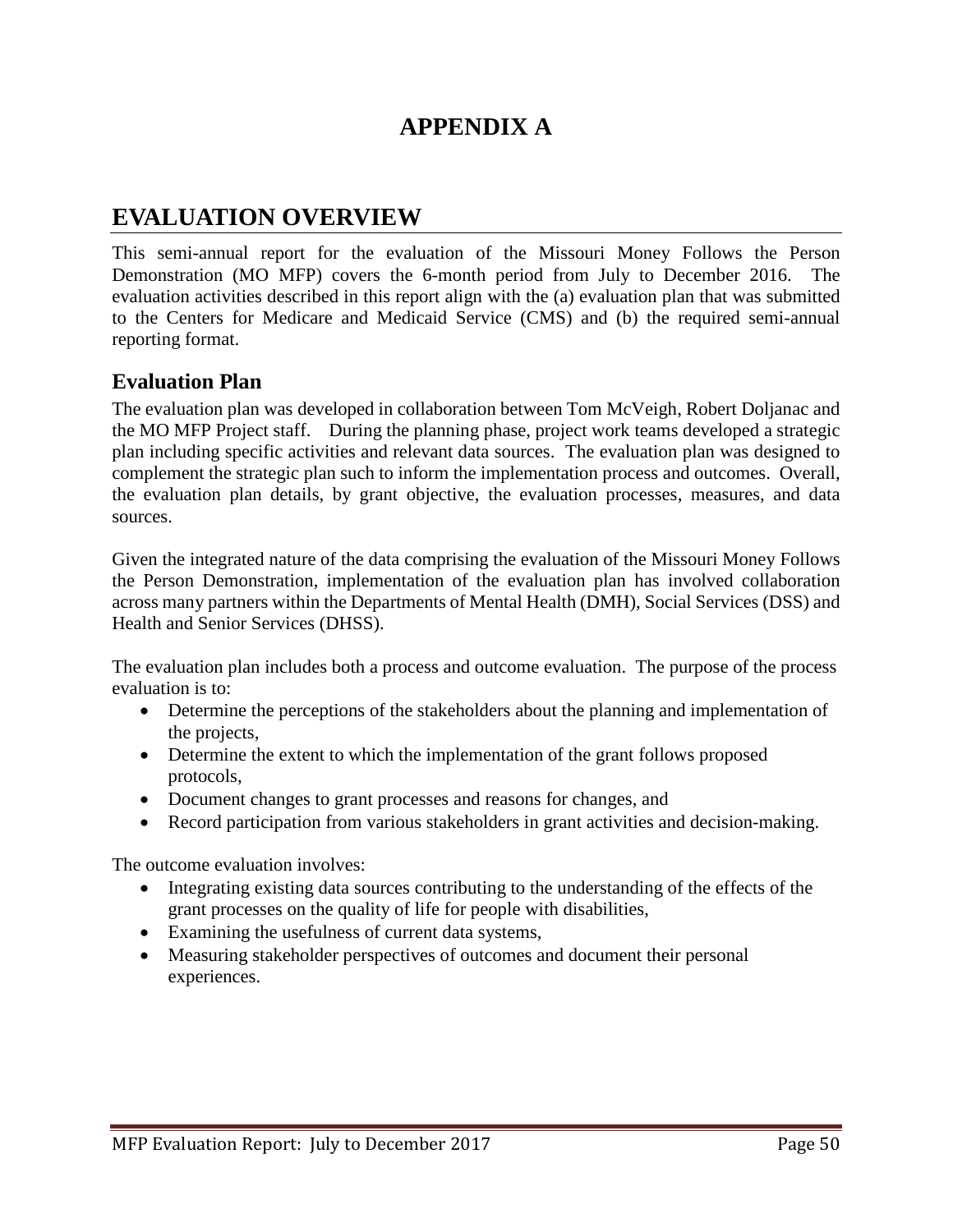## **Evaluation Methodology**

### **Table 10.**

|       | Area #1: The MFP Project will establish practices and policies to screen, identify, $\&$ assess persons who are candidates for transitioning into<br>the community through the MFP Project. |                                                                                  |                                                 |                                                                                  |                 |  |  |  |  |  |
|-------|---------------------------------------------------------------------------------------------------------------------------------------------------------------------------------------------|----------------------------------------------------------------------------------|-------------------------------------------------|----------------------------------------------------------------------------------|-----------------|--|--|--|--|--|
|       |                                                                                                                                                                                             |                                                                                  |                                                 |                                                                                  |                 |  |  |  |  |  |
|       | Outcome                                                                                                                                                                                     | Data Elements for                                                                | Information / Data                              | Entity / Agency                                                                  | Frequency of    |  |  |  |  |  |
|       |                                                                                                                                                                                             | Measure                                                                          | Source(s)                                       | providing data                                                                   | Data Collection |  |  |  |  |  |
| a.    | Changes in policies & procedures relevant to<br>persons in each target group                                                                                                                | Related policies and<br>procedures                                               | Interviews and Dept.<br><b>Policy Reports</b>   | Dept. of Mental Health<br>& CPS<br>Dept. of Health and<br><b>Senior Services</b> | Semi-Annual     |  |  |  |  |  |
|       |                                                                                                                                                                                             |                                                                                  |                                                 |                                                                                  |                 |  |  |  |  |  |
| $b$ . | Number in each target group who choose to<br>participate and those who actually transition                                                                                                  | Numbers identified<br>Numbers who<br>transition<br>Reason for non-<br>transition | Annual reviews,<br>referrals, and<br>interviews | Dept. of Mental Health<br>& CPS<br>Dept. of Health and<br><b>Senior Services</b> | Semi-Annual     |  |  |  |  |  |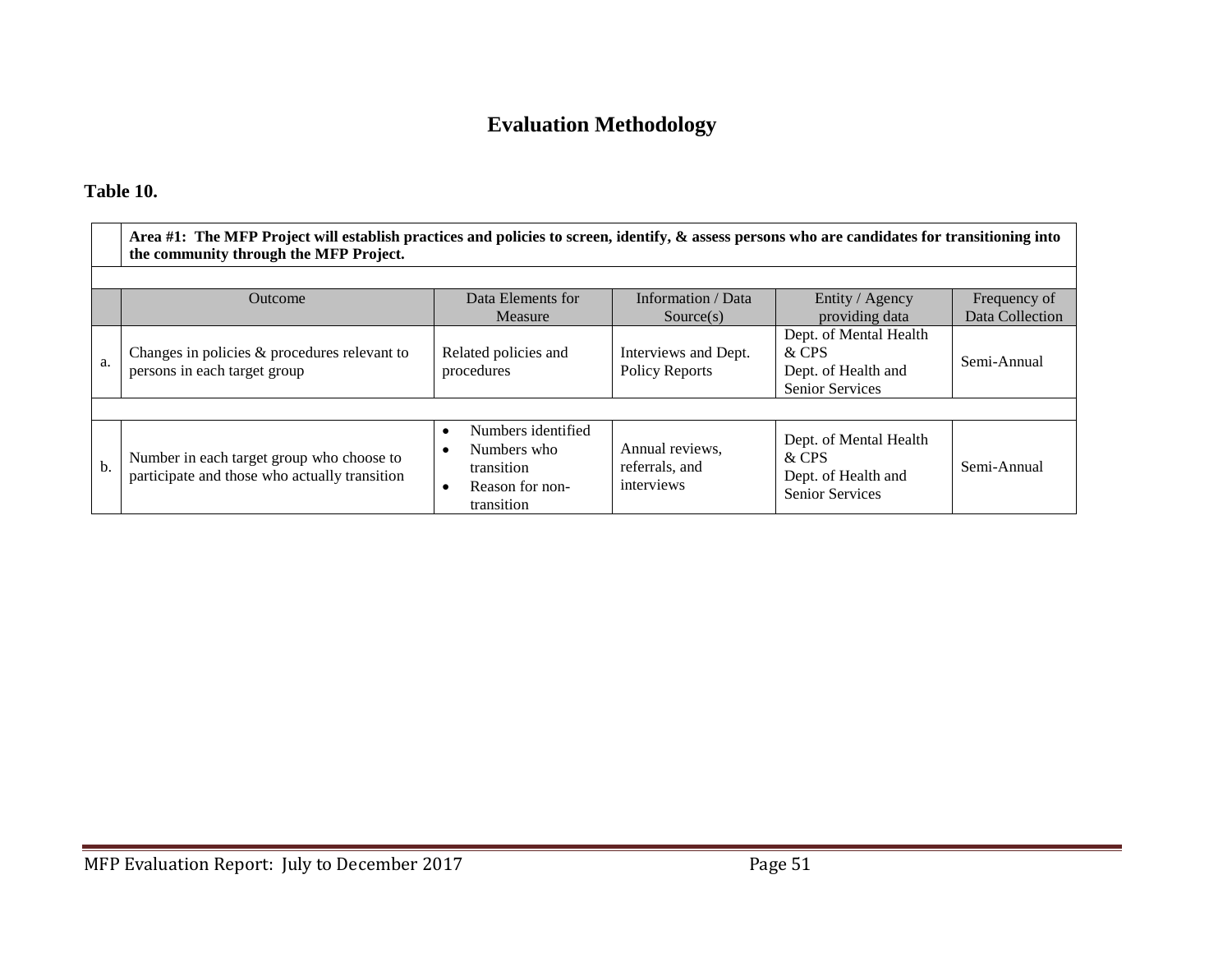## **Table 11.**

|    | Area #2: Development of flexible financing strategies or other budget transfer strategies that allow "money to follow the person". |                                                           |                                 |                                                                          |                                 |  |  |  |  |
|----|------------------------------------------------------------------------------------------------------------------------------------|-----------------------------------------------------------|---------------------------------|--------------------------------------------------------------------------|---------------------------------|--|--|--|--|
|    | Outcome                                                                                                                            | Data Elements for<br>Measure                              | Information / Data<br>Source(s) | Entity / Agency<br>providing data                                        | Frequency of<br>Data Collection |  |  |  |  |
| a. | Changes in the balance of long term care<br>funding between institutional and home and<br>community-based services                 | Long term care<br>funding<br>Institutional funding        | State budget reports            | Dept. of Mental Health<br>Dept. of Health and<br><b>Senior Services</b>  | Semi-Annual                     |  |  |  |  |
|    |                                                                                                                                    |                                                           |                                 |                                                                          |                                 |  |  |  |  |
| b. | Increases in the number of persons funded<br>under the Medicaid waiver program                                                     | Number of persons<br>receiving Medicaid<br>waiver funding | State data reports              | Dept. of Mental Health,<br>Dept. of Health and<br><b>Senior Services</b> | Semi-Annual                     |  |  |  |  |
|    |                                                                                                                                    |                                                           |                                 |                                                                          |                                 |  |  |  |  |
| c. | Increases in the amount of funding for<br>demonstration services received by persons in<br>the MFP Project                         | Demonstration services<br>funding                         | State budget reports            | Dept. of Mental Health,<br>Dept. of Health and<br>Senior Services        | Semi-Annual                     |  |  |  |  |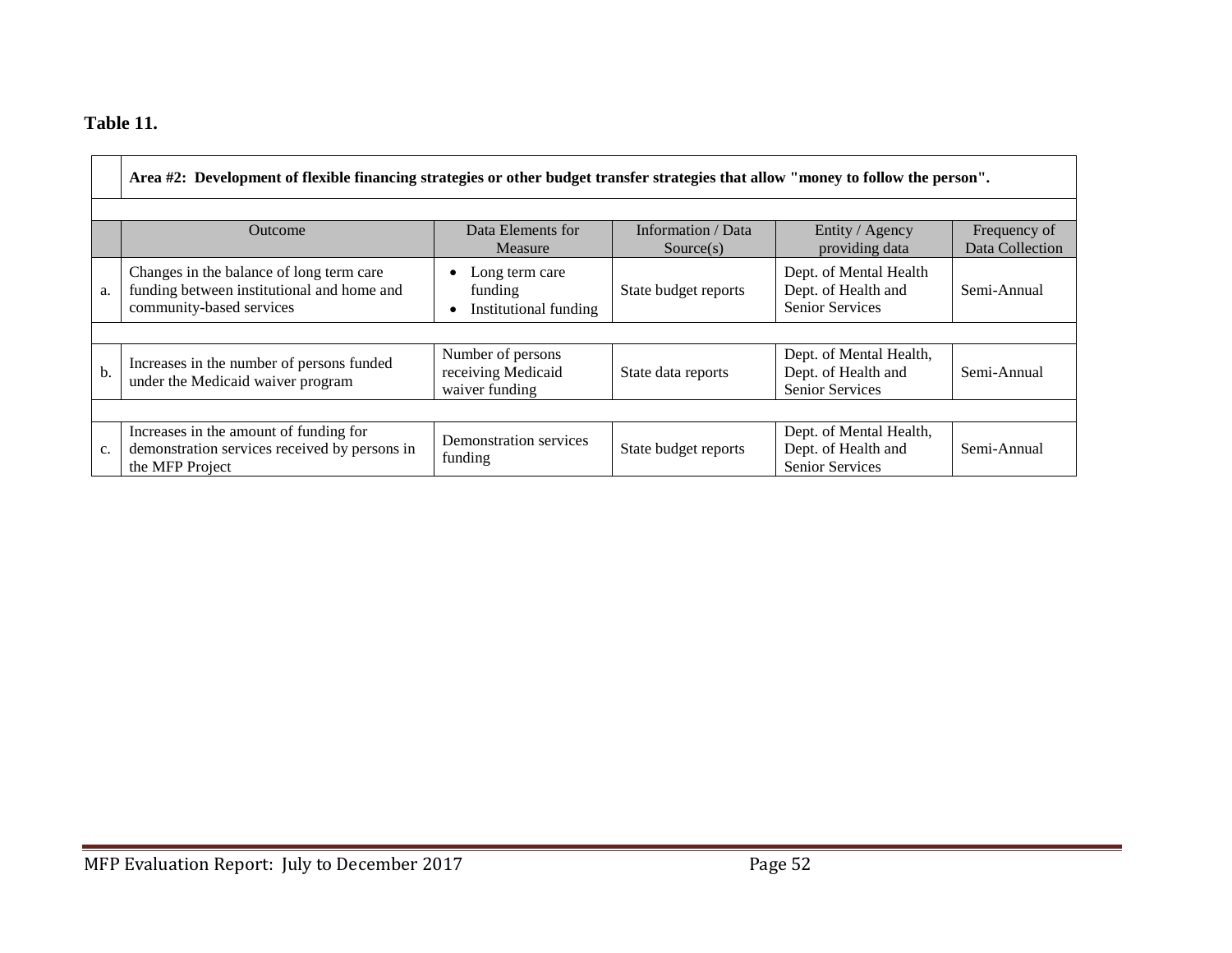## **Table 12.**

|       | Area #3: Availability and accessibility of supportive services for MFP Project Participants                                      |                                                                                                    |                                 |                                                                                   |                                 |  |  |
|-------|----------------------------------------------------------------------------------------------------------------------------------|----------------------------------------------------------------------------------------------------|---------------------------------|-----------------------------------------------------------------------------------|---------------------------------|--|--|
|       | Outcome                                                                                                                          | Data Elements for<br>Measure                                                                       | Information / Data<br>Source(s) | Entity / Agency providing data                                                    | Frequency of Data<br>Collection |  |  |
| a.    | Level of involvement of consumers in the<br>MFP Project in transition planning and<br>delivery of services for each target group | Individual responses<br>to survey/interview<br>questions                                           | Quality of Life<br>Survey (QLS) | <b>CMS</b>                                                                        | Semi-Annual                     |  |  |
| b.    | Types of housing selected by MFP<br>participants for each target group                                                           | Type housing<br>selected and received                                                              | <b>MFP</b> Data Files           | Department of Mental Health<br>Department of Health and Senior<br><b>Services</b> | Semi-Annual                     |  |  |
|       | Apt. or Unit with an individual lease<br>$\bullet$                                                                               |                                                                                                    |                                 |                                                                                   |                                 |  |  |
|       | Community-based Residential Setting<br>$\bullet$<br>Home Owned or Leased by Individual<br>$\bullet$<br>or Family                 |                                                                                                    |                                 |                                                                                   |                                 |  |  |
| c.    | Number of MFP participants who self-<br>direct services for each target group                                                    | Number of persons<br>self-directing services                                                       | <b>MFP</b> Data Files           | Department of Mental Health<br>Department of Health and Senior<br><b>Services</b> | Semi-Annual                     |  |  |
| $d$ . | The number of individuals who were unable<br>to transition due to lack of accessible /<br>affordable housing                     | Number of<br>individuals who were<br>unable to transition<br>due to housing                        | DSS / MFP Data<br>Files         | <b>MFP</b> Project Staff                                                          | Semi-Annual                     |  |  |
| e.    | Types and amount of transition services,<br>including demonstration services                                                     | <b>Transition Services</b>                                                                         | <b>MFP</b> Data Files           | Department of Mental Health<br>Department of Health and Senior<br>Services        | Semi-Annual                     |  |  |
| f.    | Why individuals interested in participating<br>in MFP were unable to transition into the<br>community                            | Number of<br>individuals who were<br>unable to transition<br>into the community<br>and reasons why | <b>MFP</b> Data Files           | <b>MFP</b> Project Staff                                                          | Semi-Annual                     |  |  |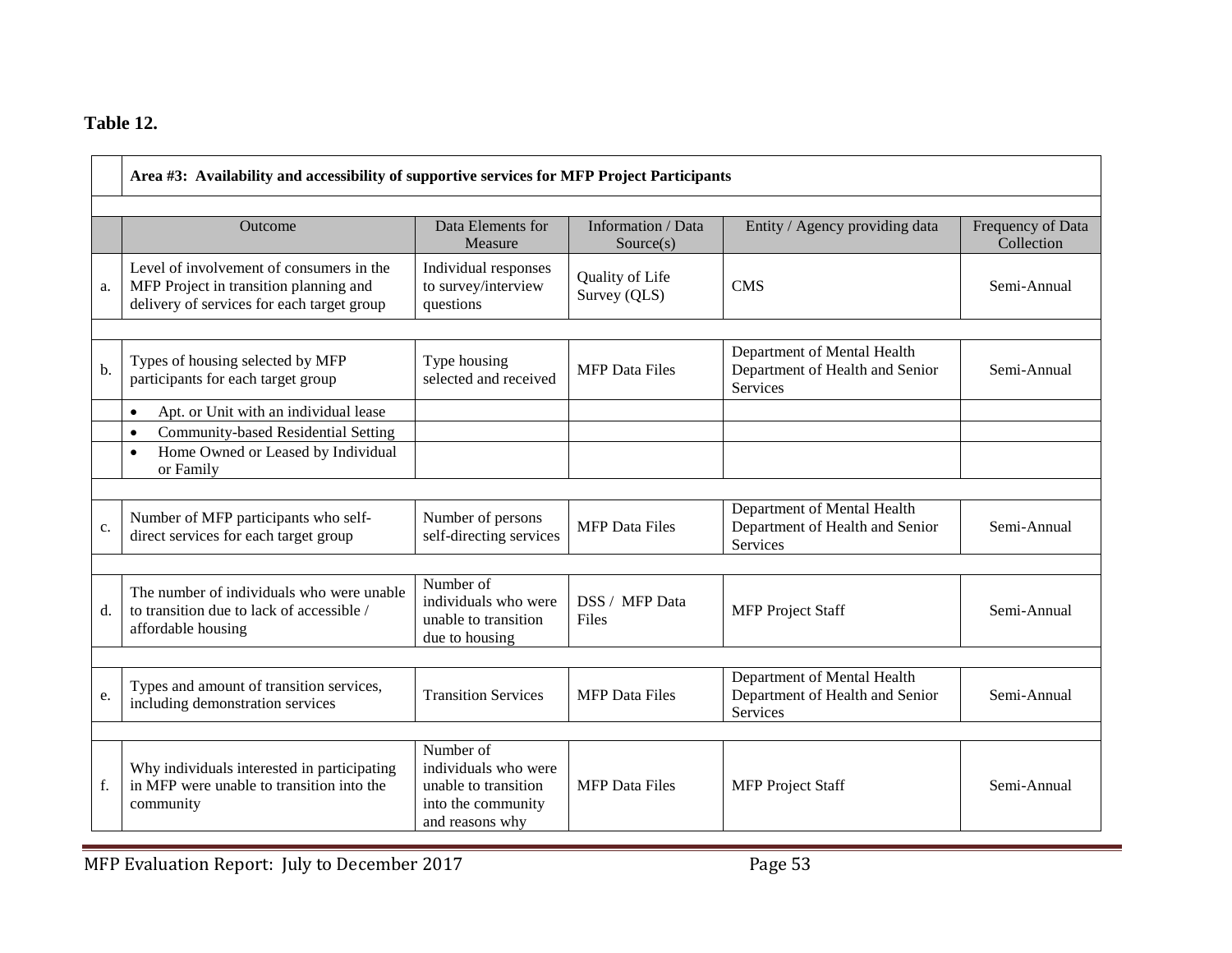## **Table 13.**

|    | Area #4: Performance of a cost analysis on support service costs for individuals participating in the MFP Project                                         |                                                                               |                                         |              |             |  |  |  |  |
|----|-----------------------------------------------------------------------------------------------------------------------------------------------------------|-------------------------------------------------------------------------------|-----------------------------------------|--------------|-------------|--|--|--|--|
|    |                                                                                                                                                           |                                                                               |                                         |              |             |  |  |  |  |
|    | Information / Data<br>Data Elements for<br>Entity / Agency<br>Frequency of Data<br><b>Outcome</b><br>providing data<br>Collection<br>Measure<br>Source(s) |                                                                               |                                         |              |             |  |  |  |  |
| a. | Cost of Medicaid services prior to participation in<br><b>MFP</b>                                                                                         | Total support service<br>costs billed 12 mo. prior<br>to participating in MFP | Individual Medicaid<br>billing invoices | Mo HealthNet | Semi-Annual |  |  |  |  |
|    |                                                                                                                                                           |                                                                               |                                         |              |             |  |  |  |  |
| b. | Cost of Medicaid services after transitioning and<br>participating in MFP                                                                                 | Total support service<br>costs billed 12 mo. after<br>participating in MFP    | Individual Medicaid<br>billing invoices | Mo HealthNet | Semi-Annual |  |  |  |  |

## **Table 14.**

|    | Area #5: Development of policies & practices to improve quality management systems to monitor services and supports provided to participants<br>in the MFP Project |                                                       |                                            |            |             |  |  |  |  |
|----|--------------------------------------------------------------------------------------------------------------------------------------------------------------------|-------------------------------------------------------|--------------------------------------------|------------|-------------|--|--|--|--|
|    | Information / Data<br>Data Elements for Measure<br>Frequency of Data<br>Entity / Agency<br><b>Outcome</b><br>providing data<br>Collection<br>Source(s)             |                                                       |                                            |            |             |  |  |  |  |
| a. | Level of satisfaction with home<br>and community-based services<br>including living arrangements                                                                   | Individual responses to<br>survey/interview questions | MFP participants<br>completing QoLS        | <b>CMS</b> | Semi-Annual |  |  |  |  |
|    |                                                                                                                                                                    |                                                       |                                            |            |             |  |  |  |  |
| b. | Changes in quality of life                                                                                                                                         | Individual responses to<br>survey/interview questions | <b>MFP</b> Participants<br>completing QoLS | <b>CMS</b> | Semi-Annual |  |  |  |  |